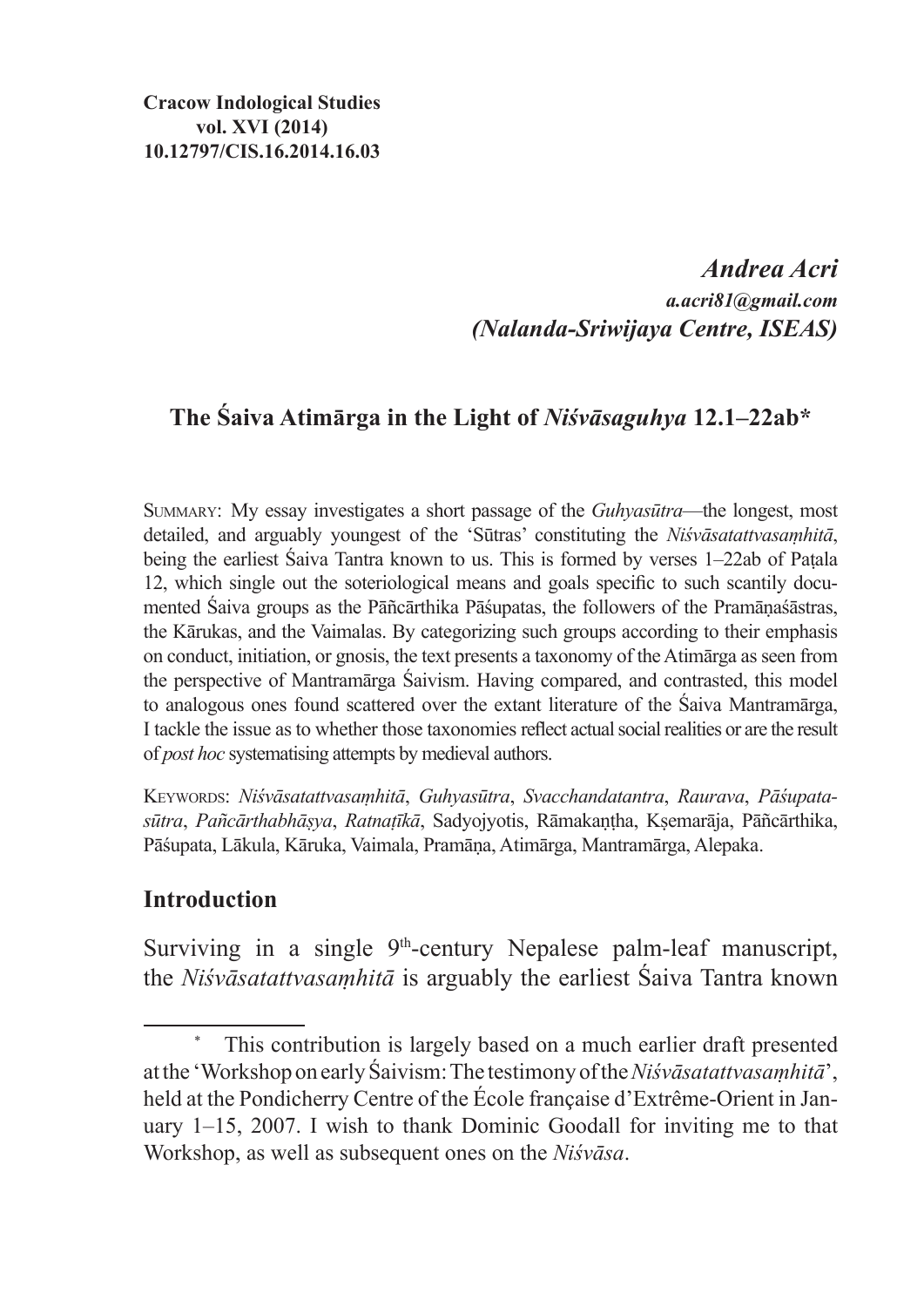to us. While its five sections or 'Sūtras'—the *Mukha*-, *Mūla*-, *Naya*-, *Uttara*-, and *Guhya-sūtra*s—appear to have been composed at different times, the oldest among them, the *Nayasūtra*, has been tentatively dated back to between 450 and 550 AD.1 Because of its antiquity, and because it describes idiosyncratic doctrines and practices that are rarely—if at all—accounted for in other scriptures, the *Niśvāsatattvasaṃhitā* isregarded as a source of primary importance for our understanding of early Śaivism. It provides us with a precious testimony of the 'formative' phase of the Mantramārga, i.e. an early form of Saiddhāntika Tantric Śaivism, as well as the earlier Atimārga matrix, i.e. Pāñcārthika Pāśupata and 'Lākula' Śaivism, from which Mantramārga Śaivism has evolved.2

Unlike the majority of Siddhāntatantras known to us, the *Niśvāsatattvasaṃhitā* displays a keen, first-hand awareness of the cosmologies, doctrines and practices of the Śaiva Atimārga. In so doing, it reveals a direct dependence on the textual corpus of the latter tradition—the greatest part of which is irretrievably lost to us. As shown by Sanderson (Sanderson 2001:28, Sanderson 2006:166–175), long portions of Paṭala 4 of the *Niśvāsamukha* and Paṭalas 3–7 of the *Niśvāsaguhya* incorporate descriptions of the Lākula cosmic ladder of worlds and Rudras (*bhuvanādhvan*), which are likely to have been borrowed from a lost Atimārga source. Furthermore, a detailed account of the ascetic observances of the Pāśupatas (*pāśupatavrata*) is given in *Niśvāsamukha* 4.69–97, a section that virtually paraphrases large blocks of the *Pāśupatasūtra* (henceforth PS*.*). 3

<sup>1</sup> See Goodall and Isaacson 2007:6. Besides the *codex unicus* (NGMPP A 41/14 [here Ms]) there exist two  $20<sup>th</sup>$ -century Nepalese apographs (NAK 5-2406, NGMPP A 159/18 [here K], and Wellcome Library MS Indic δ 41 [here W]), which are often helpful to reconstruct the missing *akṣara*s at the worn-out edges of the original manuscript.

<sup>2</sup> On the categories of Atimārga and Mantramārga Śaivism, and their characterization in the *Mukhasūtra* of the *Niśvāsatattvasaṃhitā* (henceforth *Niśvāsamukha*), *cf.* especially Sanderson 2006:158–160, 1988:664–667.

Cf. Goudriaan and Gupta 1981:35; Sanderson 2006:158.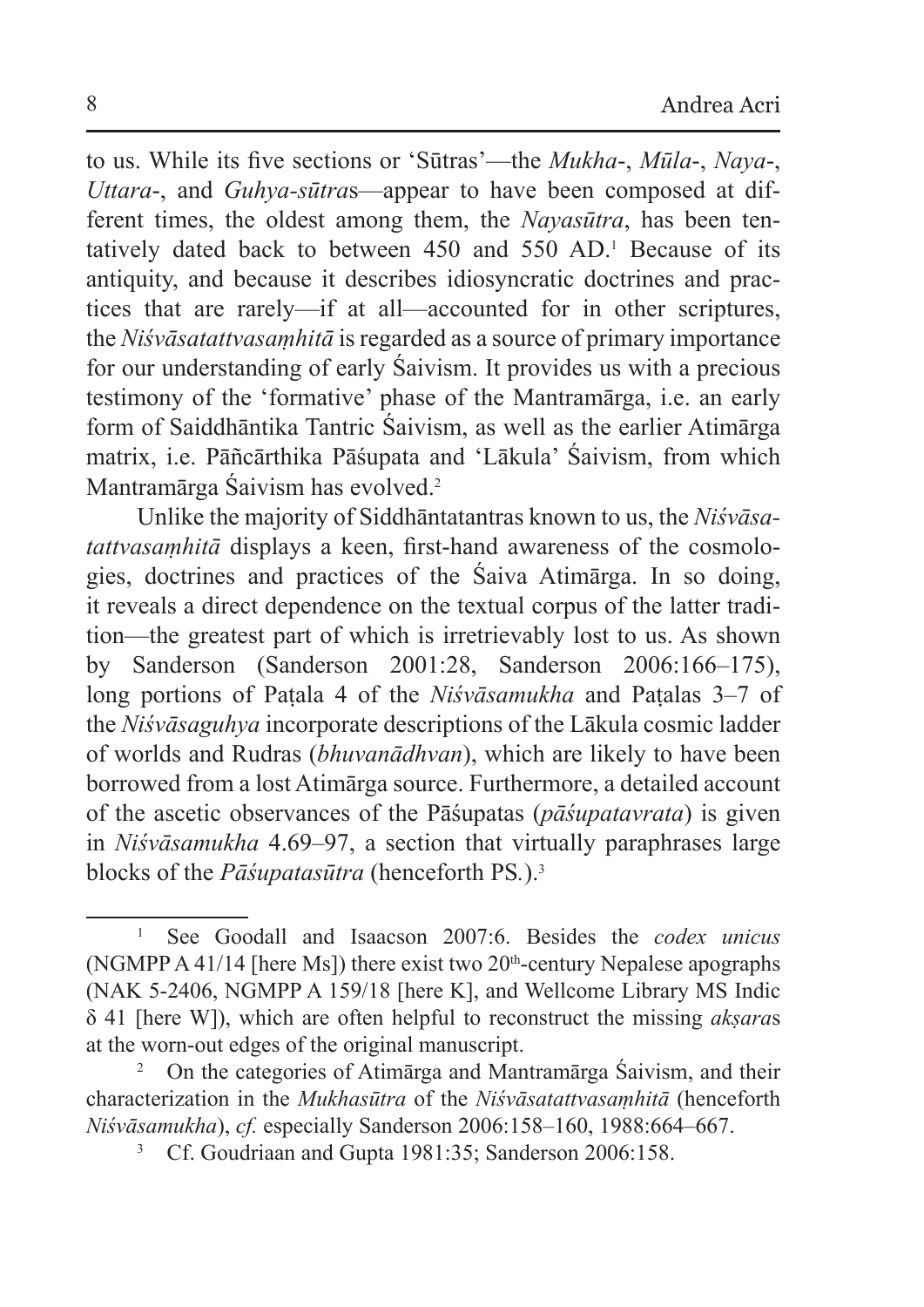The *Niśvāsatattvasaṃhitā* shows a tendency to intelligently incorporate doctrinal elements from the competing, albeit closely related, Atimārga systems and accommodate them as 'relative truths' existing within the superior doctrinal edifice of the Mantramārga.4 The elements of continuity with the earlier Atimārga tradition found in several parts of the text indicate that the shift from Atimārga to Mantramārga Śaivism was still 'in the making'. This *status quo* in turn suggests that the text was composed in a historical period in which the traditions of the Atimārga and Mantramārga shared several elements in common and were just beginning to differentiate themselves as distinct, and competing, systems of salvation within the Śaiva stream (*śaivamārga*).

In this essay I shall investigate a short, yet remarkable, passage of the *Guhyasūtra*<sup>5</sup> (henceforth *Niśvāsaguhya*) that has thus far not been discussed in print.6 This is formed by verses 1–22ab of Paṭala 12, which single out the soteriological means and goals specific to such scantily-documented Śaiva groups as the Pāñcārthika Pāśupatas, the followers of the Pramāṇaśāstras (known variously as Lākulas, Mahāvratas, Mahāpāśupatas), the Kārukas (seemingly encompassed by the Pramāṇa system), and the Vaimalas. By categorizing such groups according to their emphasis on religious observance (*caryā*), initiation (*dīkṣā*), or gnosis (*jñāna*), the text presents a typology of the Atimārga as envisaged by the overarching Mantramārga Śaivism.

My main concern here is to show that some of the verses in question display themes that are directly traceable to Pāśupata sources, and,

What is probably the earliest evidence of this hierarchical system encompassing different Śaiva streams is found in the *Niśvāsamukha*, where the five streams Laukika, Vaidika, Ādhyātmika, Atimārga and Mantramārga are arranged as if having been revealed from the five faces of Sadāśiva the Mantramārga being the superior one insofar as it springs forth from the upturned face of Īśāna (*cf.* Sanderson 2006:156–157; *infra*, pp. 31, 44).

This is the longest, most detailed, and apparently youngest of the Sūtras constituting the *Niśvāsa* (*cf.* Goodall and Isaacson 2011:125).

With the exception of 17cd–18, which is edited and paraphrased in Sanderson 2001:30, fn. 32.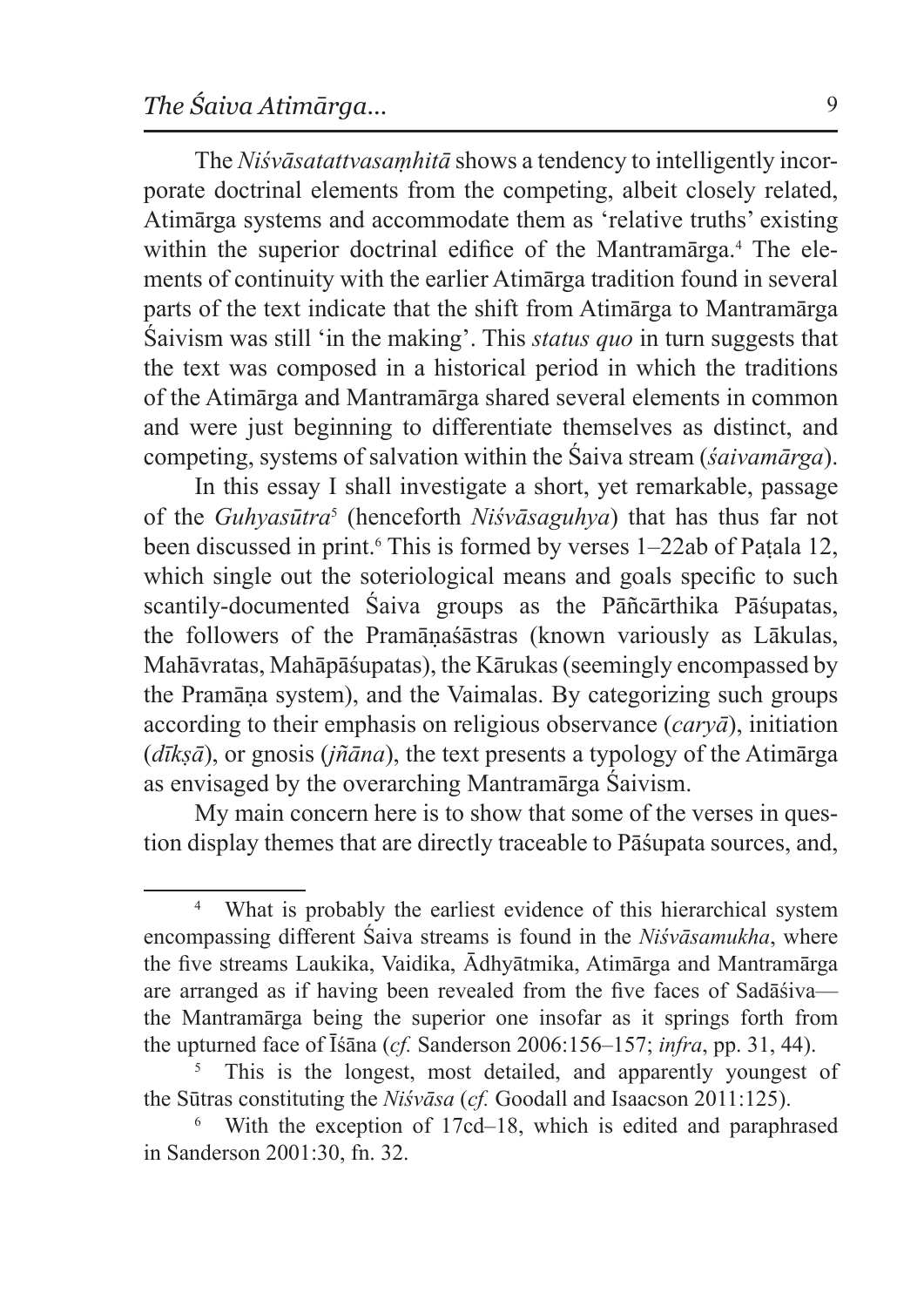even more importantly, that some of the elliptic statements scattered over the verses offer revealing information on the self-perception of the Mantramārga with respect to Atimārga Śaivism. This will hopefully add to the understanding of a poorly documented historical stage of the Śaiva religion.

# **Overview of** *Niśvāsaguhya***, Paṭala 12**

The 58 verses of Paṭala 12 (folios 87r6–88r1 of the Nepalese ms.) primarily deal with mantras.<sup>7</sup> The verses may be subdivided into two thematic units. The unit dedicated to practical aspects of 'mantric technology' starts from verse 30, after Nandikeśvara mentions Devī's protracted breath (v. 22)<sup>8</sup> and her pledge to Siva to provide an exhaustive account of the Brahmamantras (vv. 23–25). The Lord does fulfill her request by explaining the placement of the phonemes of the Sanskrit syllabary (*mātrkā*) in a *mandala* enthroning Sadāśiva (30–44); the combination of 'male' and 'female' syllables (*yoni*s and *bīja*s, i.e. consonantal and vocalic phonemes), as well as more complex clusters, to realize various kinds of supernatural powers (45–49); the fruits of mantras, and the five *aṅga*s or mantric limbs of Śiva (50–58).

The first unit, up to verse 21, is concerned with a mantric subject insofar as it deals with the five Brahmamantras. However, its main focus is a characterization of the Śaiva (i.e. Mantramārga) system as stemming from the mantric body of Sadāśiva, from which lower divisions (i.e. the Atimārga) also spring up, and which form a constitutive part thereof. The five Brahmamantras themselves function in a way that epitomizes the continuity-cum-change between the former tradition and the latter: they are central and pervasive in the cult of Atimārga

<sup>7</sup> The Paṭalas that immediately precede and follow it also deal with mantric subjects: Paṭala 11 details a version of the Vyomavyāpimantra, whereas Paṭala 13 provides practical instructions for the extraction of the Pañcabrahmamantras.

<sup>8</sup> This will constitute the pretext for illustrating a *nirvacaṇa* of *niśvāsa* ('exhalation', as well as the title of the Tantra) in verses 25–29.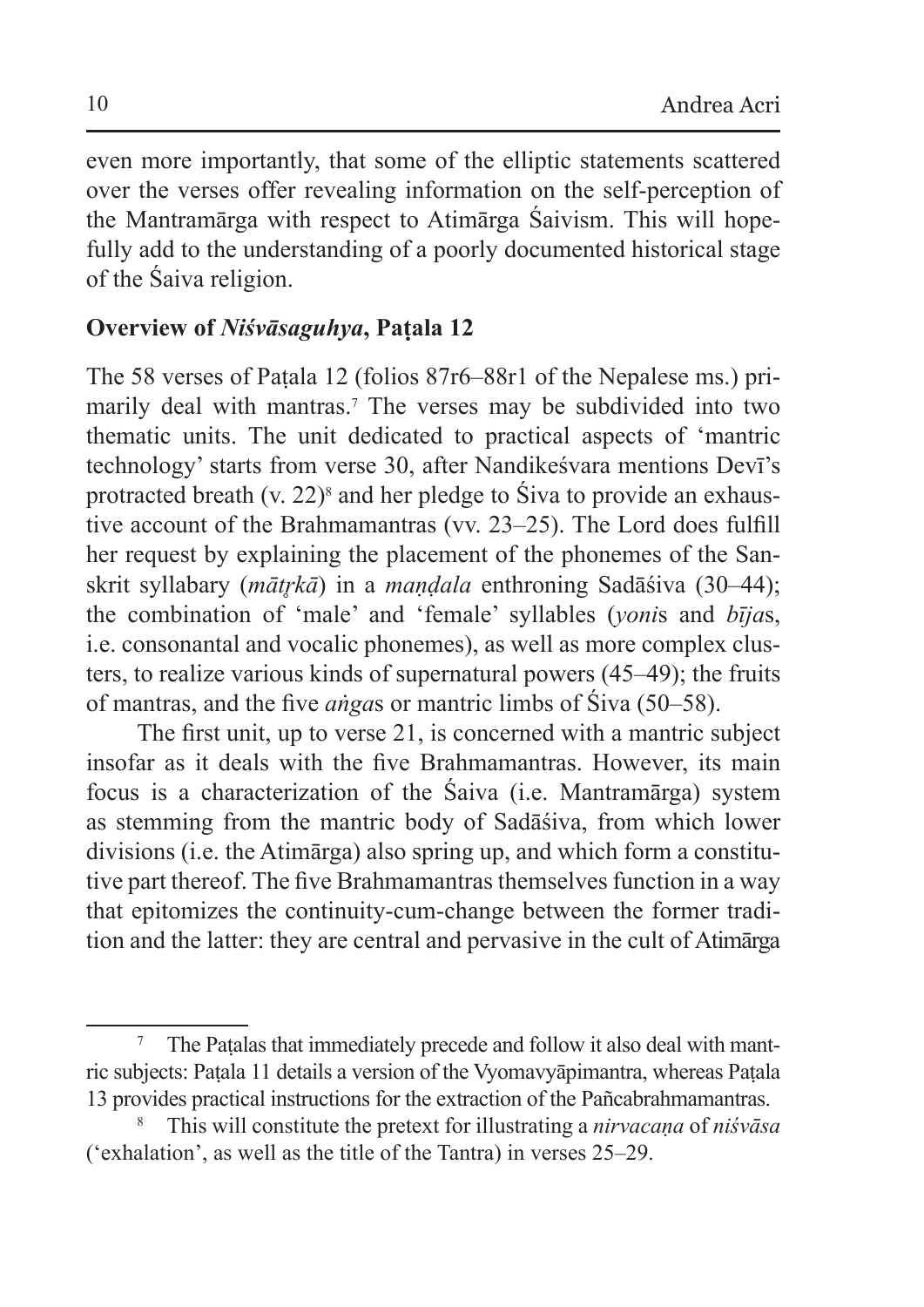Śaivism, and yet survive—alongside other even more important mantras, such asthe Nāvātman—in the doctrine and practice of Mantramārga Śaivism.9

Hereafter I present an edition and translation of verses  $1-22ab$ ,<sup>10</sup> which I have subdivided into five thematic sub-units. Each sub-unit is followed by a commentary where I discuss the points of interest in the verses and elaborate on the Śaiva groups they appear to refer to.

### *Niśvāsaguhya* **12.1–6: The Atimārga's Pañcabrahmamantras**

*r̥ṣ*[[*ir uvāca*]] *pañcānān tu pavitrāṇām uddhāraṃ*<sup>11</sup> *kathayasva me / tvaṃ vettā śivaśāstrasya*<sup>12</sup> *bhagavan nandikeśvara //* 1 *yathā yogañ ca yāgañ ca ekaikasya pr̥thakpr̥thak*<sup>13</sup> */*

The five Brahmamantras constitute the early Mantric substratum common to both Atimārga and Mantramārga Śaivism; yet, it is the earliest sources that devote to them the highest attention. For instance, each one of the five sections making up the PS. is closed by an invocation to the aspect of Śiva characterized in the respective Brahmamantra. The five mantras remain central in the *Niśvāsatattvasaṃhitā*, especially in *Niśvāsaguhya* 12–15.

<sup>10</sup> The edition presented here is largely based on the e-text prepared by Goodall et al., which collates the Nepalese manuscript (Ms) and its two apographs (K and W). Here I only use the original Ms, and occasionally supplement the readings from the apographs when useful to fill gaps in the palm-leaf manuscripts (marked by cruxes  $\dagger$ ... $\dagger$ ), enclosing them within double square brackets [[ ]]. Triangular brackets < > enclose conjectural restorations of a portion of text that has been lost because of manuscript damage. Sporadic attempts have been made to emend the non-Pāṇinian, *aiśa*-register of Sanskrit characterizing these verses (and the whole *Niśvāsa*-corpus). Emendations already appearing in the e-text of the preliminary edition are marked as'(e-text)'. The appended translation was first produced during reading classes held at the former Kern Institute of Leiden University from September throughout December 2006, attended by Arlo Griffiths, Dory Heilijgers-Seelen, Raju Bakker and myself, and then thoroughly revised by myself in the course of 2012. Any flaws are, of course, mine alone.

- <sup>11</sup> Em. (e-text); *uddhāra* Ms.
- <sup>12</sup> Em. (e-text); *śivāśāstrasya* Ms *post corr*.; *śivāśāstrāsya ante corr*.
- <sup>13</sup> Em. (e-text); *prthakaprthak* Ms.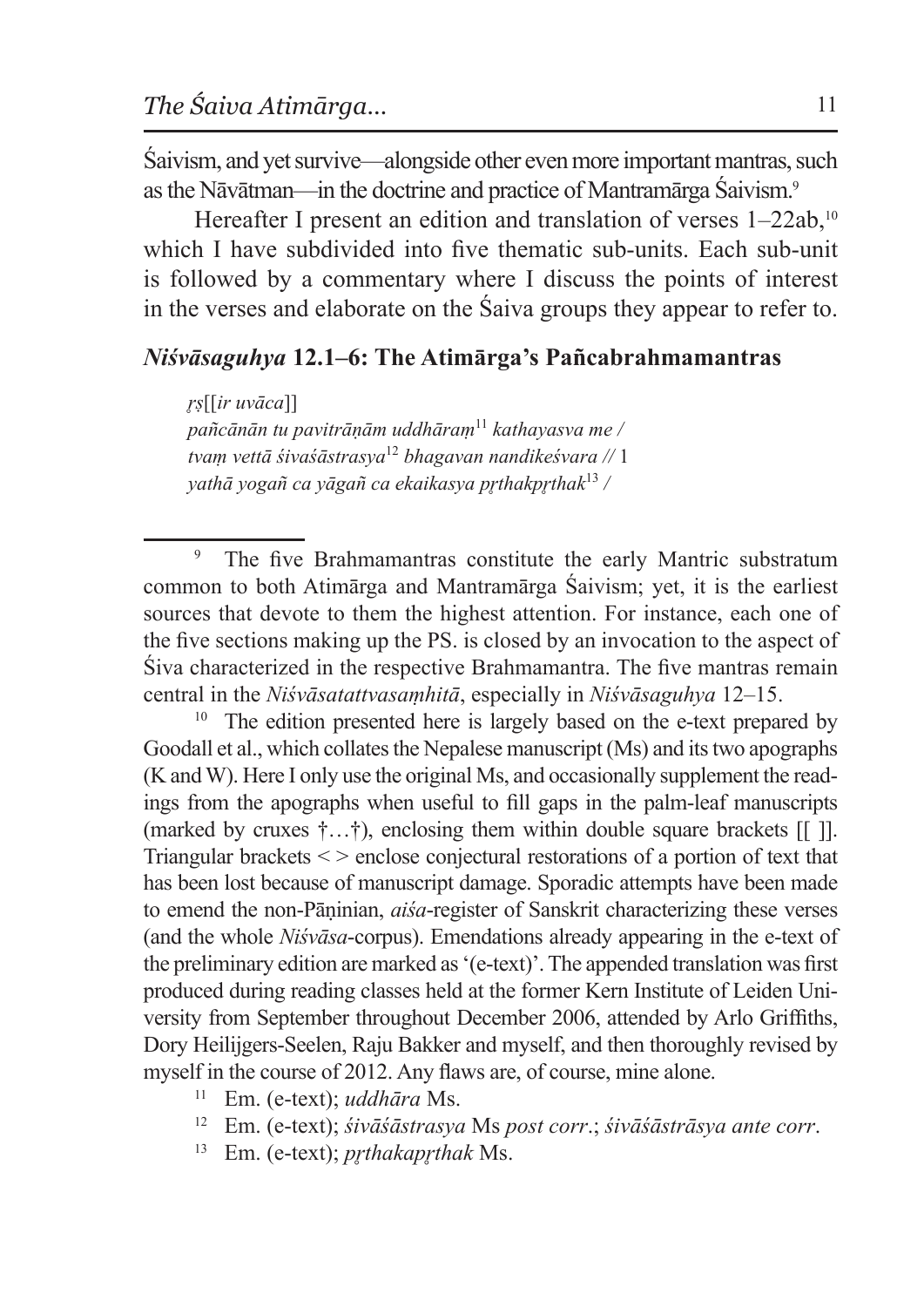```
samudāyena ācakṣva sandigdhaṃ niścitaṃ vada // 2
nandikeśvara uvāca
pañcamantramayaṃ devaṃ14 pañcamantraśarīriṇam15 /
pañcamantra †…† mantra †…† sadāśivam // 3
yat tayātrapadaṃ †haradi…† /
pramāṇe vaimale caiva śaive ca bahudhā sthitam // 4
paramantreṣu yat sādhyaṃ pañcārthajñānaniścitam16 /
pañcamantrā viditvā tu vidhānaṃ17 pratipadyate // 5
dīkṣā jñānañ ca caryā ca mantrabhūtivinirṇayam /
mantrabhūtārthacaryā18 ca rudrasāyojyagāminī // 6
```
The Rsi spoke:

Please tell me about the extraction of the five Pavitras. You are the knower of the Śaiva doctrine, o Lord Nandikeśvara. (1)

Explain to me the method and the ritual application<sup>19</sup> of each one individually and collectively. Make clear what is doubtful. (2)

Nandikeśvara spoke:

The god made of five mantras, embodied in five mantras †…† mantras †…† Sadāśiva. (3)

That through which this plain, found multifariously in the Pramāṇa, the Vaimala and the Śaiva [systems] †*haradi* …†.20 (4)

What is [still] to be realized in other mantras, is [already] accomplished through the *Pañcārthajñāna*. Upon knowing the five mantras, the prescribed regimen is achieved.<sup>21</sup> (5)

Initiation, gnosis and religious observance, certainty about the supernatural

- <sup>16</sup> Em.(one the basis of the apographs); *pañcārthaṃ jñānaniścitam* Ms, e-text.
- <sup>17</sup> Em. (e-text); *vidhāna* Ms.
- <sup>18</sup> I take this to mean *mantrabhūtyarthacaryā*.

<sup>19</sup> This will constitute the main topic of Paṭala 14. Cf. 14.3: *pañcānāṃ tu pavitrāṇāṃ yāgāṃ vakṣyāmi suvrate* / *yaṃ yaṣṭvā ca japitvā ca āśuste* [i.e. *āśu te*?] *sarvakāmadāḥ* //.

<sup>20</sup> *Hara* here is most unlikely to be a vocative ('O Hara' [=Śiva]) as Nandikeśvara is reporting the speech of Śiva; in any event, the reconstruction of these syllables is uncertain.

<sup>21</sup> An alternative translation could be the following: 'Whatever might be accomplished with other mantras, is certain [to be attainable] through

<sup>14</sup> Em. (e-text); *deva* Ms.

<sup>15</sup> Ms *post corr*.; *pañcamantraśaṃrīriṇam* Ms *ante corr*.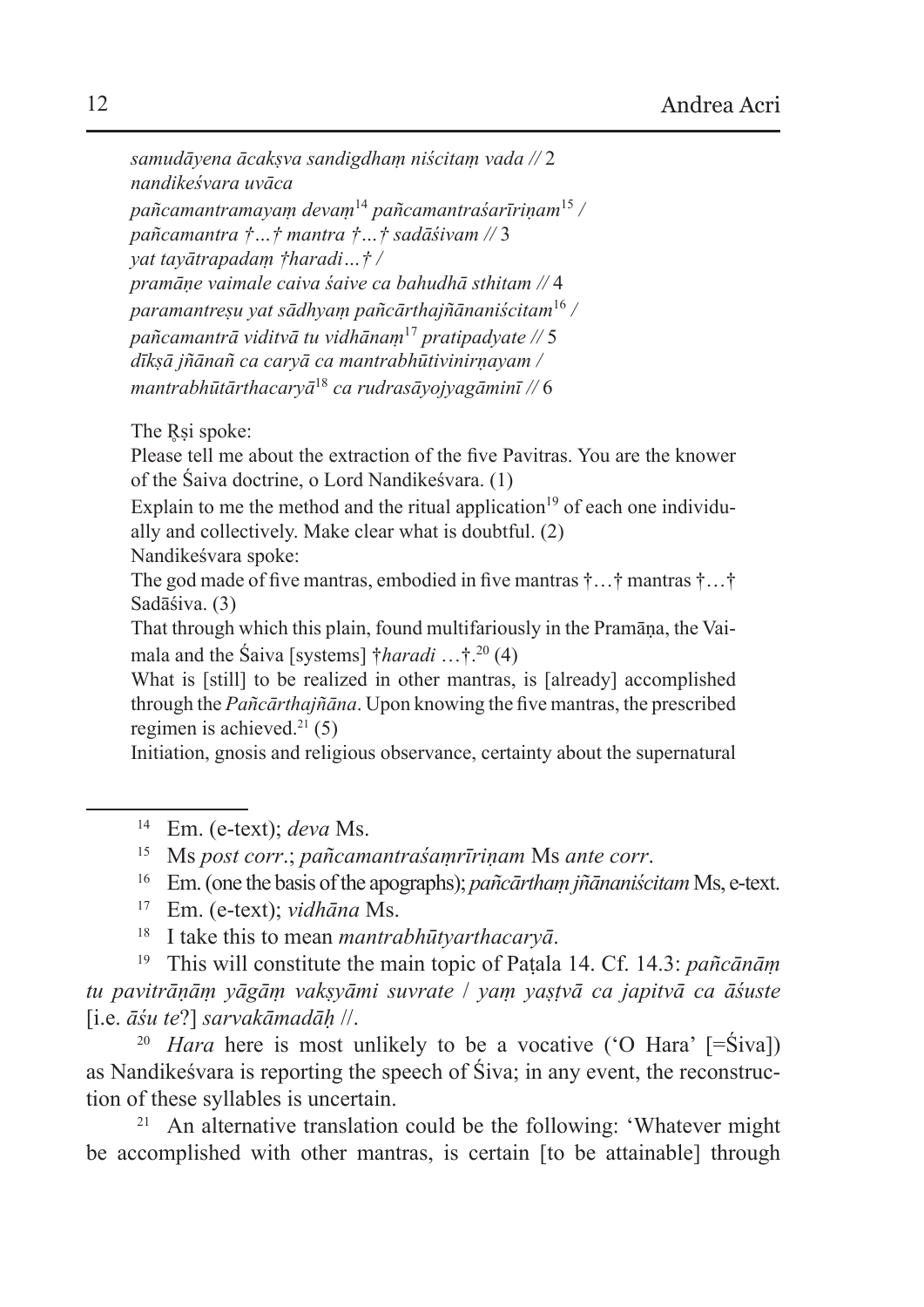powers of the [five Brahma]mantras, and religious observance with a view to [obtaining] the power of the [five Brahma]mantras lead to unity with Rudra. (6)

The five opening verses set the agenda of the topics that will be treated in the rest of the passage (up to verse 22ab): the extraction of the Pañcabrahmamantras and their relationship with the different traditions constituting the Śaiva stream.

**vv. 3–4**: The five Brahmamantras, which form the body of  $\text{Siva},^{22}$  are here implicitly linked to the subdivisions of the Atimatrga, viz. the Pāñcārthika (i.e. Pāśupata, denoted by the term *pañcārtha* $j\tilde{n}$ *āna*),<sup>23</sup> the 'Pramāna system' (including the Lākulas/Mahāvratas and, seemingly, the Kārukas too), $24$  and the Vaimala. The fifth member is represented by the Śaiva stream, understood in the narrow sense of (early) Saiddhāntika Śaivism. The five Brahmamantras play

[the mantras of] the Pañcārtha system. Upon knowing the five mantras, the method for using them is set forth [in the ritual section that follows]'.

<sup>22</sup> The idea that these mantras are connected with the faces (*pañcavaktra*) or aspects of Sadāśiva, and make up His five-limbed mantric body (*pañcamantratanu*), is ubiquitous in Saiddhāntika texts: *cf. Svacchandatantra* 11.43e—45b; *Niśvāsamukha* 3.191c, 4.40c–12b, 4.130, 4.133c–134b; *Mr̥gendratantra* Kriyāpāda 8.78—79 and *Vr̥tti* thereof; *Mataṅgapārameśvara* Vidyāpāda, *Adhikāratattvaprakaraṇa* 14–15.

<sup>23</sup> The term *Pañcārthajñāna* is used in the *Saṃskāravidhi* (54, *cf.* Acharya 2007:42–43, fn. 95) to indicate the seminal scripture of the Pāśupatas, i.e. the *Pāśupatasūtra*. As Peter Bisschop (2009\*) notes, this usage is also attested in a newly recovered manuscript of the *Pañcārthabhāṣya*. On the other hand, the author of the *Ratnaṭīkā* apparently uses that term to refer to the philosophical system based on the Sūtras along with the *Pañcārthabhāṣya* (*cf.* 1.1ab, p. 3 l. 12; 1. 3, p. 5 l. 28; 1.5cd, p. 9 l. 4). For the meaning of -*jñāna* as 'scripture' in Tantric texts, *cf.* Goodall 1998:xxxvi and 2004:139 fn. 5.

<sup>24</sup> The Kārukas are mentioned *infra* (v. 18b), and indeed we need them in order to fill all the slots of the fivefold Śaiva revelation. Perhaps here they were understood as being subsumed under the 'Pramāṇa system' (like the Lākulas/ Mahāvratas, *cf.* Sanderson 2006:169–177 and Bakker 2000:4–7), or their name occurred in the missing portion of the line due to a lacuna in the Ms.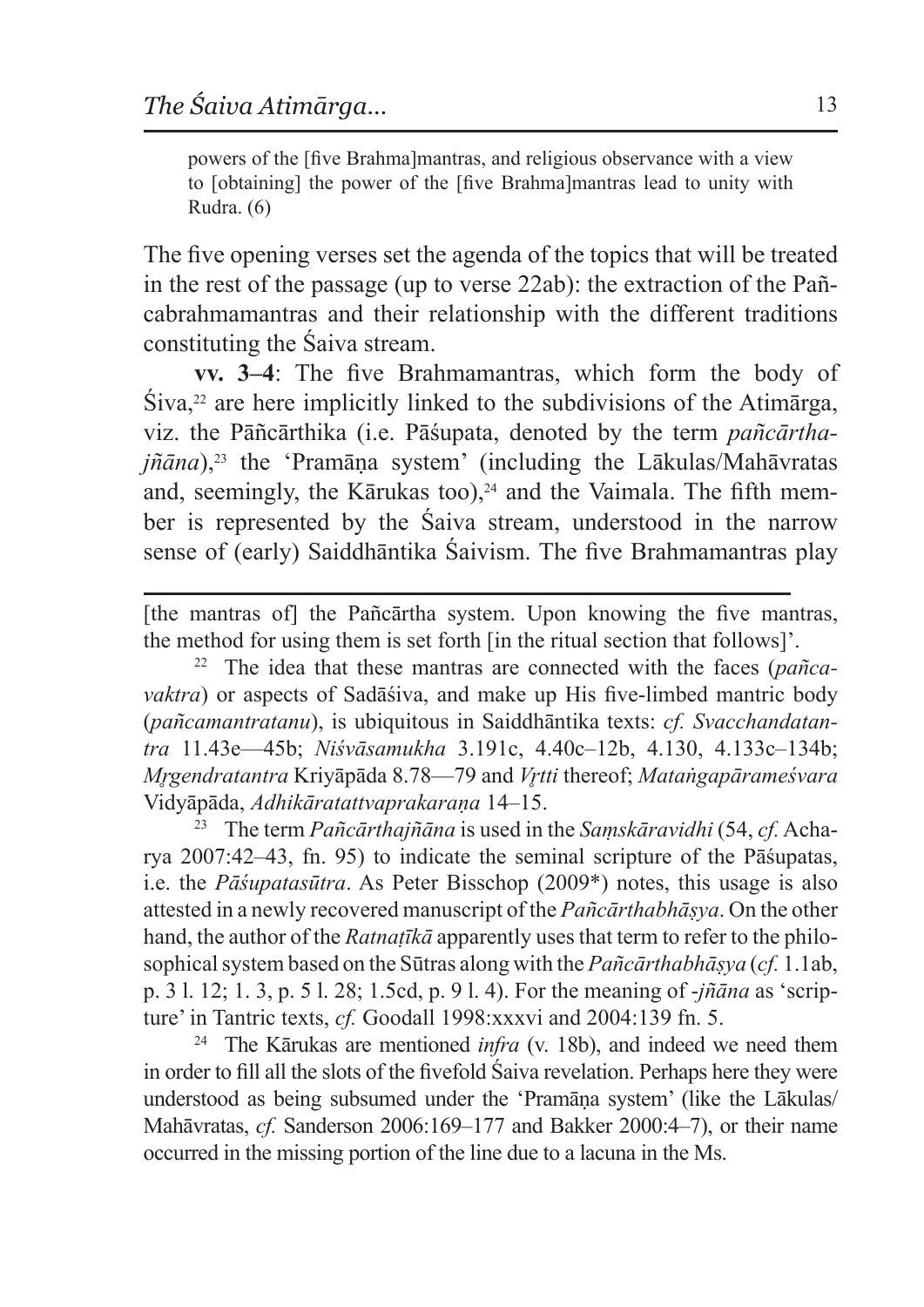an important role in each one of the above groups, being the basis of their practices of visualization and worship, and they were also employed in the ritual of initiation.<sup>25</sup>

**v. 5**: The knowledge of the Brahmamantras leads to *vidhāna* ('method', 'rule'), which here could mean something to the effect of 'prescribed regimen' (of the Pāñcārthika Pāśupata system).26 The point seems to be that the five *pavitra*s ('purifying formulas', a synonym for Brahmamantras)<sup>27</sup> as taught in the Pāñcārtha system are (even from the vantage point of the Mantramārga) superior to, or in any event as effective as, the mantras taught by different systems.

**v. 6**: *dīkṣā*, *jñāna* and *caryā* are the three fundamental 'ingredients' in the 'recipe' leading to salvation according to both Atimārga and Mantramārga Śaivism. The factor that differentiates one group from the other isthe emphasis laid on one or the other element(s) atthe expense of the other(s). The goal of unity with Rudra (*rudrasāyojya*, equivalent to *rudrasāyujya*) is a feature of the Pāñcārthika Pāśupatas—for according to this system Rudra is the supreme deity and highest principle of the universe, standing at the top of the twenty-five *tattva*s defined by Sāṅkhya ontology—and, more generally, of Atimārga groups such as the followers of the Pramāṇas, which added an extended hierarchy of Rudras and cosmic stations.

#### *Niśvāsaguhya* **12.7–8: The Pāñcārthika Pāśupatas**

*bhikṣā caryā yamādiś ca bhasmasnānajapakriyā / aṣṭāṅgabrahmacaryañ ca ā dehapatanā<d eva>*<sup>28</sup> *//* 7

<sup>26</sup> Compare the *vidhi* mentioned in Pāñcārthika Pāśupata texts, which is often understood as a synonym of *caryā*, the practice of the prescribed regimen or 'good conduct' comprising the observances of *bhasmasnāna*, etc.

<sup>27</sup> For the *pañcapavitra*s as *pañcabrahma*s, *cf. Ratnaṭīkā* ad *kārikā* 1.7 (p. 17 l. 27, p. 18 l. 14, p. 19 l. 1).

<sup>28</sup> Conj.; *ā dehapatanā*<*ntikam*> conj. Sanderson (e-text). I opt for the ablative construction *ā dehapatanād* since it is attested in both

<sup>25</sup> Cf. e.g., *Niśvāsamukha* 4.88 (discussed in Sanderson 2006:190), attesting to the central role of these mantras in the Lākula initiation.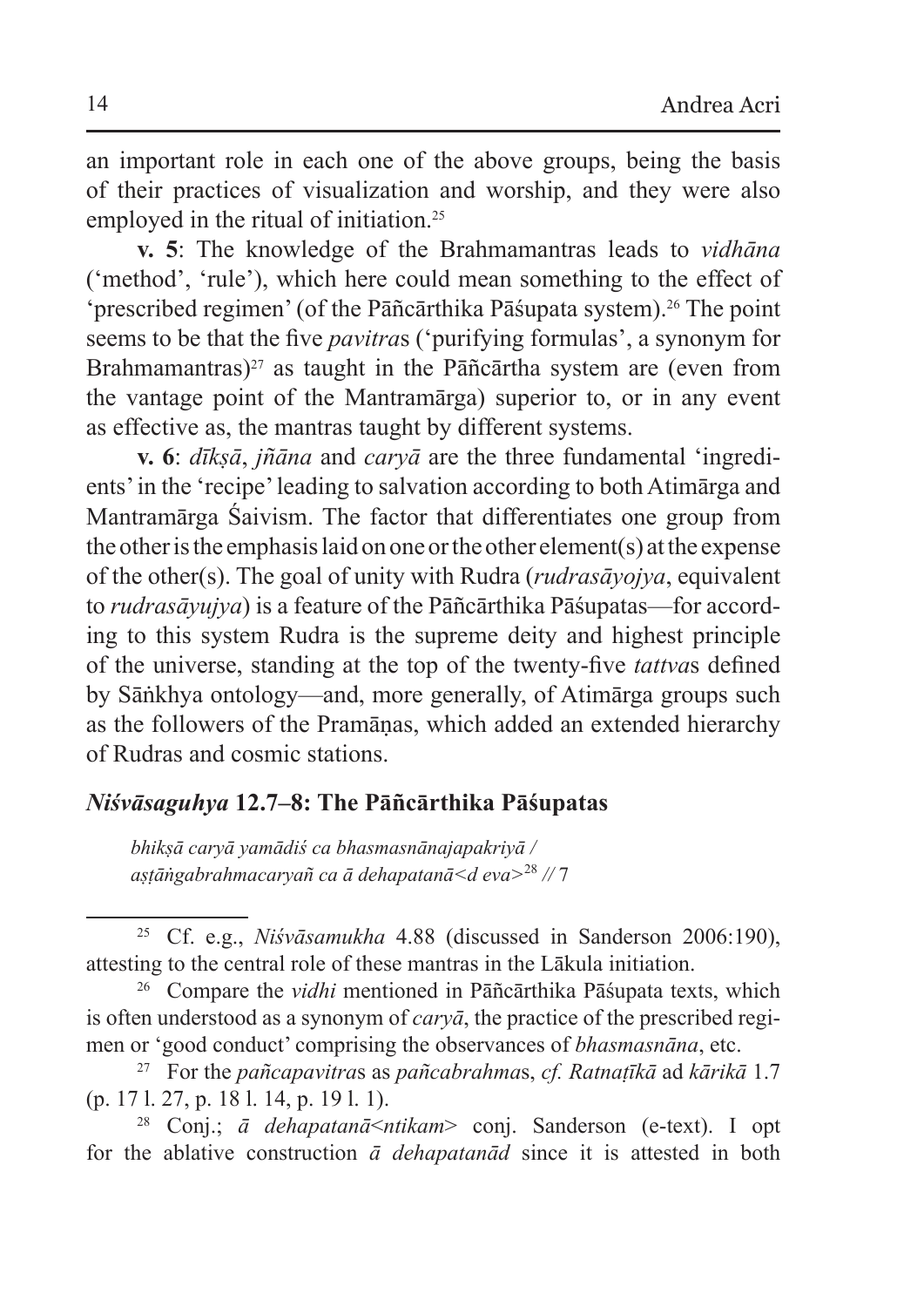*<ṣaḍaṅ>genopahāreṇa triṣkālam*<sup>29</sup> *anuvarttinā / yajñadānakriyādīni*<sup>30</sup> *manasā vinikalpayet //* 8

The religious observance<sup>31</sup> [of the Pā supatas is] mendicancy and the principal commandments etc., the ritual of bathing in ash and muttering, as well as the eightfold celibacy until the end of the body. (7) Attending<sup>32</sup> the three times of the day through the sixfold offerings, [the Pāśupata practitioner] should mentally carry out the acts of sacrifice, giving, and so forth. (8)

Among the systems mentioned in vv. 4–5, the Pāñcārthika Pāśupatas are dealt with first. As such, they stand at the bottom of the Śaiva hierarchy as the lowest category of practitioners, whose practices are *per se* valid, yet not powerful enough to grant the level of liberation accorded to the followers of more advanced Śaiva doctrines.

The account shows a keen awareness of the Pāśupata doctrinal milieu as it describes a set of observances and doctrinal items that correspond to those laid out in the original sources that have survived, namely the PS. with the commentary attributed to Kauṇḍinya (*Pañcārthabhāṣya*), and the commentary (*Ratnaṭīkā*), attributed to Bhāsarvajña (or Haradattācārya), on the *Gaṇakārikā*. It is therefore reasonable to suggest that the author of this section of the *Niśvāsaguhya* either had a first-hand knowledge of the above mentioned texts, or in any event was sufficiently conversant with the philosophical and soteriological tenets of the Pāñcārthika system as they filtered into his milieu.

**v. 7**: The items enumerated here are part of the curriculum of the Pāśupata adept in the first stage of his ascetic career, as described

the *Pañcārthabhāṣya* and *Ratnaṭīkā* (*cf. infra,* p. 16), and is also commonly encountered in the Epics and Purāṇas (however, it is slightly unmetrical as the metre requires a penultimate short syllable here).

<sup>29</sup> Ms. has *tr̥ṣkālam*, as atmany other places in the*Niśvāsatattvasaṃhitā*.

<sup>30</sup> Em.; Ms seems to read *yajñādānakriyādīni*.

<sup>31</sup> For *caryā* as 'prescribed regimen' (*vidhi*) of the Pāśupatas, *cf.* my fn. 26 and my comments to this verse below.

<sup>32</sup> I interpret *anuvarttinā* as an *aiśa* nominative singular (m.c.?).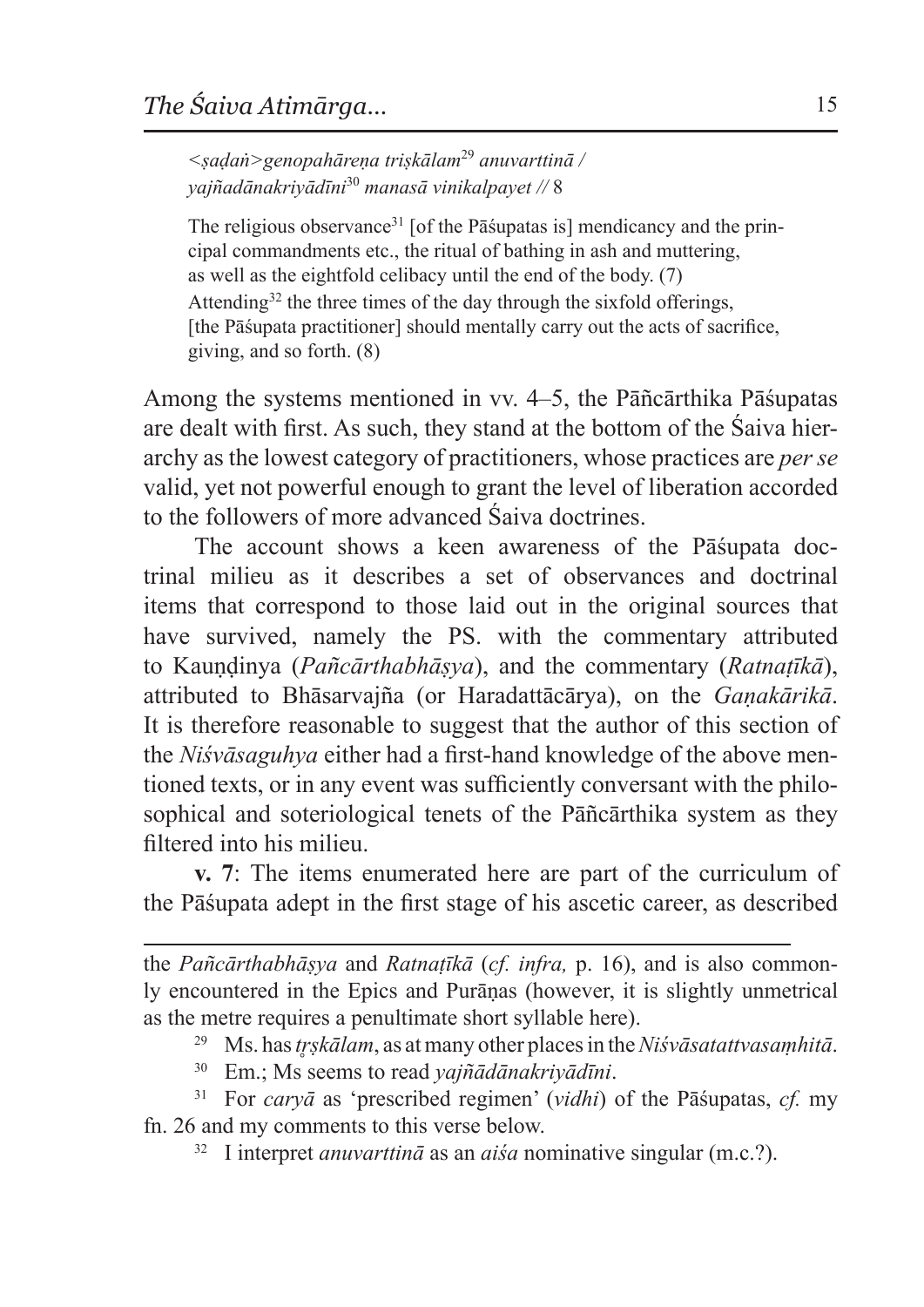in *Pañcārthabhāṣya* ad *sūtra*s 1.8–9. The entire verse indeed echoes a passage of the *Pañcārthabhāṣya* (ad *sūtra* 5.30, p. 129 ll. 9–11) characterizing that stage:

*tatrādidharmā apy asya tāvad āyatane vasaty arthaḥ vr̥ttir bhaikṣyaṃ balam aṣṭāṅgaṃ brahmacaryam kriyāḥ snānahasitādyāḥ*33 *snānaṃ kaluṣāpohaḥ śuddhiḥ jñānāvāptiḥ akaluṣatvaṃ ca lābhā iti*

The factors when he is in the first stage are as follows: the dwelling place is in a temple; the way of livelihood is alms; the power is the eightfold chastity, the actions are such as bathing (in ashes), laughter, etc.; the purity is the removal of impurity; the attainments are the attainment of knowledge and freedom from impurity. (Trans. Hara 2002:176)

—*bhikṣā*: This technical term may stand for the practice of begging for alms, i.e. *bhaikṣyam*, as outlined in several passages of *Pañcārthabhāṣya* and *Ratnaṭīkā*. 34

—*caryā*: This term, along with *kriyā* and *vidhi*, is used in the sense of 'proper ritual' or 'prescribed regimen' in Pāśupata literature.

—*yamādiś ca … ā dehapatanā*<*d eva*>: The *yama*s or general commandment are an integral part of the Pāśupata observance. They number ten, including the five *niyama*s (as opposed to Sāṅkhya and Yoga, which separate the five *yama*s from the five *niyama*s). According to the *Pañcārthabhāṣya* ad *sūtra* 1.9 (p. 26 l. 7), the ten *yama*s should be practised at all times, for there is no cessation of them up to the time of death (*ā dehapātād yamānāṃ na nivr̥ttir asti*). An analogous view is found in the *Ratnaṭīkā*. 35 This verse

<sup>35</sup> Cf. *Ratnaṭīkā ad kārikā* 1.6cd (p. 17 l. 4): *ā dehapātāt tatraivānirgacchatā stheyam ityayaṃ viśeṣaḥ* […]; *Yamaprakaraṇa* v. 4, App.

<sup>33</sup> Em. Hara (2002:176); *sthāna*° ed.

<sup>34</sup> Cf.,e.g., *Pañcārthabhāṣya*ad *sūtra* 1.2 (p.8 l.21) *grāmādibhyo bhaikṣyavad bhasmārjanaṃ kartavyam*; 1.9 (p. 31 l. 12) *cāturvarṇyaṃ cared bhaikṣyam patitāṃs tu vivarjayet*; 5.14 (p.118 ll.18–19) *tac ca nagaragrāmādibhyo gr̥hād gr̥haṃ paryaṭato bhakṣyabhojyādīnām anyatamaṃ yat prāpyate kr̥tānnādivacanād bhaikṣyam*; *Ratnaṭīkā* ad *kārikā* 1.2 (p. 4 l. 20 to p. 5 l. 18).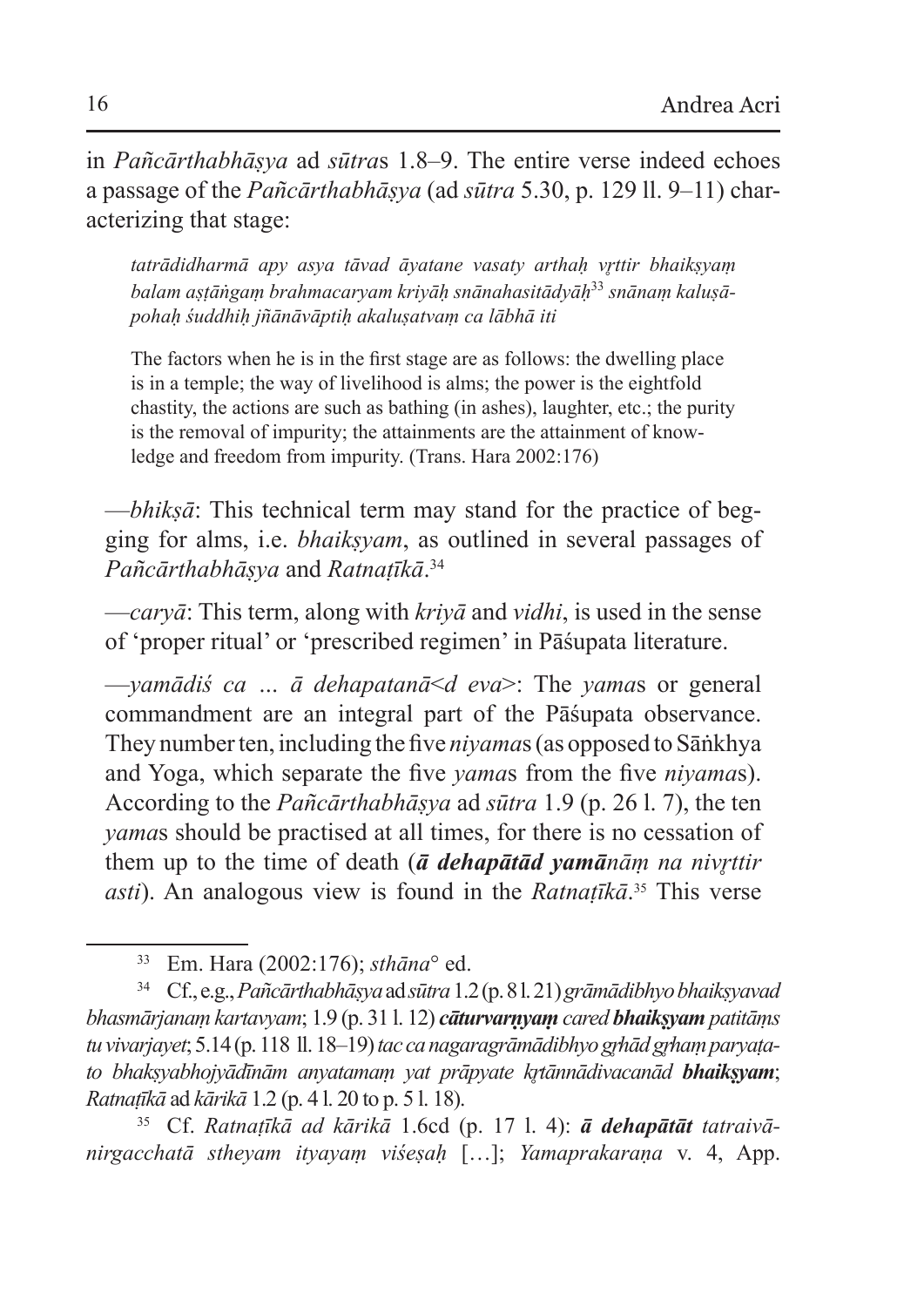seems to imply that not only the commandments, but the wider set of practices characterizing the Pāśupata observance, should be carried out up to the practitioner's death.

—*bhasmasnānajapakriyā*: Ash-bathing and muttering are distinctively Pāśupata practices. The two items are specifically linked to the Pāśupatas—whose highest goal is the cosmic station of Īśvara—in two passages of the *Svacchandatantra*: 36

*vrataṃ pāśupataṃ divyaṃ ye caranti jitendriyāḥ* / *bhasmaniṣṭhā japadhyānās te vrajanty eśvaraṃ padam* // 10.1169 *japabhasmakriyāniṣṭhās te vrajanty aiśvaraṃ padam* // 11.74cd

—*aṣṭāṅgabrahmacarya*: The 'eightfold celibacy', or 'eightfold religious studentship', is a technical term of the Pāśupata system. It appears in the *Pañcārthabhāṣya* (ad *sūtra* 1.9 and 5.30) and the *Ratnaṭīkā* (ad *kārikā* 1.3), where it is mentioned as a prerogative of the Pāśupata adept in his first stage of ascetic practice. *Pañcārthabhāṣya* ad *sūtra* 1.9 presents a (seemingly incomplete) list enumerating the actions of 'standing [in the presence of the master]' (*utthāna*), 'rising from one's seat [when he approaches]' (*pratyutthāna*), 'salute [him] respectfully' (*abhivādana*), etc.37

1 on *Ratnaṭīkā*: *daśaivādehapatanāt pañcārthe yogināṃ yamāḥ*.

<sup>37</sup> Cf. *Pañcārthabhāṣya* ad *sūtra* 1.9 (p. 27 ll. 13–14): *aṣṭāṅgaṃ brahmacaryaṃ* […] *tadyathā utthānapratyutthānābhivādanagurukāryahitakārī* // 'The eightfold celibacy [...] namely standing [in the presence of the master], rising from one's seat [when he approaches], salute [him] respectfully, adoring the master, doing services [for him], […]'. The list enumerates only three behaviors to be observed by the disciple, then continues with a seemingly additional series of behaviours and qualities of the disciple. This leads to the suspicion that a portion of text has gone missing between the first list and the second. Note that a series beginning with *utthāna* and *pratyutthāna* is regarded by the *Ratnaṭīkā* (on *kārikā* 1.7) as part of *kriyā*.

 $36$  Note, however, that verse 10.1169 is taken by Ksemarāja as referring to the Lākulas (*cf. infra*, p. 25).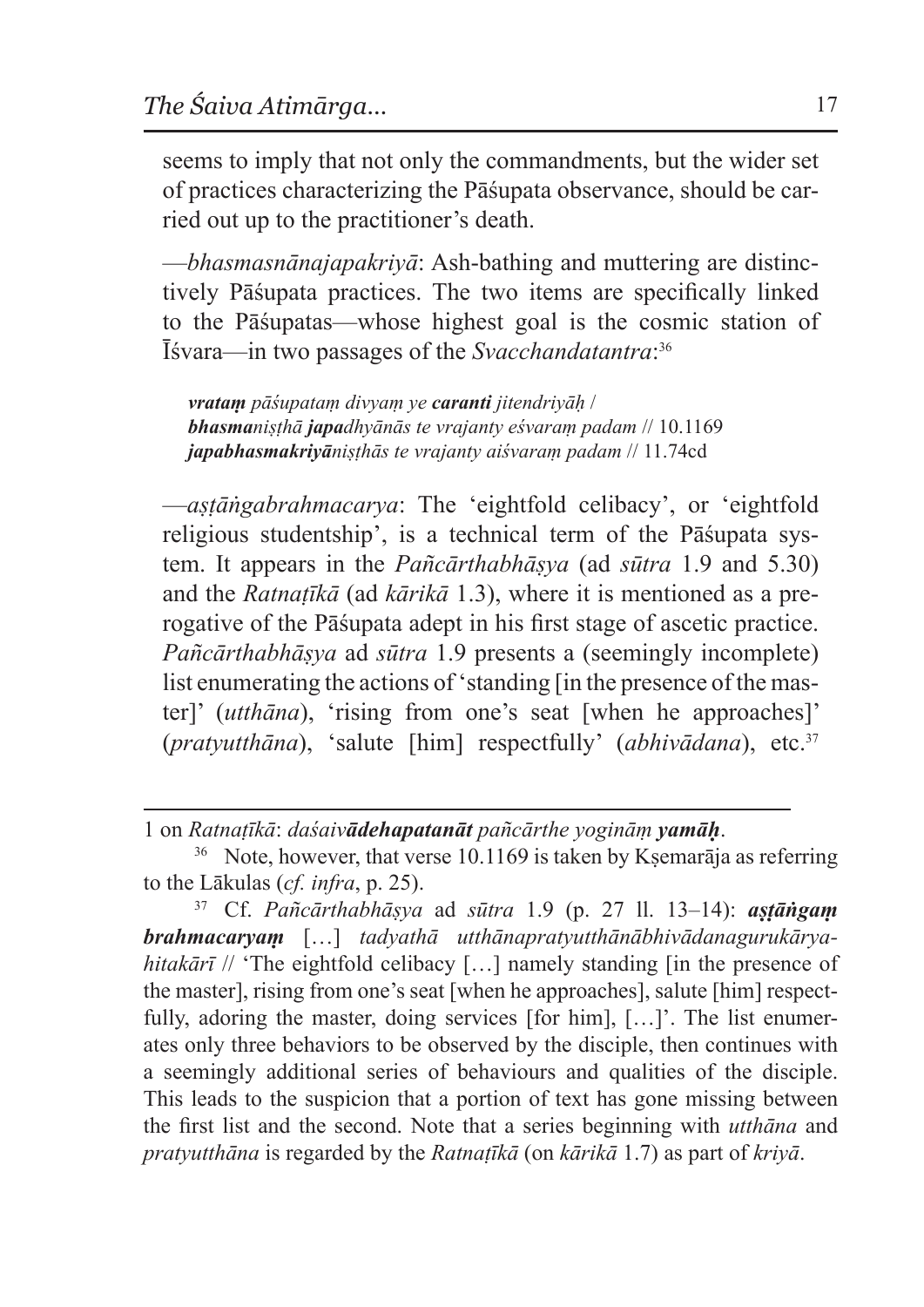On the other hand, the same text ad *sūtra* 5.3038 refers to *aṣṭāṅgaṃ brahmacaryam* when defining the item 'power' (*bala*)—a view that is in harmony with the interpretation given by *Ratnaṭīkā* ad *kārikā* 1.3,39 which understands *aṣṭāṅgabrahmacārya* as defining the eight intellectual qualities mentioned in connection with the power (*bala*) of devotion (*bhakti*), itself one of the eight *vāsa*s ('impregnating oneself with doctrine' or 'living by a teacher').40

**v. 8ab**: The first *pāda*, <*ṣaḍaṅ*>*genopahāreṇa*, contains a clear reference to the sixfold Pāśupata regimen of worship during the first ascetic stage. Thelacuna inthetext may therefore benicely filled accordingly. Here*upahāra*, 'offering', functions asthe standard technical term used in Pāśupata literature to denote the six acts of devotion to Rudra, namely (the offering of) laughter, song, dance, bellowing, adoration, and muttering of the five Brahmamantras.<sup>41</sup> The scriptural basis for such acts is the injunction found in PS. 1.8:

*hasitagītanr̥ttahuḍukkāranamaskārajapyopahāreṇopatiṣṭhet*<sup>42</sup>

One must serve with offering of laughter, song, dance, bellowing, inner worship and prayer.

The compound *ṣaḍaṅgopahāra* itself occurs in *Ratnaṭīkā* ad *kārikā* 1.7 (p. 19 ll. 4–7), where it refers to the six acts:

<sup>38</sup> Quoted *supra*, p. 16.

<sup>39</sup> Cf. *Ratnaṭīkā* ad *kārikā* 1.3 (p. 6 ll. 9–10): *yato balam aṣṭāṅgaṃ brahmacaryam ity asyāyam arthaḥ* //, and further lines 11–15.

<sup>40</sup> Cf. Hara 1958:15, fn. 49. The eight intellectual qualities are *grahaṇa*, *dhāraṇa*, *ūha*, *apoha*, *vijñāna*, *vacana*, *kriyā*, and *yathānyāyābhiniveśa*.

<sup>41</sup> Compare, with some slight differences, *Atharvavedapariśiṣṭa* 40, 1.11: *nivedya nirmālyagandhahārī hāsagītavādanādyupahārān* //. Bisschop and Griffiths (2003:327, fn. 58) suggest that *nirmālyagandhadhārī* could be a corruption or conscious revision for *nirmālyaliṅgadhārī*.

<sup>42</sup> °*huḍuk* conj. (compare *Ratnaṭīkā* p. 19 ll. 4–6 and *Niśvāsamukha*  1.153b); °*ḍuṃḍuṃ* Ed. (probably a silent emendation of °*huḍuk* by the editor, as suggested by Bisschop and Griffiths 2003:327, fn. 59); °*huḍḍuṅ* conj. Sanderson (2001:30, fn. 32); °*huḍuṃ* conj. Bisschop (2009\*).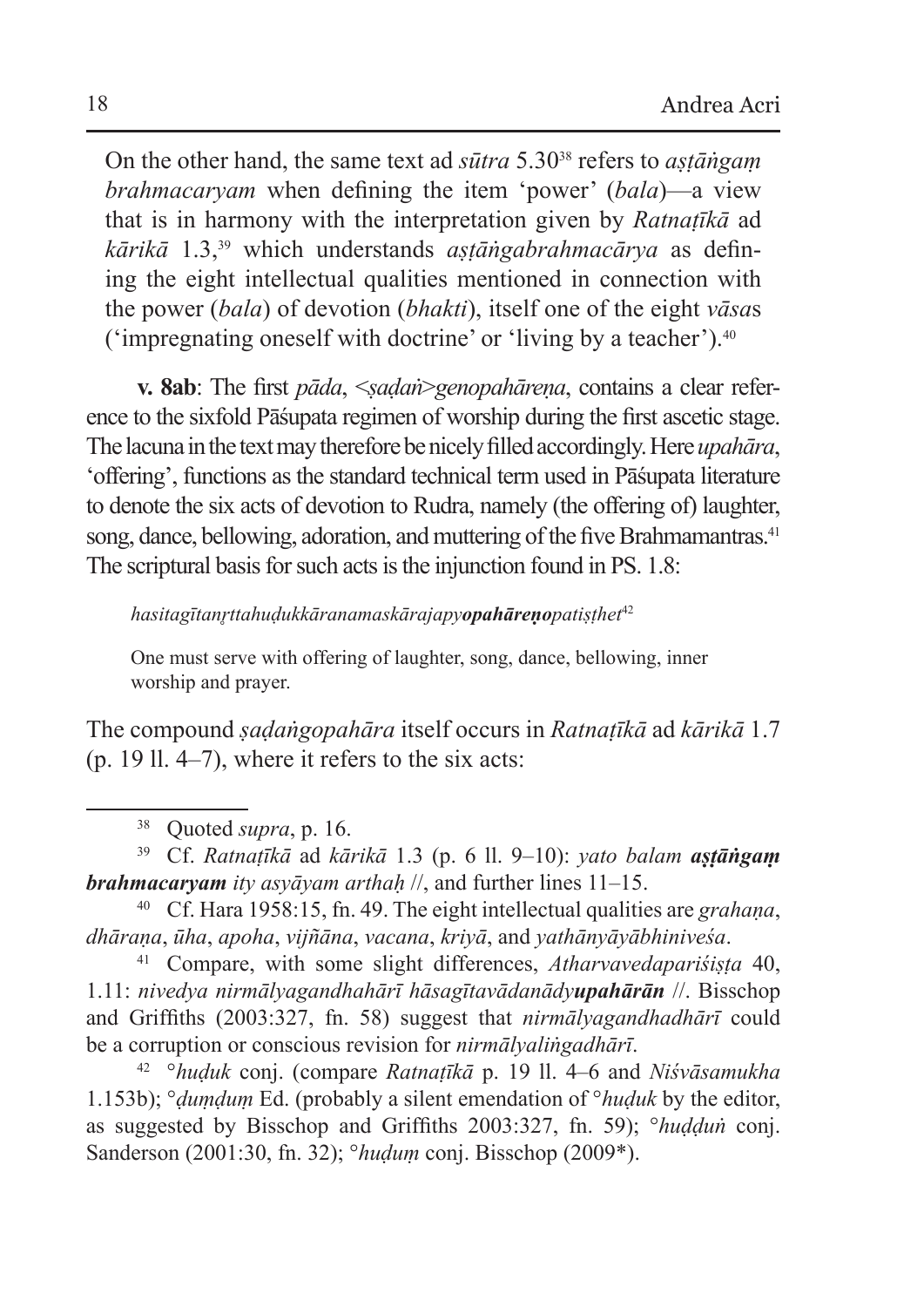*dhyāyann īśaṃ hasitagītanr̥tyahuḍukkāranamaskārajapyaiḥ ṣaḍaṅgopahāraṃ bhagavan mahādeva yuṣmadanujñayā nirvartitavān aham avabhr̥thasnānaṃ ca kariṣyāmīty evaṃ nivedayet*

Meditating upon the Lord, he should declare thus: 'O Lord Mahādeva, with your consent I have performed the acts consisting of six parts, [namely] laughter, song, dance, bellowing, inner worship and prayer, and [now] I will carry out the purificatory bath'.

—*triṣkālam anuvarttinā*:The occurrence of *nirvartitavān* (*nir*-√*vr̥t*) in the above passage in connection with the *upahāra*s calls to mind the odd form—an instrumental seemingly understood as a nominative—*anuvarttinā* (*anu-*√*vr̥t*) in *pāda* b of our verse. That all the six acts of worship had to be performed in close temporal connection with three 'bathing-times' (the three daily *sandhyas*)<sup>43</sup> results evidently, besides from the passage quoted above, also from *Pañcārthabhāṣya* ad *sūtra* 1.8 (p. 13 ll. 9–10):

*atha triṣu snānakāleṣu sadyojātādisaṃskr̥tena bhasmanā japatā snātvā japataivāyatanam abhigantavyam* […]

First, at the three bathing times, having bathed with ashes purified by the mantras Sadyojāta etc., and while still muttering, he should go to the temple.

The six acts are then described one by one in the portion of text following thereupon. The whole line 8ab of our section indeed echoes a passage of the *Niśvāsamukha* (1.153b–154ab), whose context is apparently the *pāśupatavrata*:

[...] *tantrīvādyasya vādakaḥ / huḍukkārasya nr̥tyasya mukhavādyāṭṭahāsayoḥ //* 153 *triṣkālaṃ caiva kurvāṇo bhaved gaṇaḥ*<sup>44</sup> *sa cottamaḥ /*

[...] The performer of lute-music, of the sound *huduk*, of the dance, of the mouth-sound and boisterous laughter, and he who performs for three

<sup>43</sup> Cf. PS. 1.2 and *Bhāṣya* thereof (p. 8 l. 24 to 9 l. 5): *bhasmanā triṣavaṇaṃ snāyīta* // *triṣavaṇam iti* // […] *pūrvasaṃdhyā madhyāhnasaṃdhyā aparasaṃdhyeti saṃdhyātrayam* // *triṣavaṇaṃ trisaṃdhyaṃ trikālam ity arthaḥ* //.

<sup>44</sup> Em.; Ms *gaṇa*.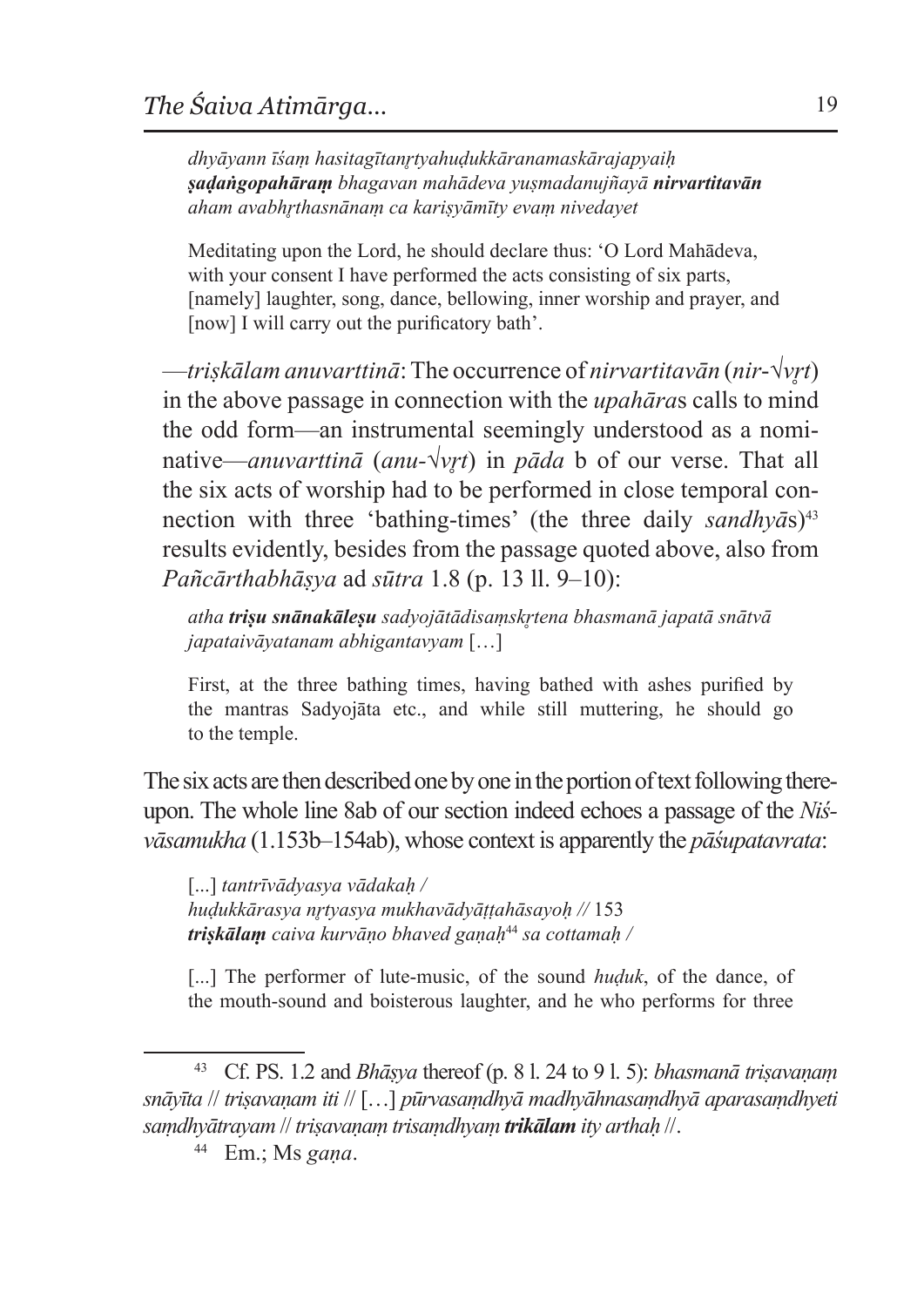times in a day the uttering of *huḍuk*, dance, drumming with the mouth and boisterous laughter, he becomes an excellent attendant [of Rudra].

Compare also *Niśvāsaguhya* 9.8cd, referring to a Pāśupata practitioner:45

#### *triṣkālam arcayed devaṃ triṣkālasnānam ācaret* //

One should worship God [through the six acts] three times [a day]; one should carry out [ash-]bathing during the three times [of the day].

**v. 8cd**: The final half-verse contains a terminology that is reminiscent of Pāśupata themes. The pair *dāna* and *yajña* (both defined as *kriyā*s) recalls the pair of technical terms *atidāna* ('transcendental giving') and *atiyajana* ('transcendental sacrifice') mentioned in *Pañcārthabhāṣya* ad PS. 2.15 (*atidattam atīṣṭam*), as well as in *Ratnaṭīkā* ad *Gaṇakārikā* 1.7. In both texts the pair is further supplemented by a third element, *atitapas* ('transcendental asceticism'),<sup>46</sup> which in our verse might be implied by the °*ādi* in the compound *yajñadānakriyādīni*. The emphasis laid on the mental aspect of giving and sacrifice through the word *manasā* in our verse would seem to carry the same force of the prefix *ati*° ('transcendental') occurring in *atidāna*, *atiyajana*, and *atitapas*. The *Pañcārthabhāṣya* (p. 68 ll. 3–21), in replying to the question as to how many divisions there are in performing good, quotes *sūtra* 2.15 and interprets it as referring to the offering of oneself (*ātmapradāna*) as opposed to the offering of

<sup>45</sup> The sectarian allegiance of the practitioner can be argued, apart from the reference to bathing (in ashes), from his being characterized as *japahomarato nityaṃ* in 9.8a, which calls to mind the *japadhyānaparo nityaṃ* in *Niśvāsamukha* 4.76cd—itself manifestly referring to a Pāśupata adept. The reading °*homa*° in *Niśvāsaguhya* 9.8a is suspicious, for sacrificial fire (*homa*) was forbidden to the Pāśupata adept but prescribed for the adept of the Śaiva Mantramārga. It might be a corruption, or ex-post revision, for °*dhyāna*°. For *japa* and *dhyāna* as constitutive elements of the Pāśupata regimen, *cf. Gaṇakārikā* 1.7.

<sup>46</sup> A short study dedicated to this triad may be found in Hara 2002:47–55.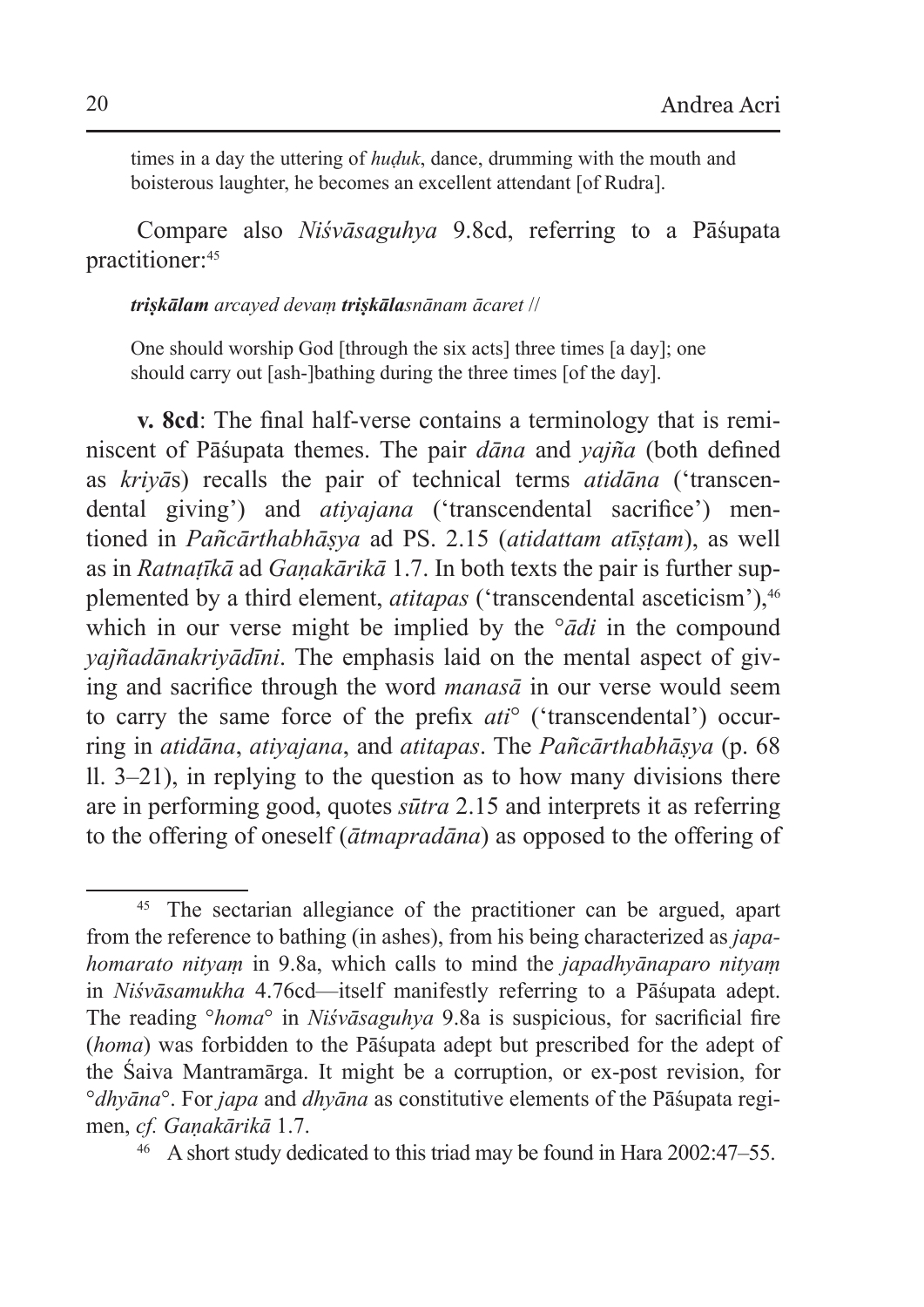material objects,<sup>47</sup> and as involving the giving of the six acts, which form *vidhikriyā*, in contrast to the offering of Vedic sacrifices.48 The *Bhāṣya* goes on to list the third means, *atitapas* (PS. 2.16, *atitaptaṃ tapas tathā*), explaining it as an eminently mental form of asceticism.<sup>49</sup>

### *Niśvāsaguhya* **12.9–12ab: The Pramāṇa System (Lākula and Kārukas?)**

*mantrasūtrāṇi vidyāni rudrāś ceti catuṣṭayam / bhasmasnānañ ca śaucañ ca upahāran*<sup>50</sup> *tathaiva ca //* 9

<sup>47</sup> Compare *Ratnaṭīkā* ad *kārikā* 1.7 (p. 17 ll. 27–28): *pañcasu pavitreṣv āvartyamāneṣu daśabhir namaskāraiḥ parameśvarāyātmasamarpaṇaṃ dānam*, 'Giving (*dāna*) is to surrender one's self to Parameśvara by means of ten sorts of reverence (*namaskāra*) in the course of reciting the five purifying prayers (*pavitra*)'. Note that recitation (*japya*) of the five Brahmamantras is regarded as a mental operation by the *Pañcārthabhāṣya* ad *sūtra* 1.8 (in the section coming right after the explanation of the six acts): *mānasaṃ tu namaskaraṇaṃ namaskāraḥ* (p. 14 l. 4), 'Salutation is mental salutation', *japyaṃ nāma sadyojātādiṣv akṣarapaṅktyāṃ manasā bhāvasya saṃcāravicāraḥ.* (p. 14 ll. 6–7), 'Recitation isreflecting on, and going through, with the mind, the nature [embodied] in the sequence of syllables of [the mantras] Sadyojāta, etc.'. Compare *Ratnaṭīkā* ad *kārikā* 1.7 (p. 18 ll. 29–30): *atra japanamaskārau mānasāv eva*.

<sup>48</sup> *Pañcārthabhāṣya* ad *sūtra* 2.15 (p. 68 ll. 18–19): *atiyajanaṃ nāma yadāyatane loke vā* // *tatrāyatane snānahasitādyā loke ca krāthanaspandanādyā vidhikriyā* //.

<sup>49</sup> Cf. *Pañcārthabhāṣya* ad *sūtra* 2.16 (p. 69 ll. 4–6): *nāyānty ādhyātmikādhibhautikādhidaivikās teṣāṃ svaśāstroktena krameṇa manasi saṃmatānāṃ matānām anupāyataḥ pratīkāram akurvatāṃ tapo niṣpadyate*, 'Asceticism being produced within those who endure in mind (*manasi*) the sufferings arising from the self, from the outside world, and from fate, without resort to external means, in conformity with the manner prescribed in their own scripture' (trans. Hara 2002:50–51). Regrettably, the text is corrupt and lacunose. Compare *Ratnaṭīkā* ad *kārikā* 1.7 (p. 18, l. 3) and *Pañcārthabhāṣya* ad *sūtra* 1.9 (p. 25.6–10—note the occurrence of *manasi*).

<sup>50</sup> Em.; *upasaṃhāran* Ms (unmetrical).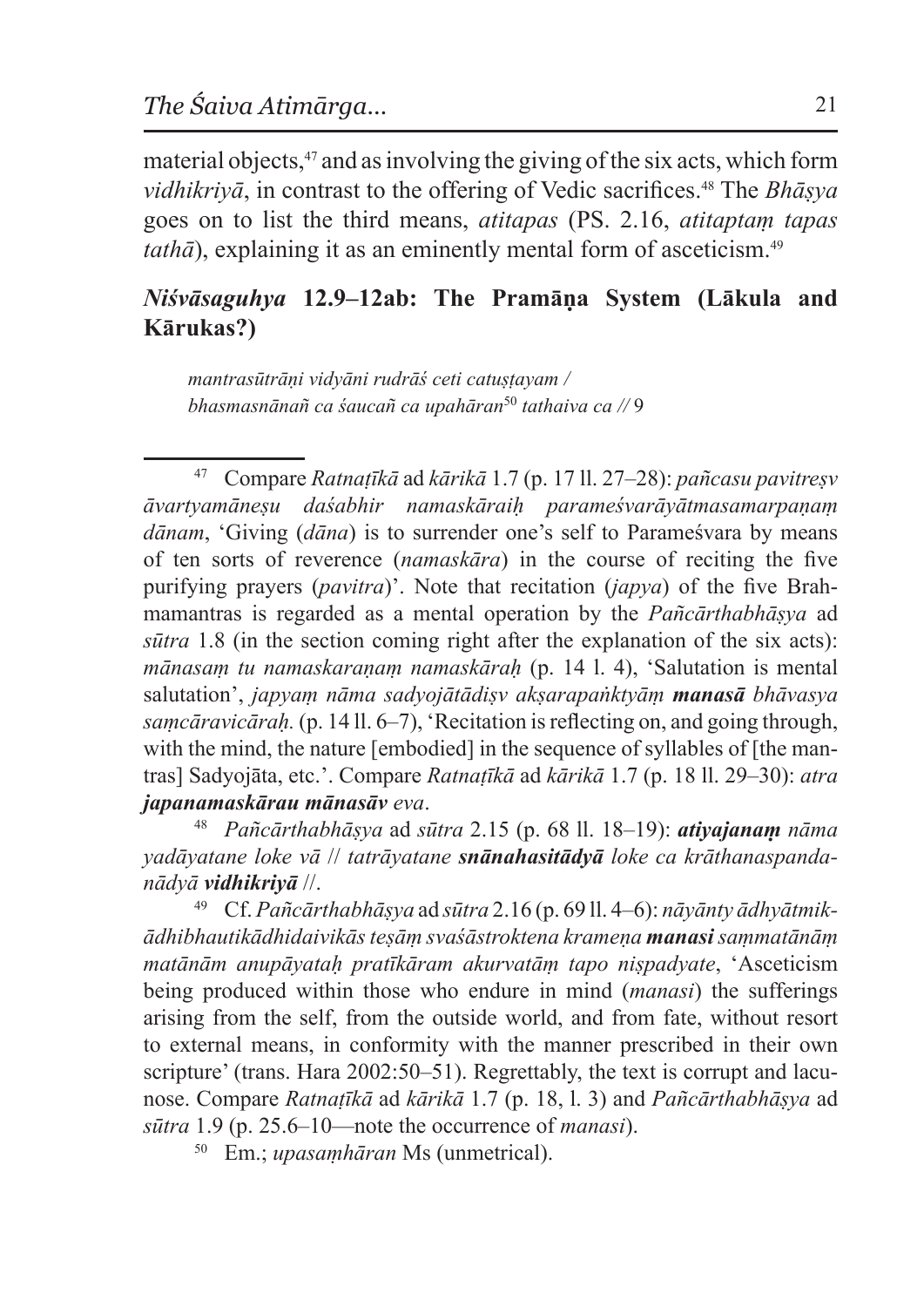*kapālañ*<sup>51</sup> *caiva khaṭvāṅgaṃ*<sup>52</sup> *bhasmavāsañ ca sarvadā / cāturvarṇikabhaikṣyañ ca vastavyaṃ vijane vane //* 10 *jñānānveṣī śive bhakti yogadhyānaparāyaṇaḥ*<sup>53</sup> */ e<kākī> brahmacaryaṃ ca yathālabdhena varttayet //* 11 *evañ carati vidvān so jitakrodho jitendriyaḥ /* 12ab

Mantras, Sūtras, Vidyās, Rudras: thus is the tetrad. Then the bath in ashes and the purification, as well as the offerings. (9)

[Bearing] the skull, the skull-staff and the ash-dress at all times, taking alms from people of all four classes [is to be adopted]; residence should be taken in a depopulated forest. (10)

Devoted to Śiva, striving for knowledge, excelling in Yoga and Meditation. Alone, he should [observe] celibacy and survive with whatever he has at hand. (11)

Thus that sage goes about, with anger and senses subdued. (12ab)

Various elements in the above verses suggest that the focus has shifted from a Pāñcārthika Pāśupata milieu to a Pramāṇa-Pāśupata one, which presumably encompassed the Mahāvratas/Kapālavratins, as well asthe Kārukas.54

**v. 9ab**: Although we do not know from any other scriptures about a standard tetrad formed by Mantras, Sūtras, Vidyās, and Rudras, these elements appear to represent a series of additional doctrines and practices added by post-Pāñcārthika Pāśupata groups on top of the Pāñcārthika core doctrines and observances. 'Mantras' here might refer to the Pañcabrahmamantras; 'Sūtras' to the PS. and/or an additional corpus of scriptures, such as the Pramāṇaśāstras;<sup>55</sup> 'Vidyās' to a series

<sup>54</sup> The latter group will be mentioned further down in v. 18b. Cf. Sanderson 2006:170–179, discussing, among other passages, *Niśvāsamukha* 4.128– 129ab: *kapālavratam āśritya dhruvaṃ gacchanti tatpadam / lokātītaṃ samākhyātaṃ mahāpāśupataṃ vratam // prakriyāsu ca saṃyukto dhruvaṃ gacchati tatpadam* / (Dhruva being the Rudra in the cosmic level aimed at by the followers of the Pramāṇaśāstras, as well as(according to some sources) by the Vaimalas; *cf*. *infra*).

<sup>55</sup> The existence of this lost corpus of scriptures is suggested by second-hand accounts found in Mantramārga sources. The only original passage

<sup>51</sup> Corr. (e-text); *kapālaṃñ* Ms.

<sup>52</sup> Corr. (e-text); *khaṭvāga* Ms.

<sup>53</sup> Corr. (e-text); *yogadhyānaparāyanaḥ* Ms.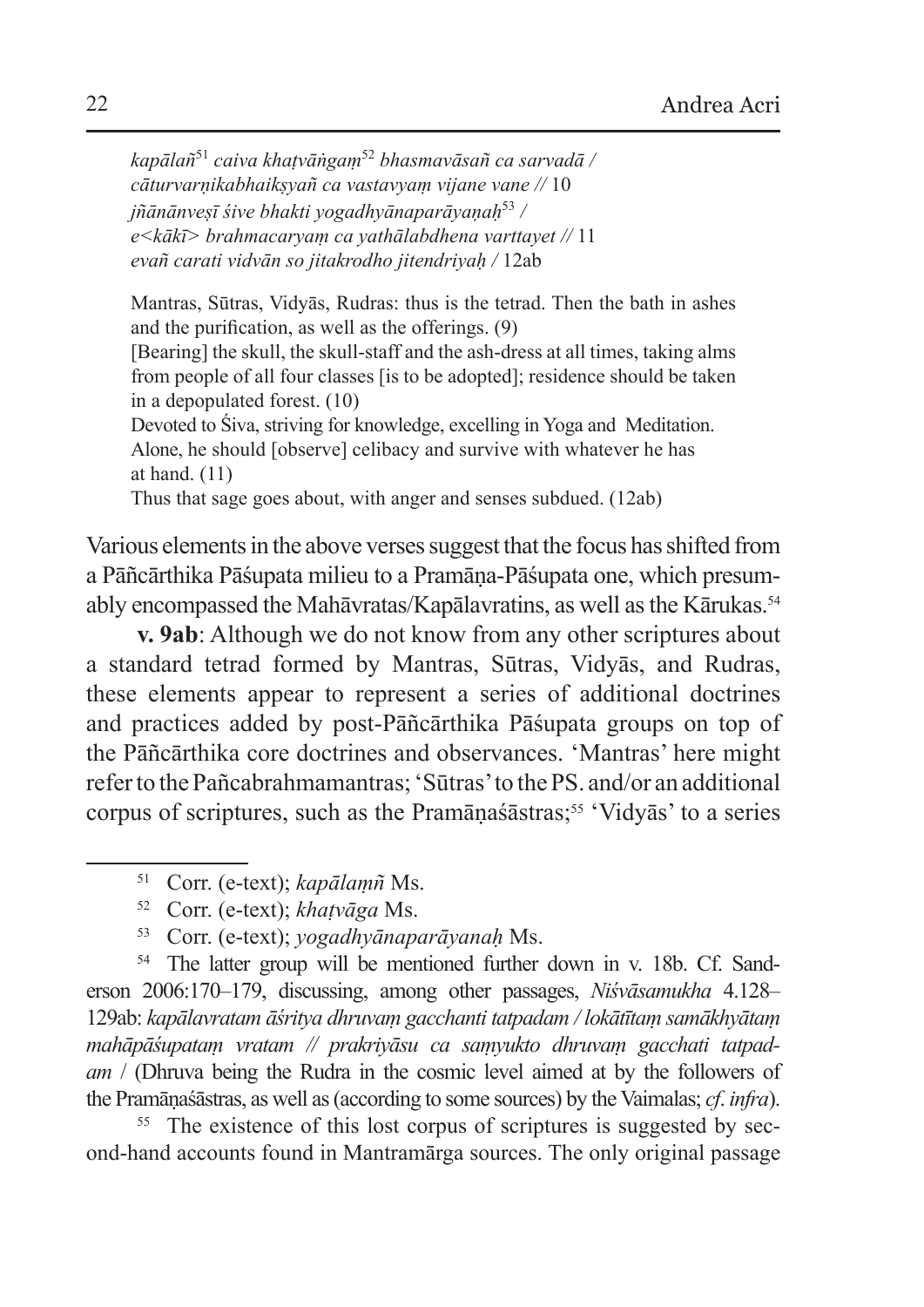of prescribed mantras and spells;<sup>56</sup> and 'Rudras' to the extended series of Rudra-manifestations and Rudra-worlds, correlated to the ladder of *tattva*s in the pure section of the Śaiva cosmos, worshiped by the adherents to the Pramāna system.<sup>57</sup>

**vv. 9cd–10ab**: As we know from other accounts scattered over the Mantramārga corpus, there existed a continuity between the Pramāṇa-Pāśupatas and the Pāśupatas proper insofar as the former adopted many of the observances of the latter, such as bathing in ashes (*bhasmasnāna*) for the purpose of purification (*śauca*), and the six 'offerings' (*upahāra*), to which they however added an extra set of even more extreme observances such as the bearing of the skull-vessel (*kapāla*), the staff (*khaṭvāṅga*), and the perpetual (*sarvadā*) ash-smear (*bhasmavāsa*).58 Insofar as they were following such a regimen, called great observance (*mahāvrata*), the Mahāvratas aimed at emulating the expiatory penance of Śiva the Brahmin-slayer, and in so doing ultimately look like living portions of Rudra (*rudrāṃśa*), their *iṣṭadevatā*. 59

<sup>56</sup> Such is the standard usage of the word in Śaiva Tantric texts of the Mantramārga. Also note the class of semi-divine beings known as Vidyādharas or Siddhas, who are often associated with magic and antinomian practices reminiscent of those carried out by the post-Pāñcārthika Pāśupata groups. 57 Cf. Sanderson 2006:170–176, 200–202, and Bakker 2000:2–6.

<sup>58</sup> Cf. the description of a Mahāvratin given by *Niśvāsamukha* 4.88–89: *ālabdhaḥ pañcabhir guhyair dīkṣitaś caiva so bhramet / khaṭvāṅgī ca kapālī ca sa jaṭī muṇḍam eva vā // vālayajñopavītā ca śiromuṇḍaiś ca maṇḍitaḥ / kaupīnavāso bhasmāṅgī divyābharaṇa*[[*bhūṣitaḥ*]] //.

<sup>59</sup> As it is alluded to in *Niśvāsaguhya* 3.30–33, where a practitioner of the *mithyāvrata* falsely accuses himself of having killed, among others, a Brahmin; and who his said to bear *kapāla*, *khaṭvāṅga* and permanent ash-smear; to dance, sing and laugh like a madman; and to spend his nights in a cremation-ground (*cf.* Sanderson 2001:31 fn. 5, and 2006:209).

to have survived is a seven-verse fragment of the *Pañcārthapramāṇa*, quoted by Kṣemarāja (first half of the 11<sup>th</sup> century AD) in his commentary ad *Svacchandatantra* 1.41–43, which contains an analysis of the *aghoramantra*; *cf.* Sanderson 2006:169–176.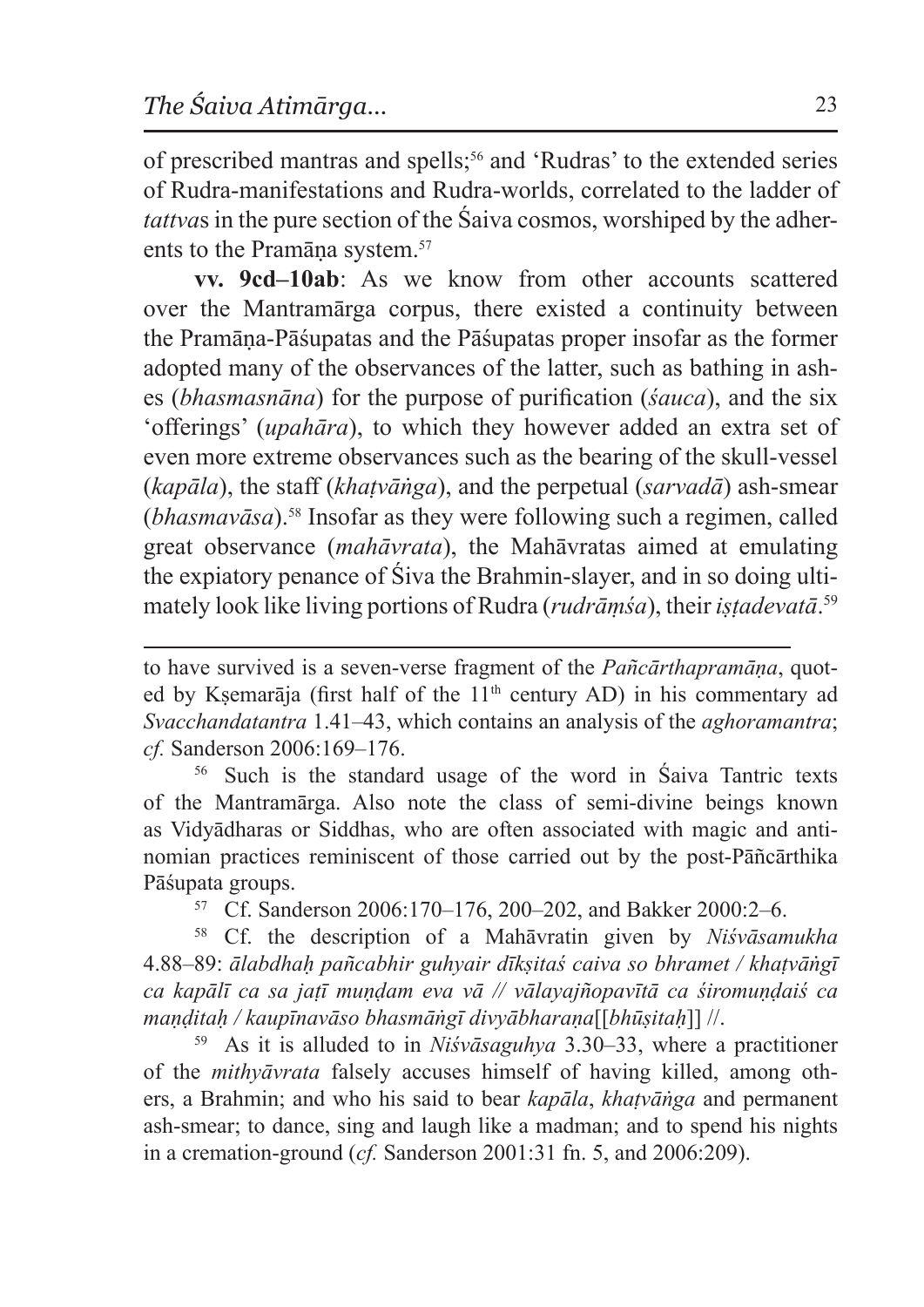**v. 10cd**: *caturvarṇikabhaikṣyaṃ*: Mendicancy among people of the four classes is prescribed in the PS. for the Pāśupata practitioner during the first stage of his ascetic practice, while the injunction of taking residence in a depopulated forest (*vijane vane*) would seem to refer rather to the third stage, when he should live in solitude in an empty house or a cave (*śūnyāgāraguhāvāsī*, PS. 5.9). This entails no contradiction, however, as in *Pañcārthabhāṣya* ad *sūtra* 5.30 *bhaikṣyaṃ* is prescribed also to the Pāśupata in his third stage: 'The dwelling place is an empty house or cave; the way of livelihood is alms' (trans. Hara 2002:177), *tathā vasaty arthaḥ śūnyāgāraguhā vr̥ttir bhaikṣyaṃ*.

**v. 11ab**: *jñānānveṣī śive bhakti yogadhyānaparāyaṇaḥ*: The characterization of a practitioner as carrying out visualization and yoga (intended as 'union'), totally and constantly absorbed in Śiva (i.e. Rudra), calls to mind a Pāśupata practitioner in his fourth and fifth stage of asceticism. Cf. *Pañcārthabhāṣya* ad *sūtra* 5.27, quoting from an unknown scripture:

#### *ākr̥tim api parihr̥tya dhyānaṃ nityaṃ pare rudre / yena prāptaṃ yoge muhūrtam api tat paro yogaḥ*

That union by which the constant visualization of the highest Rudra, albeit devoid of aspect, is obtained even for an instant, that is the highest union.

Compare *Pañcārthabhāṣya* ad 5.30, where visualization (*dhyāna*), constant union with God (*devanityatā*), and victory over the senses (*jitendriyatva*)<sup>60</sup> are attributed to the fourth stage of the Pāśupata practice:

*kriyā adhyayanadhyānādyā ajitendriyavr̥ttitāpohaḥ śuddhiḥ lābhas tu devanityatā jitendriyatvaṃ ceti //*

The actions are repetition and meditation etc.; the purity is the removal of the vice of possessing uncontrolled bodily organs in activity; the attainment is the state of being constantly associated with God and the control over one's bodily organs.

<sup>60</sup> This is mentioned *infra* in our passage, *pāda* 12b.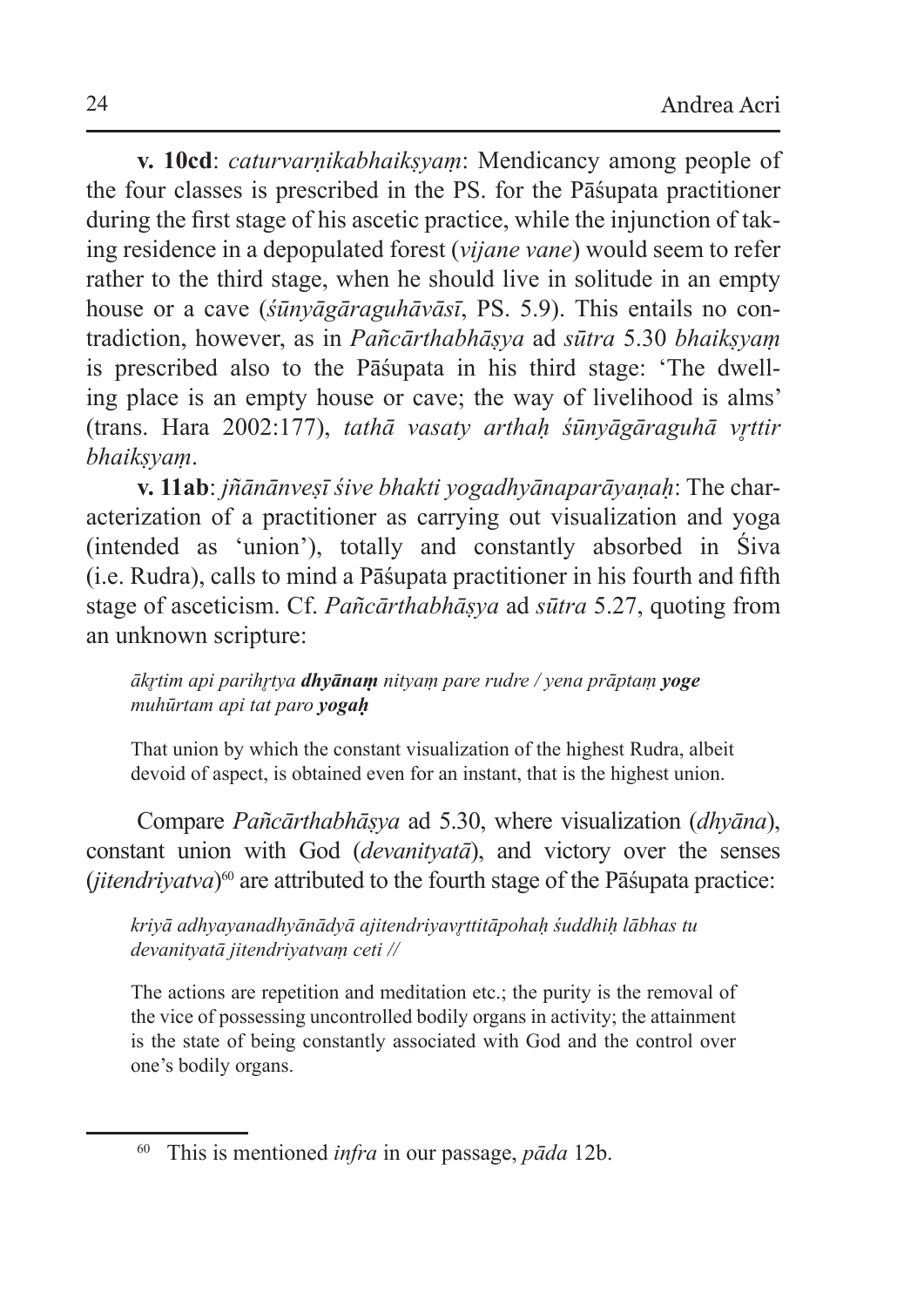Victory over the senses (*jitendriya*) is a quality attributed to the practitioner in the third stage too (*cf.* PS. 5.11, *jitendriyo*). This adjective occurs in *Niśvāsaguhya* 3.33,<sup>61</sup> a passage describing the Pāśupata *gaṇavrata*, as well as in *Svacchandatantra* 10.1169,62 a verse describing the practitioners of the Īśvara-leading *pāśupatavrata*, but which is understood by the commentator Ksemarāja as referring to the Lākulas rather than to the Pāñcārthika Pāśupatas. It may be argued indeed that stress on a constant and extreme form of Rudraworship was peculiar to the post-Pāñcārthika Pāśupatas carrying out the Mahāvrata. This extreme form of *rudrabhakti* clearly emerges from a passage of the *Niśvāsamukha* (4.90–91ab) characterizing a follower of the *lokātītavrata*:

*jagad rudramayaṃ matvā rudrabhakto dr̥ḍhavrataḥ / sarvādaḥ sarvaceṣṭaś ca rudradhyānaparāyaṇaḥ // rudraṃ muktvā na cānyo 'sti trātā me devataṃ param /*

Being devoted to Rudra, steadfastly practicing his observances, eating everything (i.e. whatever is at hand), carrying out all [the prescribed] behaviours, and addicted to the visualization of Rudra, he thinks: 'The whole Universe is entirely made of Rudra; there is none besides Rudra, the highest God, my saviour!'

**v. 11c**: *e*<*kākī*>: Conjecturally reconstructed on account of the solitary character of the Pāśupata observance in the third and fourth stage, as characterized in PS. 4.6 and *Bhāṣya* thereon (p. 97 ll. 6–7):

#### *unmattavad eko vicareta loke*

[...] *eka* ity asamvahatā cintyate // ekenetarebhyo vicchinnenāsahāyenety *arthaḥ //*

He must wander about by himself like a madman.

[...] 'By himself' is conceived of as being unaccompanied. The meaning conveyed by the word 'by himself' is that he is without others, without companions.

<sup>61</sup> *bhasmāṅgī cīravāsaś ca gaṇavratam idaṃ smr̥tam* / *japayukto bhaikṣabhujo loṣṭuśāyī jitendriyaḥ* //.

<sup>62</sup> Quoted *supra*, p. 17.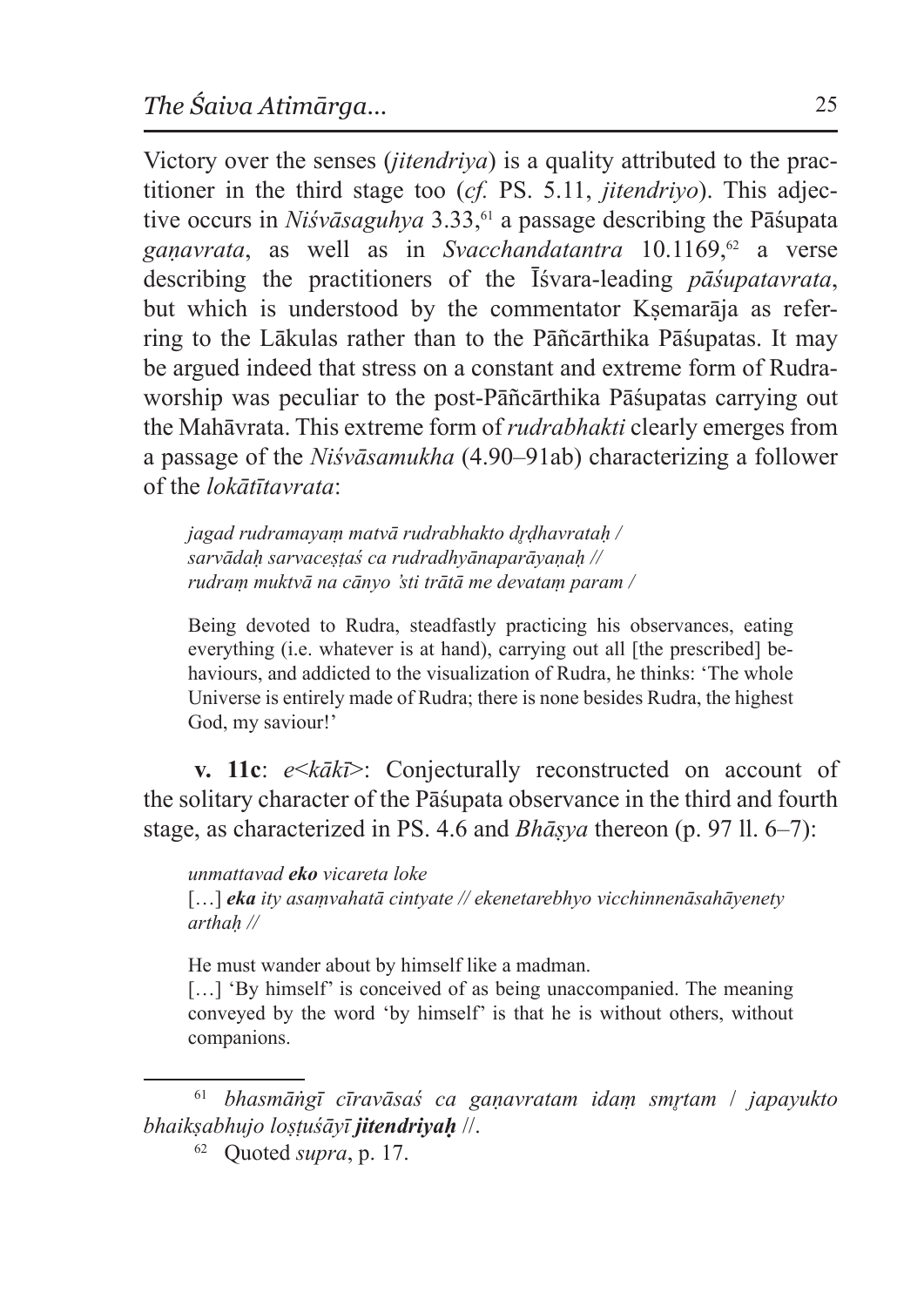**v. 11d**: *yathālabdhena varttayet*: The dietary regimen consisting of whatever one can find is prescribed in PS. 5.32, and attributed by the *Bhāṣya* (p. 131 ll. 8–10) to the fourth stage of the *pāśupatavrata*:

*yathālabdhopajīvakaḥ labhate rudrasāyujyam* […] *tad yathālabdham annapānaṃ śmaśānād anirgacchatā divase divase jīvanāya sthityarthaṃ tadupajīvan yathālabdhopajīvako bhavatīty arthaḥ*

Surviving on whatever he may find, he obtains unity with Rudra. [...] Thus, living on whatever food and drink he may find, [merely] for daily survival, without his going out from the cremation ground, he becomes 'one who survives on whatever food he may find'.

Compare *Pañcārthabhāṣya* ad *sūtra* 5.30 (pp. 129 l. 18 to 130 l. 2), briefly characterizing the fourth stage as follows:

*tathehāpi śmaśāne vasatyarthaḥ vasan dharmātmā // yathālabdham iti vr̥ttiḥ kriyā smr̥tiḥ asmr̥tyapohaḥ śuddhiḥ lābhas tu sāyujyam //*

Similarly, here [in the fourth stage]: the dwelling place is in a cremation ground; the power is the possession of merit of one's own; the way of livelihood is food acquired by chance; the action is mindfulness (of God); the purity is the removal of failure of mindfulness (of God); the attainment is conjunction (with God). (Trans. Hara 2002:177)

Here *smr̥ti* is likely to be used as a synonym of *dhyāna*; *sāyujyam* denotes the highest goal of union (*yoga*) with the Lord.

**v. 12ab**: *vidvān so*: The epithet 'wise', rather than being a cliché, could have retained the technical meaning it has in Pāśupata literature. For instance, in the series of verses closing the prose commentary of *Pañcārthabhāṣya* ad 5.30 (p. 130 l. 5), we find the following statement:

*yas tu budhyati pañcārthe sa vidvān nātra saṃśayaḥ //*

One who knows the five categories is a wise man; there is no doubt about that.

The expression *sa vidvān* recalls the synonymous *vidvān so* in our *pāda* 12a, and may thus hint at a 'knower of the Pañcārtha system'. On the other hand, the word *vidvān* in the meaning of 'Brahmin'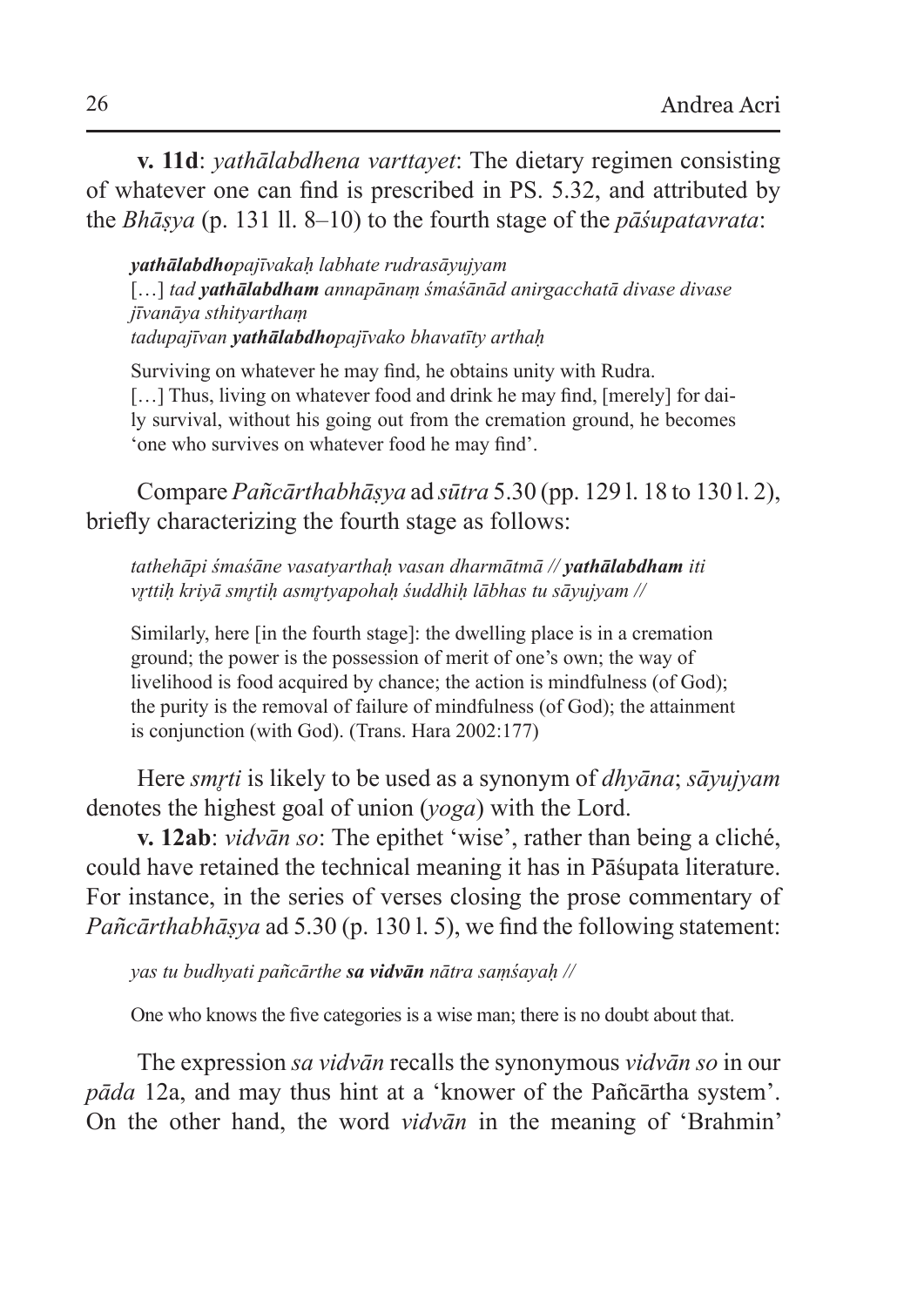is attested in *Pañcārthabhāṣya* (p. 88 ll. 15–16) ad *sūtra* 3.19:63 'Knowledge  $(vidv\bar{a})$  is the distinguishing mark of a Brahmin, consisting in the clarification of the meanings of the words found in the scriptures' (*vidyā nāma yā granthārthavartipadārthānām abhivyañjikā vipratvalakṣaṇā*).

# *Niśvāsaguhya* **12.12cd–13ab: The Vaimalas**

*vaimalācāryadīkṣā*<sup>64</sup> *ca śivasāyojyam ucyate //* 12cd *jñānacaryā ahiṃsā ca śivasāyojyatāṃ vrajet /* 13ab

And the initiation by a master of the Vaimalas is known as Unity with  $\text{Siva.}^{65}$  (12cd) [By] ascetic regimen, gnosis and non-violence [the Vaimala adept] will proceed to Unity with Siva. (13ab)

This interesting, albeit rather elliptic, statement about the Vaimalas seems to be an attempt at distinguishing them from the Pramāna-Pāśupatas characterized in the preceding verses 9–12ab. The *ca* ('and') in the first line would seem to imply that the Vaimalas too carried out the above-mentioned observances, yet they added a '*dīkṣā* imparted by a Vaimalācārya', as well as an element of gnosis (*jñāna*). Even if the alternative translation 'The Vaimalas [say] that Unity with Śiva is known as initiation and ascetic regimen' is chosen, the stress here still seems to be on a special kind of *dīkṣā* that was associated with the Vaimalas. This may also be inferred by the fact that, as the verse seems to imply, this *dīkṣā* leads to unity with Śiva instead of unity with

<sup>63</sup> *paribhūyamāno hi vidvān kr̥tsnatapā bhavati*: 'For a wise man, being ill-treated, accomplishes thereby all asceticism'.

<sup>64</sup> Conj.; *vaimalācaryadīkṣā* Ms.

<sup>65</sup> Following my proposed emendation of *vaimalācaryadīkṣā* into *vaimalācāryadīkṣā*. If we take *carya* as a shortened version of *caryā* (to suit the *pathyā* cadence) and *vaimalā* as an elliptical use of plural (with *visarga* dropped) to introduce their point of view, an alternative translation could be: 'The Vaimalas [say] that Unity with Śiva is known as initiation and ascetic regimen'. This translation, however, is at odd with the fact that *caryā* is already featured in line 13ab.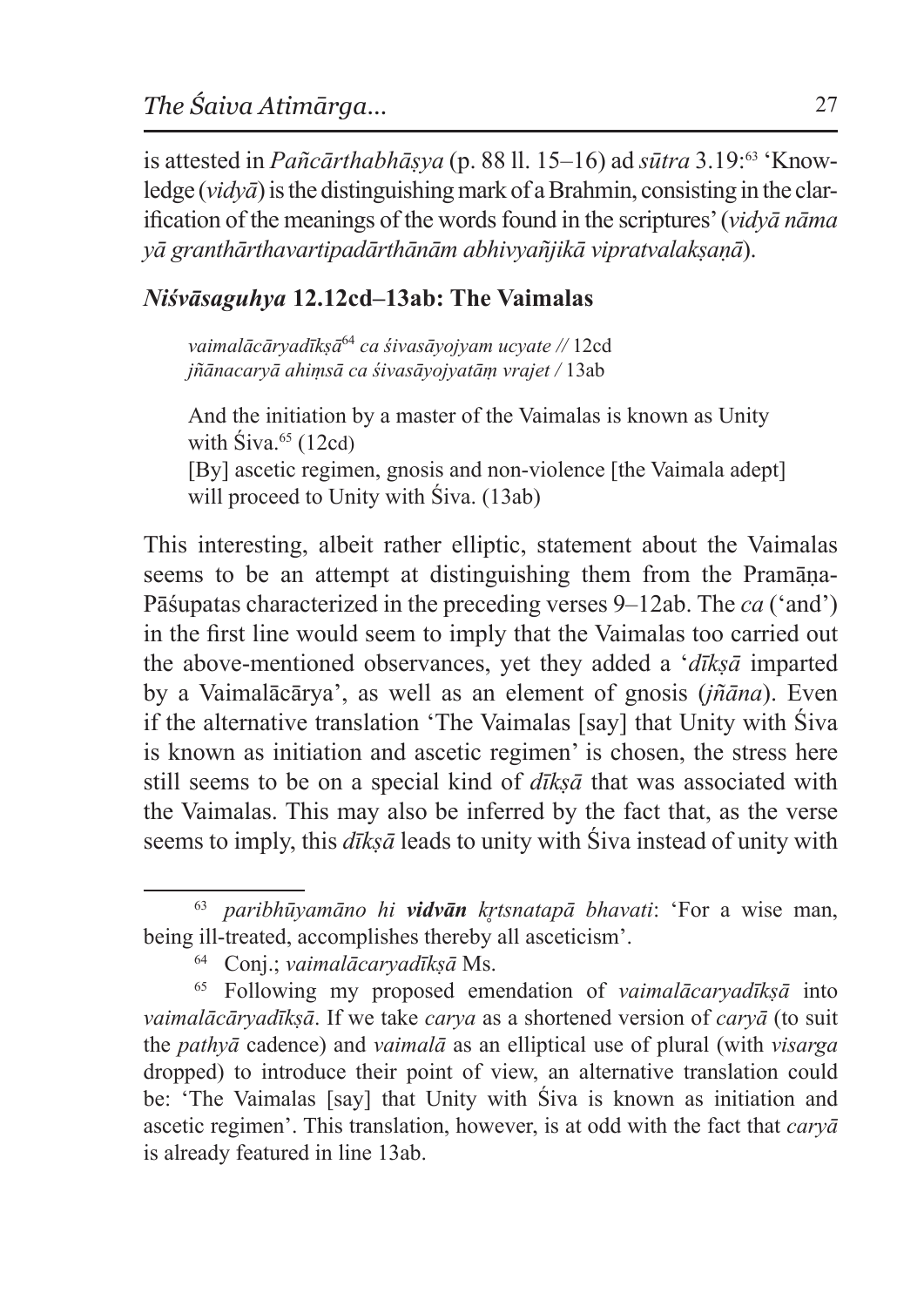Rudra—Śiva being superior to Rudra, the paramount aspect of Śiva worshiped by the Atimārga, from the perspective of the Mantramārga.

# *Niśvāsaguhya* **12.13cd–22ab: The fourfold Atimārga and the superiority of the Mantramārga**

*jñānenaiva tu*<sup>66</sup> *śaivānām dīkṣā yā ca viśiṣyate* // 13cd *śivabhakti japo yajña dhyānaṃ prāṇanirodhanam* / *evam eva samākhyātā pañcamantravidhi*[[*s tu yaḥ*]]<sup>67</sup> // 14 *sadāśivamukhodgīrṇṇaṃ*<sup>68</sup> *mokṣamārgaprakāśakam* / *jñātvā pāśupataṃ jñānaṃ pañcamantreti pañcadhā* // 15 *pañcabrahma parityajya yo 'nyaṃ vijñātum icchati* / *viphalaṃ tac chivaṃ jñānaṃ jñānamokṣañ ca pañcabhiḥ* // 16 *pañcabhis tu tataḥ sarvaṃ yad bhūtaṃ yac ca bhāvyati* / *īśāne śaivam utpannaṃ vaimalaṃ puruṣā<t>*<sup>69</sup> *smr̥tam* // 17 *pramāṇaṃ hr̥dayāj jātaṃ vāmade<vāt> tu kārukam*<sup>70</sup> / *sadyāc ca lakulīśāntaḥ*<sup>71</sup> *pañcabhedāḥ prakīrtitāḥ* // 18 *brahmaviṣṇusurā sarve gaṇā skandapurogamāḥ*<sup>72</sup> / *r̥ṣayo 'psarasā yakṣā nāgagandharvakinnarāḥ* // 19 *daityā vidyādharā sarvā ye cānye puravāsinaḥ*73 / *sthāpya pañcatanun*<sup>74</sup> *devam arccayanti sadāśivam* // 20 *na tatra mr̥tyur nna jarā na vyādhir na ca duḥkhitāḥ*<sup>75</sup> / *evaṃ prāpya ni*†…† // 21 *īdr̥śaṃ ca paraṃ saukhyaṃ nityaṃ pramuditotsavāḥ*<sup>76</sup> / 22ab

<sup>69</sup> The 'loss' of final -t in ablative forms is a common feature in the *Niśvāsa* corpus.

- <sup>70</sup> Em. (e-text); *vāmade*†…†*n tu kārakam* Ms.
- <sup>71</sup> Em.; *lakulīśāntāḥ* Ms.
- <sup>72</sup> Em. (e-text); *skandha*° Ms.

<sup>73</sup> Verses 19–20ab are the same as *Mūlasūtra* 1.2cd–3 (with the variant *siddhas tathānye* in 1.3cd).

- <sup>74</sup> *Em.; pañcatanur* Ms.
- <sup>75</sup> The half-verse 21ab is the same as *Mūlasūtra* 1.7ab.
- <sup>76</sup> Em. (e-text); *pramuditotsayā* Ms.

<sup>66</sup> Conj.; *ajñānena tu* apograph K; *ajñānenaiva tu* Ms (unmetrical).

<sup>67</sup> Thus apograph K.

<sup>68</sup> Em. (e-text); *sadāśivamukhodgīrṇṇa* Ms.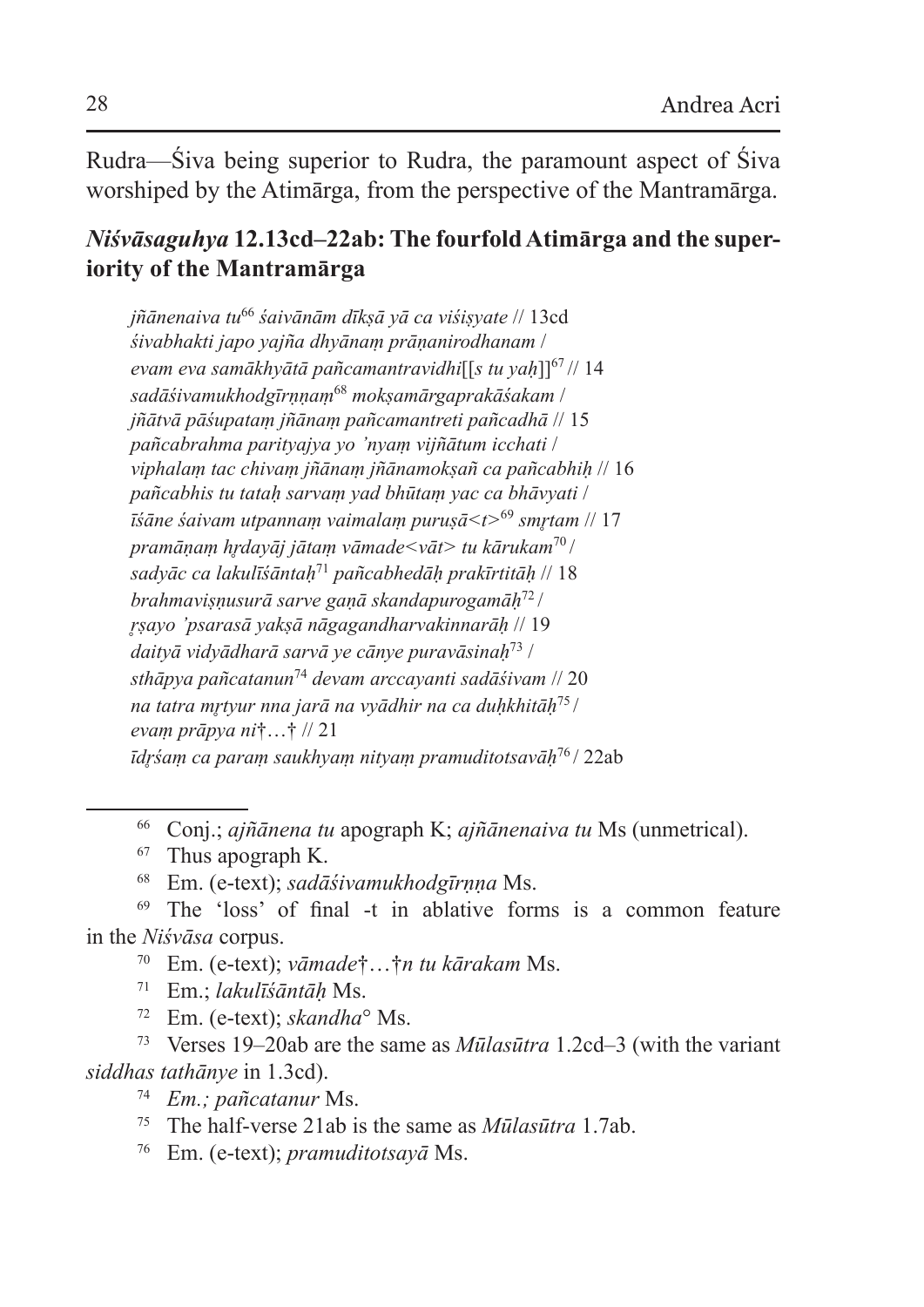But for the Śaivas [*sāyojyam* is attained] indeed by Gnosis, and theirs is [also] an initiation which is distinguished as special. (13cd)

Devotion to Śiva, Muttering, Worship, Meditation, Restraint of breath: thus the five-mantra-regimen is proclaimed. But he who, (14) having known as 'the five mantras' the fivefold Pāśupata gnosis, which has been cast forth from Sadāśiva's mouth, and which shows the path to liberation, (15)

leaves behind the five Brahma[mantras] and wishes to know more, [for him] that knowledge of Siva is fruitless, and release through knowledge by means of the five [is too]. (16)

Thus from the five<sup>77</sup> the whole [of the Śaiva knowledge] that was and will be [arises]. The Śaiva has arisen in Īśāna, and the Vaimala is said [to have arisen] from the Purusa.  $(17)$ 

The Pramāṇa was born from the heart (= Aghora), the Kāruka from Vāmadeva; from Sadya (= Sadyojāta) the doctrine [taught by] Lakulīśa [arises]. [Thus] the five divisions have been proclaimed. (18)

Brahmā, Visnu and all the [other] gods; the troops headed by Skanda; the Seers and Apsarases; the Yaksas; the Nāgas; the Gandharvas; the Kinnaras; (19)

the Daityas; the Vidyādharas, and the other dwellers in [Śiva's] city, they install Sadāśiva with five bodies and worship him. (20)

There, there is no death, no aging, no disease, no sufferers. Having thus obtained  $\uparrow$  ...  $\uparrow$  (21)

and this kind of paramount happiness, always enjoying merriment. (22ab)

Thefinal passage displays anattitude that may beconsidered 'inclusivist' insofar as it describes the various divisions of the Atimarga and their tenets as if springing forth from the four faces of Sadāśiva, the paramount deity of the Siddhānta. In so doing it praises—and therefore appropriates—the Pañcabrahma-based Mantric system of the Atimārga, which it warns against being abandoned even by the Śaiva practitioner within the more advanced Mantramārga path. Yet the superiority of the Śaiva Mantramārga, springing forth from the upperoriented face of Īśāna, over the Vaimala system and the whole Atimārga is claimed on account of its superior, gnosis-bestowing initiation. The apologetic crescendo culminates with a praise of Sadāśiva as the paramount deity, worshiped by various gods in His heaven characterized by cessation of pain and utmost happiness.

<sup>77</sup> Assuming that instr. *pañcabhis* stands for abl. *pañcabhyas*.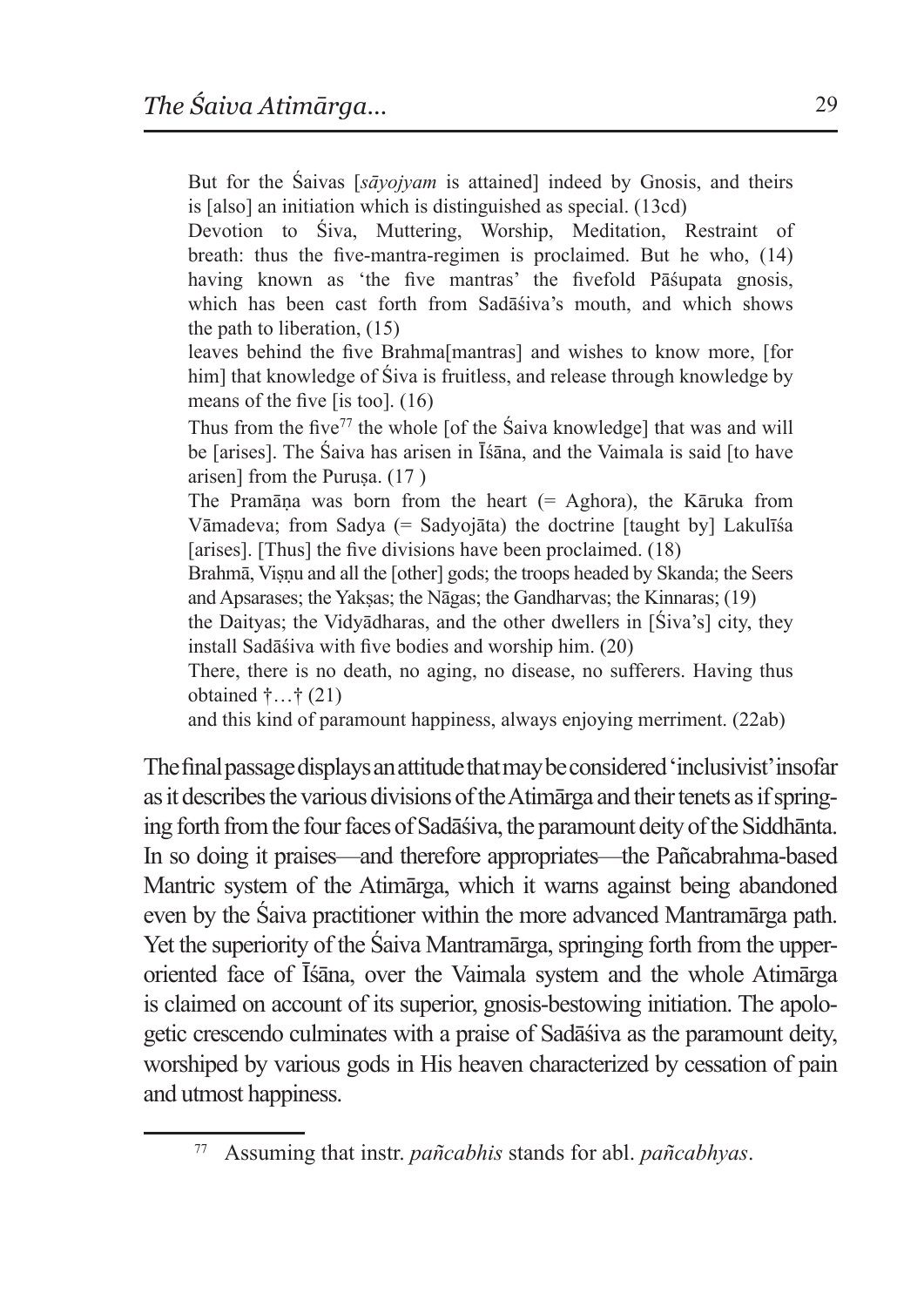**v. 13c**: *jñānenaiva tu śaivānām*: This is my conjectural emendation of the unmetrical *ajñānenaiva tu śaivānām*; other possible emendations could be *ajñānena tu śaivānām* (as in the apograph K), or *ajñānenaiva śaivānāṃ*. The reading *ajñānena* would yield the following translation: '(But) [the initiation of the Vaimalas] is (just) through ignorance with respect to that of the Śaivas, whose initiation is superior'. Whatever the original form of this line might have been, its apparent intent is to convey the notion that the initiation of the Śaiva, entailing *jñāna*, is superior to the initiation imparted by the Vaimalas, and in any event superior to the Vaimala regimen (i.e. ascetic conduct, gnosis and non-violence) .

**v. 14**: The five aspects of Pāśupata practice or *vidhi* are said to be Devotion to Śiva, Muttering, Worship, Meditation, Restraint of breath. I have not been able to find a corresponding list of five items in any Śaiva source known to me. However, the Pāñcārthika Pāśupata system—as its very name implies—is rife with pentads of means or categories that define its practices and goals. Witness, for instance, the five topics (*pañcārtha*) implied in the very title of the *Pañcārthabhāṣya*, 78 and the various pentads mentioned in the verses quoted by Kauṇḍinya in *Pañcārthabhāṣya* ad *sūtra* 5.30 (p. 130 ll. 4–13), correlating the five stages with respectively the five *lābha*s ('attainments'), *mala*s ('impurities'), *upāyas* ('means'),<sup>79</sup> desas ('places').<sup>80</sup>

<sup>78</sup> These are deemed to be *kārya* ('effect'), *karaṇa* ('cause'), *yoga* ('union'), *vidhi* ('prescribed regimen'), *duḥkhānta* ('the end of suffering').

<sup>79</sup> According to *Gaṇakārikā* 1.7, the five *upāya*s are *vāsa* ('impregnating oneself with doctrine' or 'living by a teacher'), *caryā* ('good conduct'), *japadhyāna* ('muttering and visualization'), *sadārurasmrti* ('constant mindfulness on Rudra'), *prasāda* ('grace'); contrast the verse quoted in *Pañcārthabhāṣya* ad *sūtra* 5.30 (p. 130 ll. 10–11): *vāso dhyānam akhilakaraṇanirodhas tathā smr̥tiś caiva* / *prasāda iti copāyā vijñeyāḥ pañca pañcārthe* //.

<sup>80</sup> This series of five appears to be linked to the five items *vasatyartha* ('dwelling place'), *bala* ('power'), *kriyā* ('faction'), *śuddhi* ('purity'), and *lābha* ('attainment') mentioned in the prose part of the commentary ad *sūtra* 5.30.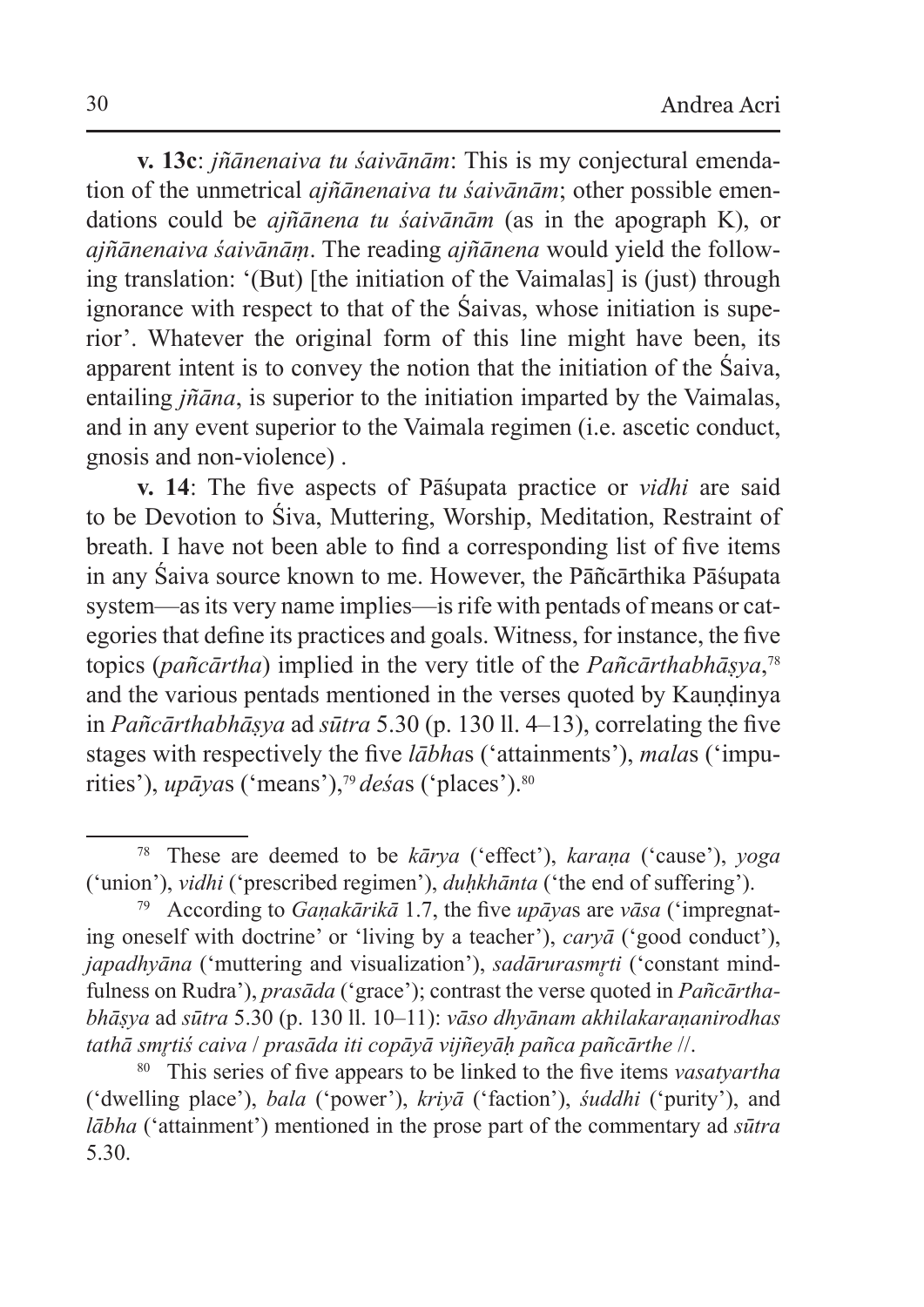**vv. 17–18**: The passage presents a model of the Śaiva stream emanating from the five faces of Sadāśīva that is in every respect analogous, yet richer in details, to that presented in the beginning of the Paṭala (vv. 3–5). Besides the Śaiva, Vaimala, Pramāņa and Pāñcārthika<sup>81</sup> systems, the latter series of verses mention also the Kārukas, who were seemingly only implied in verses 9–12ab. This hierarchic model can be compared to analogous ones categorizing various Śaiva and non-Śaiva traditions, as well as the canon of Śaivatantras, as coming forth from the five faces of Sadāśiva:

|           |        | NiMu, SvT   | NiGu          | Mrg CP                |
|-----------|--------|-------------|---------------|-----------------------|
| Sadyojāta | West   | laukika     | pāñcārthika   | bhūta-<br>tantras     |
| Vāmadeva  | North  | vaidika     | kāruka        | vāma-<br>tantras      |
| Aghora    | South  | ādhvātmika  | pramāna       | bhairava-<br>tantras  |
| Tatpurusa | East   | atimārga{   | vaimala       | gāruda-<br>tantras    |
| Īśāna     | Zenith | mantramārga | $s$ aiva $\{$ | siddhān-<br>tatantras |

# **A Typology of the Śaiva Atimārga**

*Niśvāsaguhya* 1–22ab presents an emic model accounting for the subdivisions of the Śaiva Atimārga as seen from the perspective of Mantramārga Śaivism. To sum up: verses 7–9 refer to the Pāñcārthika Pāśupatas, the lowest group in the hierarchy, who emphasized ascetic conduct (*caryā*) leading to the union with Rudra (*rudrasāyujya*). Verses 10–11 refer to the Pramāṇa system, which encompassed

<sup>81</sup> I interpret the °*antaḥ* in the compound *lakulīśāntaḥ* (emended from the plural *Lakulīśāntāḥ*) as meaning 'doctrine' (compare 'Siddhānta'), thus yielding the meaning of 'the doctrine taught by Lakulīśa' i.e. the Pāñcārtha. Sanderson (2001:30, fn. 32) proposes the emendation *lakulīśotthaṃ* ('stemming from Lakulīśā').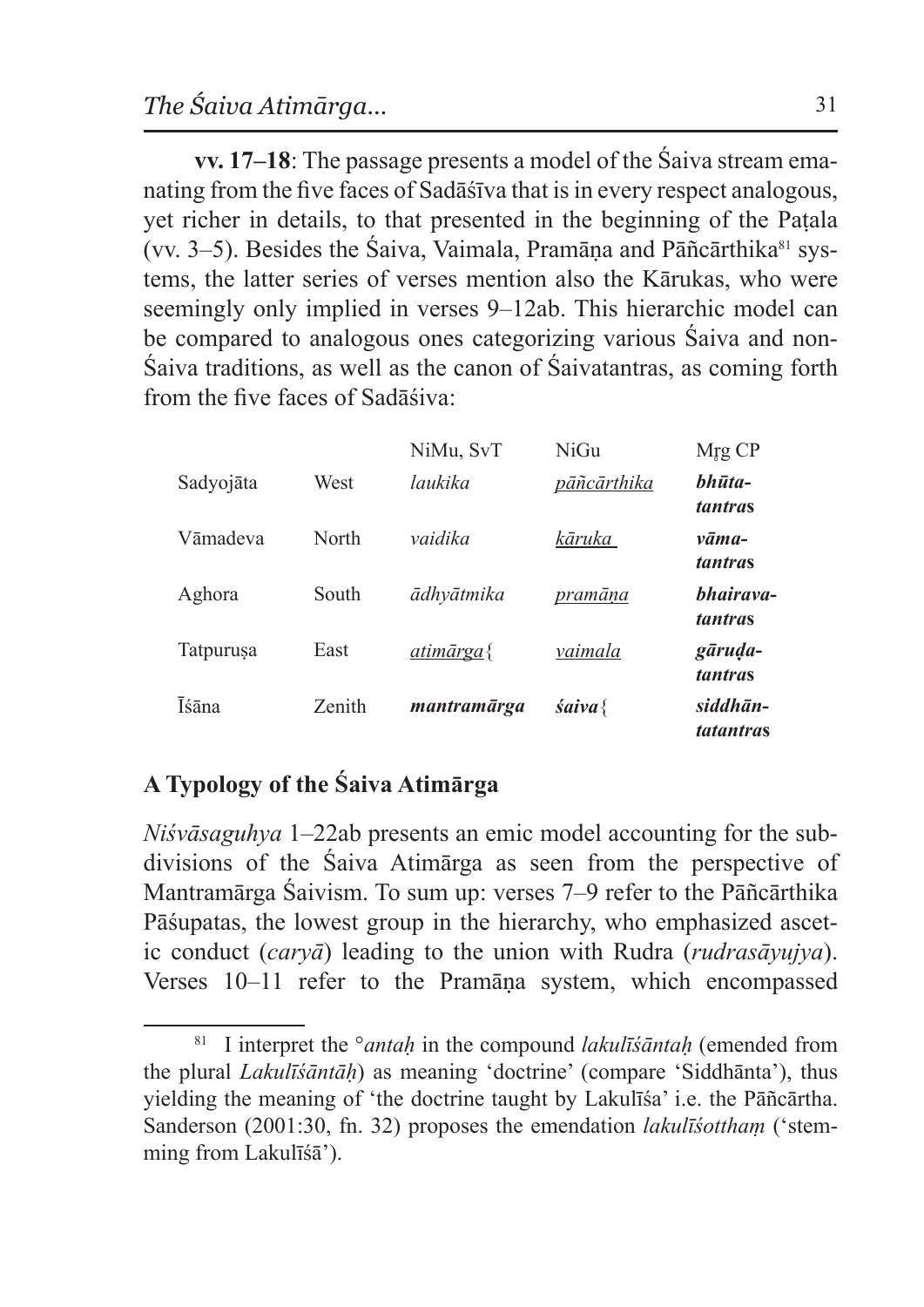the Mahāvratas and Kārukas, who are attributed superiority over the Pāñcārthika Pāśupatas on account of their emphasis on gnosis (*jñāna*) besides *dīkṣā* and *caryā*, and who also aim at union with Rudra. Verse 12 refers to the Vaimalas, whose superior *dīkṣā* imparted by a Vaimala master, along with gnosis and ascetic conduct, leads to the union with Śiva (*śivasāyujya*). At the top of the hierarchy are placed the mainstream Śaivas, who are characterised by a superior form of gnosis-bestowing *dīkṣā*.

I shall now compare the data gathered from the verses analyzed above with relevant textual evidence scattered over later Śaiva Tantric sources, which make rare statements about the prerogatives and statuses of the Atimārga groups. This comparison will show that the *Niśvāsaguhya* presents a typology of the Atimārga that agrees in many respects with the views found in later scriptures of the Śaiva Mantramārga.

At the very outset, I should like to point out that a great deal of textual and historical evidence relating to the Śaiva Atimārga and Mantramārga divisions of Śaivism has been gathered by Alexis Sanderson on the basis of his readings of the *Niśvāsatattvasaṃhitā* and other unpublished Sanskrit texts. In a series of masterful studies (1988, 2001, 2006), of which abundant use I have gratefully made here, Sanderson has elaborated a compelling theory on the historical development of Atimārga and Mantramārga Śaivism. In his 'The Lākulas: New Evidence of a System Intermediate between Pāñcārthika Pāśupatism and Āgamic Śaivism' (Sanderson 2006), Sanderson has discussed in detail the two types of Atimārga recognized by the *Niśvāsamukha*, namely Pāñcārthika Pāśupatism (Atimārga I) and Lokātīta, Mahāvrata or Pramāṇa Pāśupatism (Atimārga II). He has referred to the latter division as 'Lākula Pāśupatism', on the basis of seminal Tantric scriptures and exegetical works such as Kṣemarāja's commentary on the *Svacchandatantra*.

Sanderson (Sanderson 2006:191–193) observed that *dīkṣā*, *jñāna* and *caryā* are the three indispensable items in order to obtain liberation according to the soteriology of the Lākulas, and further argued that the fundamental difference between Pāñcārthika Pāśupatas,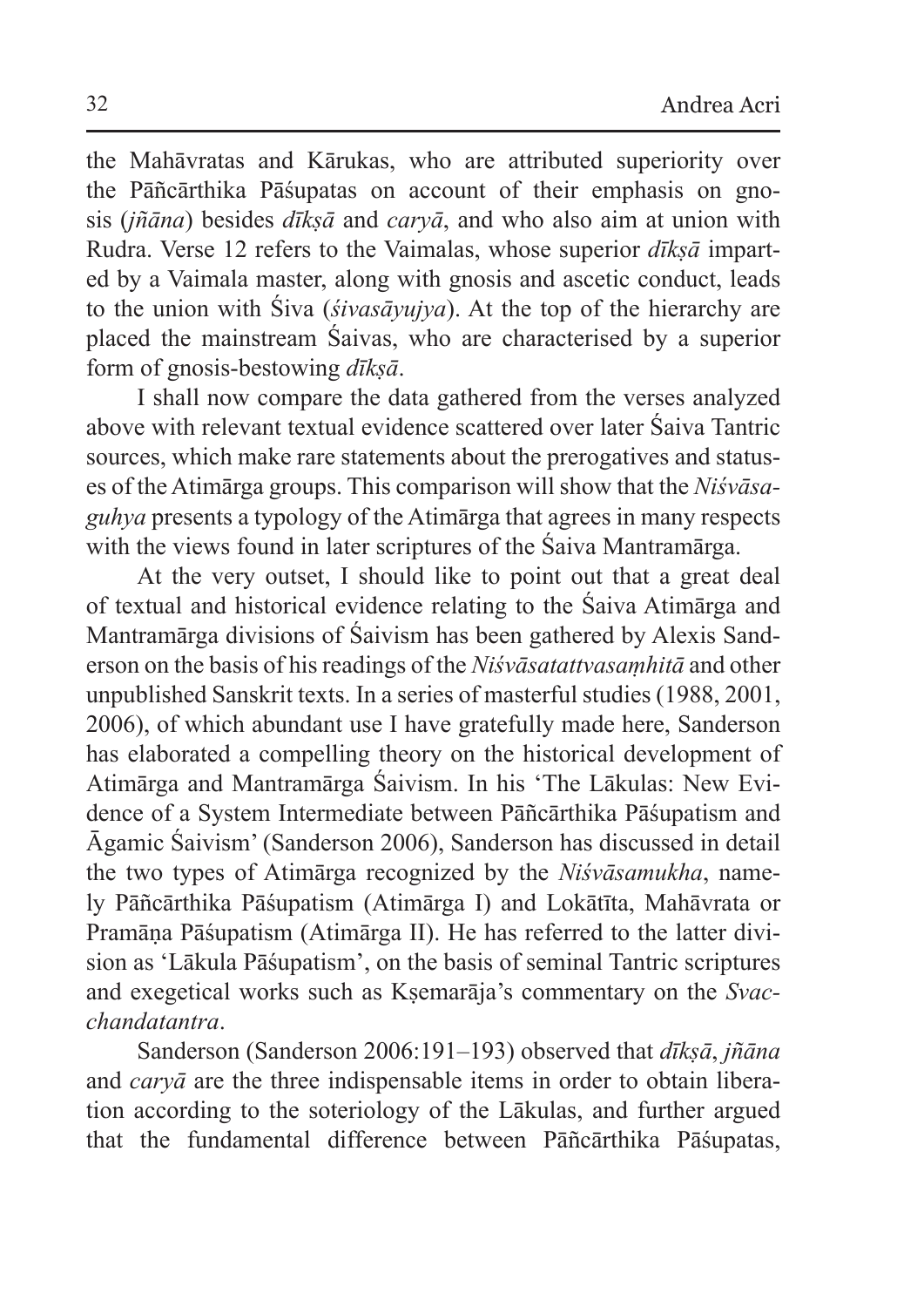Lākulas and Saiddhāntika Śaivas precisely lied in their forms of *dīkṣā*. According to him, the Pāśupata type of initiation is a mere *saṃskāra*, after which the practitioner should enact the practices that allow him to achieve and maintain his purity; the initiation of the Lākulas differed from that of the Pāśupatas in that it defined itself as capable of purifying the initiate's soul from the bondage of the lower levels of the cosmic path, thereby bestowing liberation.82 A similar claim, underlying a new conception of initiation as capable of destroying the innate cosmic impurity (*mala*), will be made at a later stage by the Saiddhāntika Śaivas with respect to their *nirvāṇadīkṣā*.

The gist of the competition for supremacy among Śaiva groups appears therefore to have lied in the nature and power of *dīkṣā*, which validated their claims of superiority of one over the other. This predicament resulted in a model that Sanderson has defined as 'competitive extension', involving the accommodation of each group in the cosmic path according to a hierarchical scale. In his words (Sanderson 2006:193),

[The Lākulas] differ from the Pañcārthikas and agree with the Āgamic Śaivas in conceiving of the universe as a hierarchy of worlds divided into two parts, a lower, impure universe (*aśuddho mārgaḥ*) and a higher, pure universe (*śuddho mārgaḥ*), the two separated by a vast barrier termed Granthi which only initiation and the cultivation of gnosis during post-initiatory observance can enable one to go beyond. […] For the Lākulas this is initiation followed by asceticism and gnosis whereas for the Śaivas it is initiation followed by a much more accommodating range of religious practice, from the devotion of the exonerated initiate, which differ in no way from those of the lay Śivabhakta, to specifically Śaiva practice in which Yoga, Gnosis or ritual may predominate.

The analysis of *Niśvāsaguhya* 12.1–22 presented here lends further support to the observations made by Sanderson, insofar as it individuates in the passage the description of a model according to which the various groups within the Atimārga, as well as the overarching Mantramārga Śaivism, shared as the core of their religion the three

<sup>82</sup> Cf. Sanderson 2006:187–193 (especially p. 190).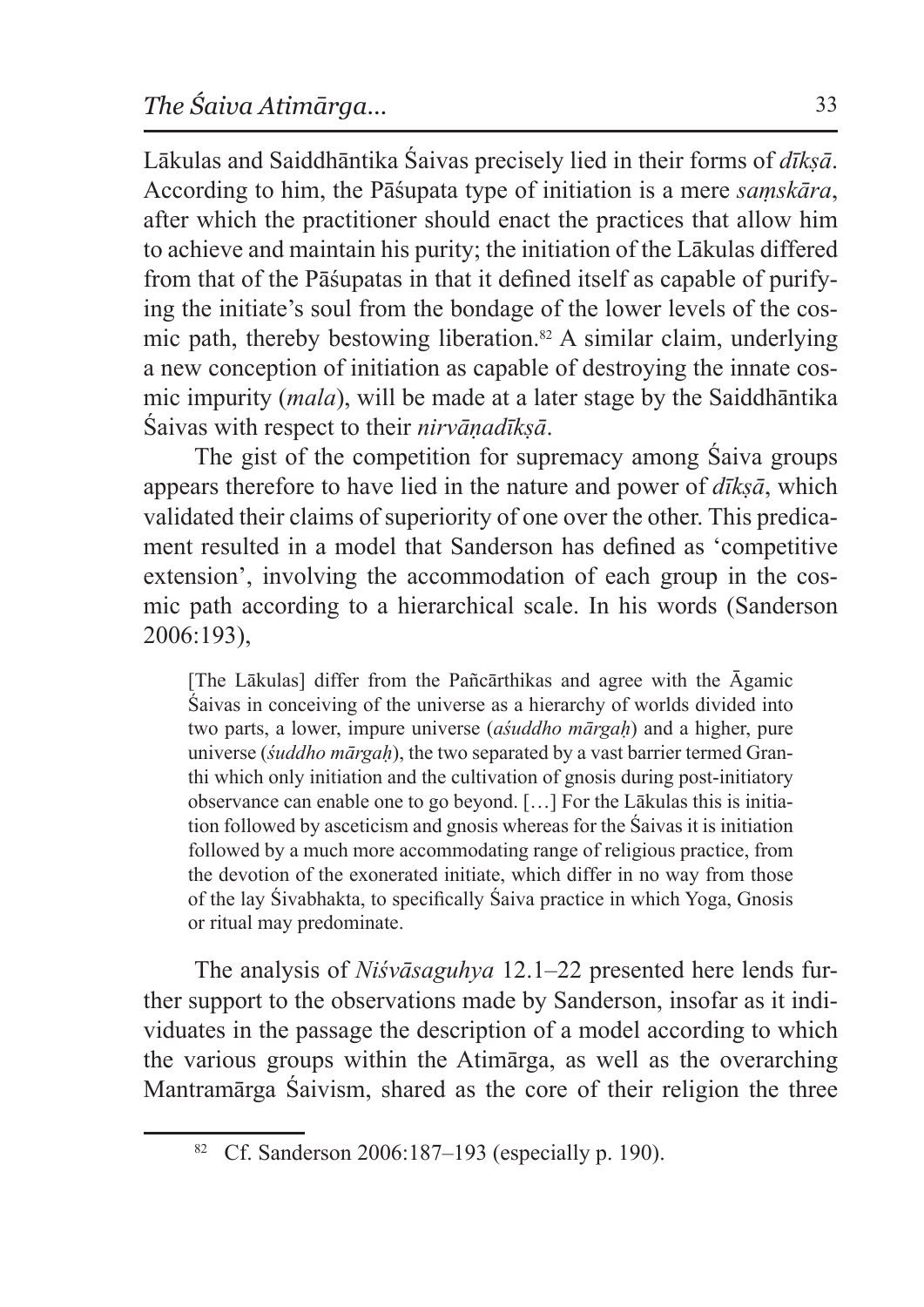means of *caryā*, *dīkṣā* and *jñāna*; 83 what set apart one from the other was the different emphasis put on any one, or two, of those means, as well as the goals granted by them. In this manner an ascending hierarchy is envisaged, according to which the groups that put emphasis on gnosis and transformatory initiation stand above the practice-oriented ones. This typology can be summarized in the following (tentative) scheme:

|                            |           | caryā    | dīksā    | jñāna    | Distinctive sādhana                                                                                                  | Goal              |
|----------------------------|-----------|----------|----------|----------|----------------------------------------------------------------------------------------------------------------------|-------------------|
| Pāśupata<br>(Pāñcārthika)  | Sadyojāta | $^{+}$   | $^{+}$   | $^{+}$   | pāśupatavrata                                                                                                        | rudra-<br>sāyojya |
| Pramāna I<br>(Kārukas)     | Vāmadeva  | $^{+++}$ | $^{++}$  | $^{++}$  | extended pāśupata-<br><i>vrata</i> , extended<br>prakriyādhvan                                                       | rudra-<br>sāyojya |
| Pramāna II<br>(Mahāvratas) | Aghora    | $^{++}$  | $^{++}$  | $^{+++}$ | extended pāśupata-<br><i>vrata</i> , transformatory<br>$d\bar{t}$ <i>ksā</i> , gnosis of full<br>prakriyādhvan       | rudra-<br>sāyojya |
| Vaimala                    | Tatpurusa | $^{++}$  | $^{+++}$ | $^{+++}$ | extended <i>pāśupata</i> -<br><i>vrata</i> , superior transfor-<br>matory <i>dīksā</i> imparted<br>by a Vaimalācārya | śiva-<br>sāyojya  |
| Śaiva                      | Īśāna     | $^{+}$   | $^{+++}$ | $++++$   | superior transformatory<br><i>dīksā</i> bestowing gnosis                                                             | śiva-<br>sāyojya  |

The view that the pair formed by *dīkṣā* and *jñāna* retains a primary importance in the purificatory process leading the soul of the initiate in the Pramāṇa and Vaimala systems to higher stations is documented in a number of passages in the *Niśvāsa*-corpus and related sources. These sources concordantly link the initiates whose souls have been 'purified by initiation and gnosis' to high cosmic stations in the pure path (*śuddhādhvan*). Their goals are identified with the stations of

<sup>&</sup>lt;sup>83</sup> This appears to be the gnosis of the additional hierarchy of Rudraworlds in the *prakriyādhvan* described in the Pramāṇaśāstras: *cf.* Sanderson 2006:189–190.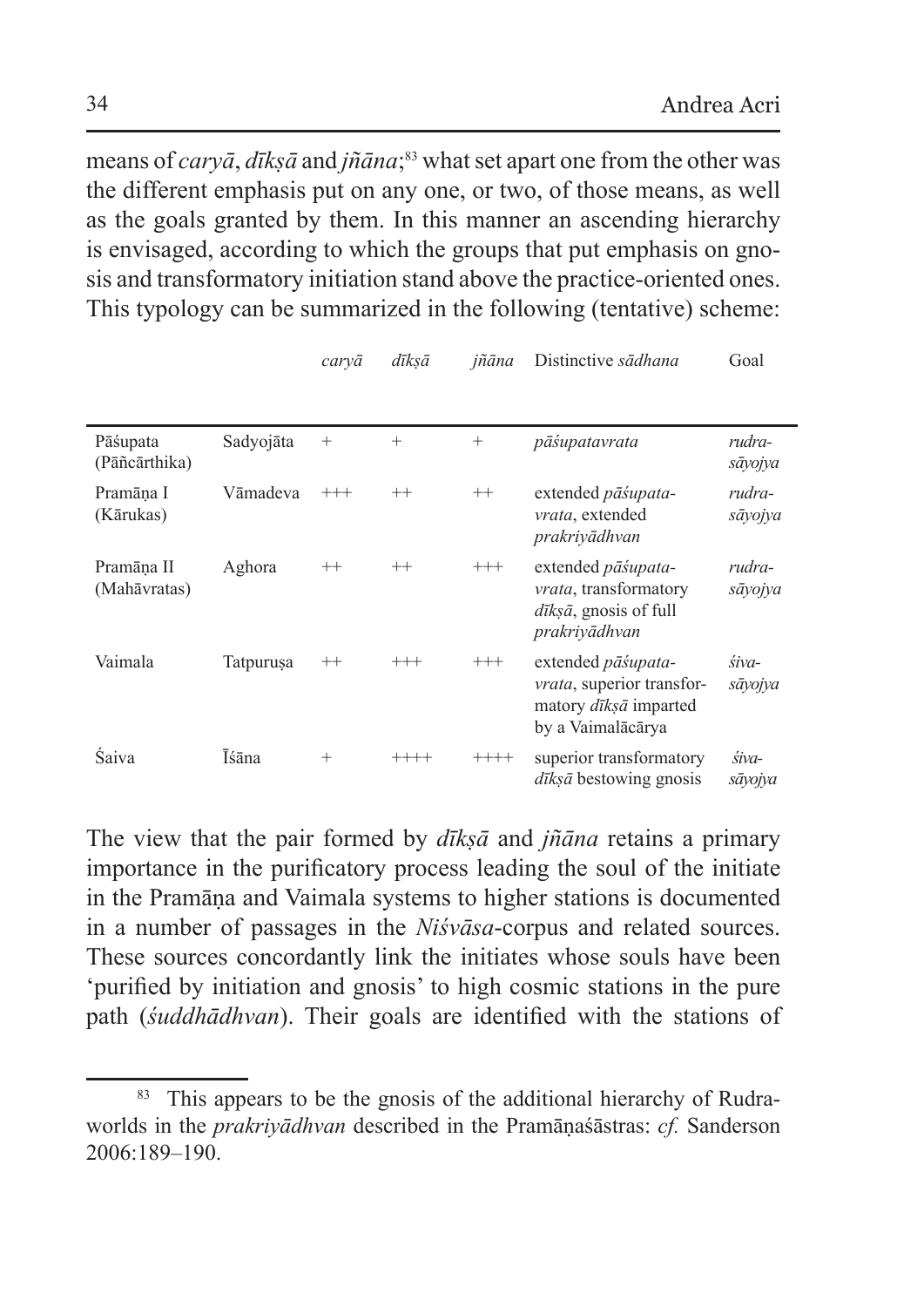the Rudras Tejeśa/Tejīśa and Dhruva/Dhruveśa, both of which are characterized as the one goal of the Pramāṇa system. Such is the case in *Niśvāsaguhya* 7.261–262ab:

*tejiīśaś ca dhruvaś caiva pramāṇādhvānaṃ kīrtitam / kapālavratam āsthāya pramāṇāgamasiddhaye*<sup>84</sup> *// gatā dhruvapadaṃ ye tu dīkṣājñānaviśodhitāḥ /*

Tejīśa and Dhruva are taught to be the world-path of the Pramāṇa [system]. Having carried out the observance of the skull in order to fulfill the doctrine of the Pramāṇas, those [adepts] reach the level of Dhruva, purified by initiation and gnosis.

Similarly, the Kashmirian *Svacchandatantra*—which notably builds its cosmological accounts by incorporating large sections of the *Niśvāsaguhya*—in10.1174ab attributes both such goals totheso-called 'Pramāṇas':

*tejeśaś ca dhruveśaś ca pramāṇānāṃ paraṃ padam*<sup>85</sup>

A passage of the *Niśvāsakārikā*<sup>86</sup> (44.77) agrees with the *Niśvāsaguhya* insofar as it links both Tejīśa and Dhruveśa to the Pramāṇa system, defining the follower of that path as 'endowed with initiation and gnosis':

*tejīśaś*<sup>87</sup> *ca dhruveśaś ca pramāṇādhve*<sup>88</sup> *prakīrtitāḥ oṃ tejīśa namaḥ oṃ dhruveśa namaḥ pramāṇādhvaniviṣṭhānāṃ*<sup>89</sup> *dīkṣājñānasamanvitam //* 77

<sup>84</sup> Conj. Sanderson (e-text); *pramāṇāgama*†…† Ms; *pramāṇāgamasamabhi*†…† apograph K; *pramāṇāgamasi*†…† apograph W.

<sup>85</sup> Compare a nearly identical line in*Niśvāsakārikā*, *Dīkṣottara* 7.78ab: *tejīśaś ca dhruvīśaś ca pramāṇe paramaṃ padam* (I quote the whole verse *infra*, p. 37).

<sup>86</sup> This Tantra is a long appendix to the *Niśvāsatattvasaṃhitā* (its 'fifth Sūtra', as it calls itself), which has survived only through heavily corrupt South Indian manuscripts.

<sup>87</sup> A; *tejīśaṃ* C; missing in B.

<sup>88</sup> Conj. (entailing the *aiśa* locative °*adhve* instead of °*adhvani*, seemingly m.c.); *pramāṇatve* A, C; missing in B.

<sup>89</sup> Conj.; *prāṇadhvaniniviṣṭhānāṃ* A; *prāṇādhvanī niṣṭhānāṃ* C; missing inB.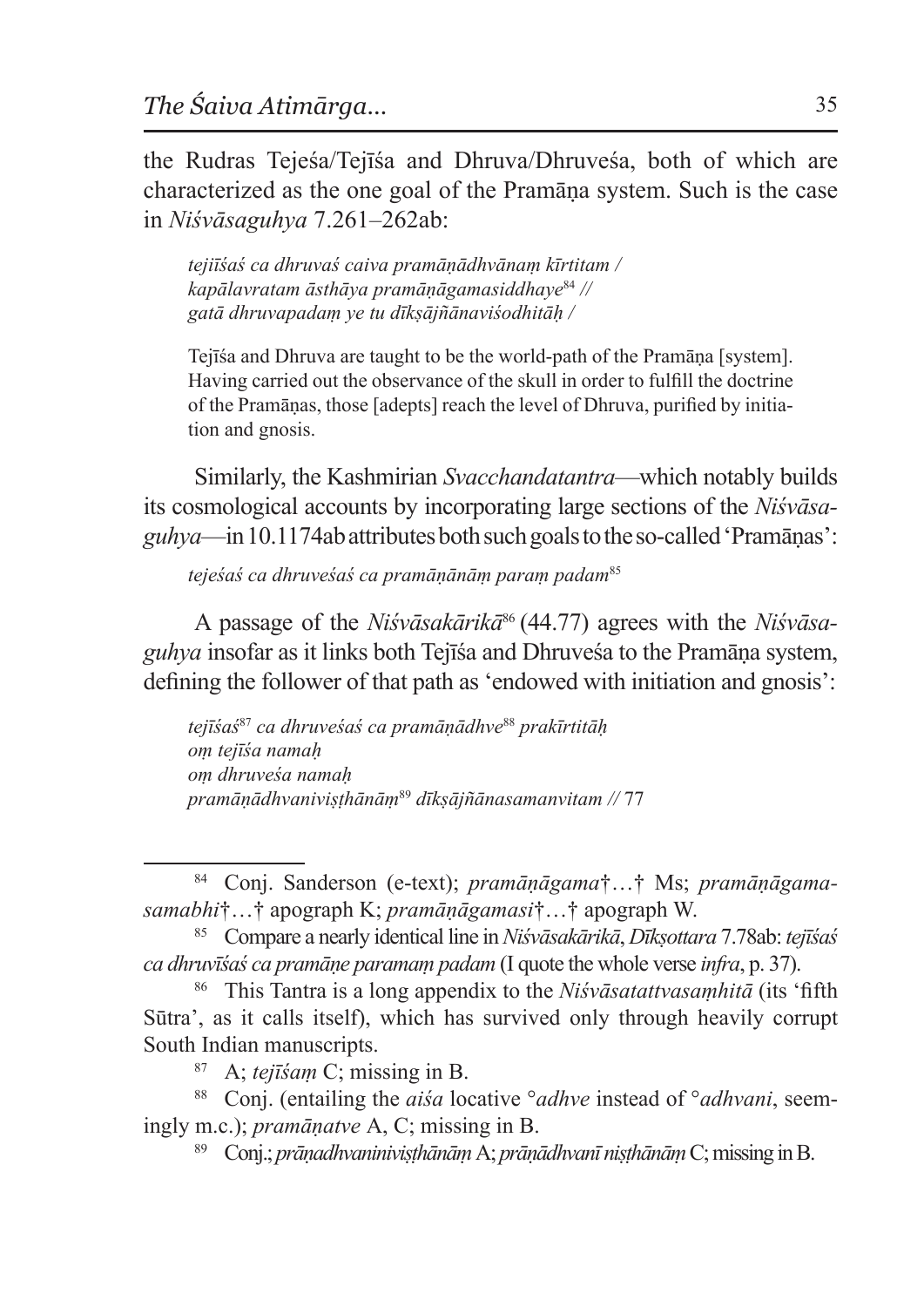Compare a lacunous passage of the *Dīkṣottara* (19.43–44ab), an appendix to the *Niśvāsakārikā*:

*tejīśaś ca dhruvīśaś ca veditavyā prayatnataḥ / †…† <dīkṣā>jñānasamanvitāḥ //* 43 *tatpadaṃ paramaṃ proktaṃ tathyam etan na saṃśayaḥ //* 43a tejīśaś ca dhruvīśaś ca] A ; tejaś ca dhravīśaś caiva B ; tejaś ca dhr̥viśaś caiva C 43b veditavyā prayatnataḥ] BC ; veditavyaḥ †…† A 43d <dīkṣā>jñānasamanvitāḥ] conj.; †…†jñānasamānvitāḥ A ; †…†jñānasamanvitaḥ B ; †…†jñān sāgnvitaḥ C

The passage mentions Tejīśa and Dhruvīśa besides the adjectival compound 'endowed with (initiation and)<sup>90</sup> gnosis' and concludes with the singular *tatpadaṃ paramaṃ*, so as to indicate that both Rudras constitute one common goal. Arguably, reference to the Pramāna system might have been made in the missing portion of the verse (compare *pramāṇādhvaniviṣṭhānāṃ* in *Niśvāsakārikā* 44.77).

Indeed it is only in *Svacchandatantra* 11.72cd–73 that we find a differentiation between the stations of Tejeśa and Dhruva as the goals of the Vaimalas and the Pramāṇa-system respectively:

*tejeśo vaimalānāṃ ca pramāṇe ca dhruvaṃ padam dīkṣājñānaviśuddhātmā dehāntaṃ yāva caryayā kapālavratam āsthāya svaṃ svaṃ gacchati tatpadam*

For the Vaimalas, the goal is Tejeśa, and for the Pramāṇa [system] it is Dhruva. The soul being purified by initiation and gnosis, by keeping discipline until death, and by practising the observance of the skull, he reaches the respective goals [of those systems].

This differentiation is likely to amount to a *post hoc* attempt at systematizing the goals of various Atimārga groups and accommodate them into a coherent classificatory cosmological system. The same attempt may be detected in the preceding verses 10.71cd–72ab, which correlate the obscure Mausulas—about whom we know little besides their

<sup>&</sup>lt;sup>90</sup> The missing portion of the compound can be conjecturally reconstructed by comparing it to *Niśvāsakārikā* 44.77 and other passages of similar context, where a compound formed by the pair *dīkṣājñāna* occur.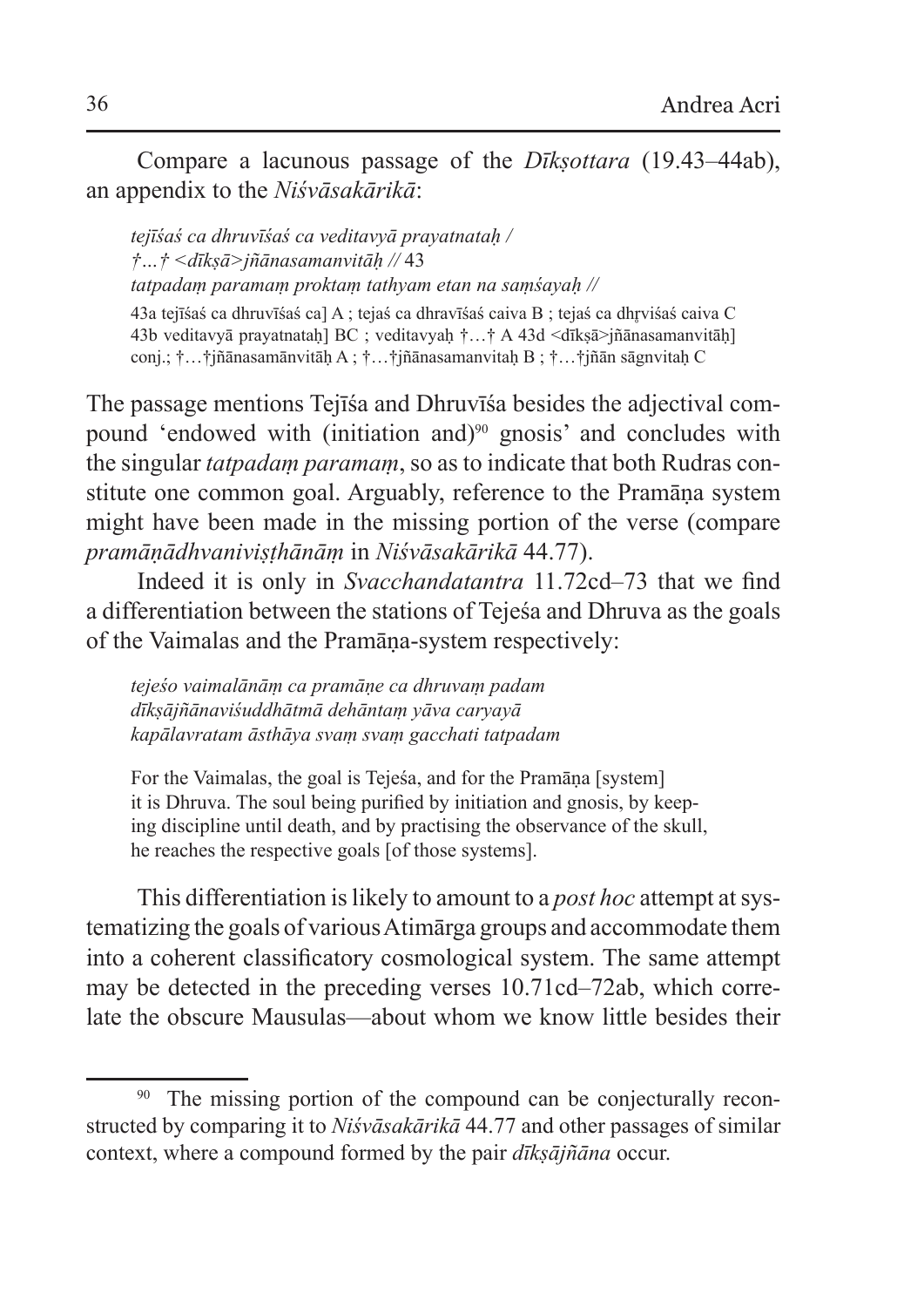name—and Kārukas with the Rudras Ksemeśa and Brahmanahsvāmin respectively.<sup>91</sup>

<sup>91</sup> Sanderson (2006:169–170) has already pointed out the apparent contradiction between *Svacchandatantra* 11.72cd–73, which attributes the goals of Tejeśa and Dhruva to the Vaimalas and Pramāṇas respectively, and 10.1174ab, which attributes the level of Dhruva to both the Pramāṇa-Pāśupatas and the Vaimalas. He has further argued that the two statements can be reconciled on the basis of the following passage of the *Niśvāsakārikā*/ *Dīkṣottara* (7.78):

> *tejīśaś ca dhruvīśaś ca pramāṇe paramaṃ padam* / *dvau rudrau tu samākhyātau yogamokṣaphalapradau* // **78a** dhruvīśaś] em.; bravīśaś AB; bruvīśaś C 78d yogamoksaphalapradau] A; bhogamoksaphalapradau BC

According to Sanderson, the compound *yogamokṣaphalapradau* would imply that Tejīśa and Dhruva bestow *yoga* and *mokṣa* respectively, thus involving a kind of hierarchy. This is in my mind debatable since the other two testimonia read *bhogamokṣaphalapradau*, and this very same compound is referred by them to four Rudras in the adjacent verse 7.79 (against A, which again reads *yogamokṣaphalapradāḥ*):

> *tataḥ prāṇaḥ smr̥to devi brahmadattaṃ tataḥ punaḥ* / *catvāras tu smr̥tā rudrā bhogamokṣaphalapradām* // **48a** tatah prānah smrto] A; tata†…† smrto B; tatah smrto devi C **48b** brahmadattaṃ tataḥ puna] AB; brahman tataḥ punaḥ C **48c** smr̥tā] A; smr̥to BC rudrā] BC; rudrāḥ A **48d** bhogamokṣaphalapradāḥ] B; bhogamokṣaphalapradām C; yogamoksaphalapradāh A

I suspect that this compound constitutes nothing more than a frequent formulaic expression, implying no actual difference in the goals bestowed by the two Rudras. Compare, e.g., the clichés *bhuktimuktiphalaprada* and *sarvakāmaphalaprada* occurring in a passage of the *Matsyapurāṇa* (22.7–8), which describes the sacred sites devoted to the Rudras Avimukta and Vimaleśvara (the latter arguably being the tutelary Rudra of the Vaimalas): *tathā vārāṇasī puṇyā pit ̄r̥ṇāṃ vallabhā sadā* / *yatrāvimuktasāṃnidhyaṃ bhuktimuktiphalapradam* // *pit ̄r̥ṇāṃ vallabhaṃ tadvat puṇyaṃ ca vimaleśvaram* / *pitr̥tīrthaṃ prayāgaṃ tu sarvakāmaphalapradam* //.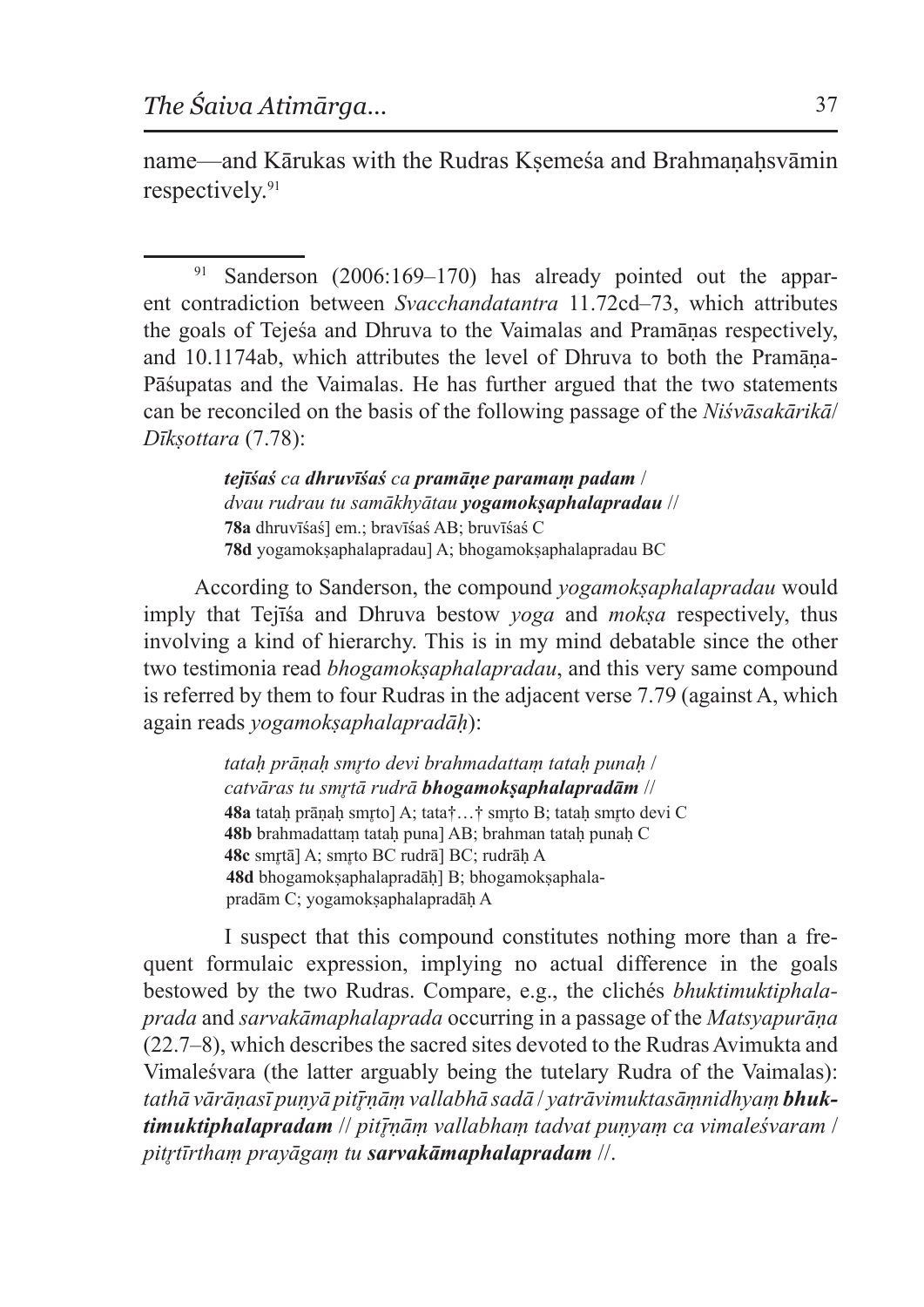A somewhat idiosyncratic account is found in the *Niśvāsakārikā* (*Dīkṣottara* 18.123–125), which places the Vaimalas in the level of Dhruva:

*vaimalāḥ kārukāś caiva tathā pāśupatāś ca ye / vaimalānāṃ dhruvaṃ devaṃ kārukāṇāṃ tathopari //* 123 *granthī dhruvānadhīnānāṃ śivasr̥ṣṭer avasthitā / teṣāṃ tatparamaṃ sthānaṃ dīkṣādhvānaviśodhitam //* 124 *īśvaraṃ pāśupatānāṃ sthānaṃ caivam udāhr̥tam / caryādhvānaviśuddhātmā gacchate nātra saṃśayaḥ //* 125

123a vaimalāḥ kārukāś] vaimalā kārakāś ABC 123b pāśupatāś] C; pāśupatā A; †…†ś B 123c dhruvam] BC; dhrvam A kārukāṇām] em.; kārakāṇām ABC 124a granthī dhruvānadhīnānāṃ] conj.; granthidhruvaṃ māhīnāṃ A; grandhī dhruvadhīnāṃ B; granthī dhrvanadhīnānām C 124b śivasrster avasthitā] A; śivam ghrster avasthitā B; śivam drste svasthitā C 124c tatparamam] A; tatvaparam B; tattvaparam C 125a pāśupatānāṃ] em.; pāśupatyānāṃ ABC (m.c.?) 125c caryādhvānaviśuddhātmā] A; caryādhyānaviśuddhātmā BC

The Vaimalas, the Kārukas, and the Pāśupatas. Dhruva is the deity of the Vaimalas; then<sup>92</sup> [there is the level] of the Kārukas. 123 The Granthi stands near the [pure] emission of Śiva; it is the supreme goal of those who do not rest in Dhruva (i.e. the Kārukas), [and is reached by those] whose cosmic path is purified by initiation [only]. 124 Isvara is declared to be the goal of the Pāśupatas. [Their] souls being purified from the hold of the cosmic path by means of ascetic conduct, they go [there]; there is no doubt about it. 125

Here the goal of the Vaimalas is said to be Dhruva, who is placed above the *granthi* or 'barrier' reached by adepts who do not rest in Dhruva—seemingly the Kārukas mentioned in verse 123, whose cosmic path is purified (only) by initiation (*dīkṣādhvānaviśodhitam*). Further below are the Pāśupatas, 'whose souls have been purified from the hold of the cosmic path by means of ascetic conduct [only]' (*caryādhvānaviśuddhātmā*).93 Although the Vaimalas' and Kārukas' specific features are not characterized, by comparing this passage to those of similar context quoted above one istempted to see an implied

<sup>92</sup> In this context, I understand *tathopari* in the sense of 'besides', 'further', 'also'.

<sup>93</sup> Note the *aiśa* form °*ātmā*, apparently considered a nominative plural.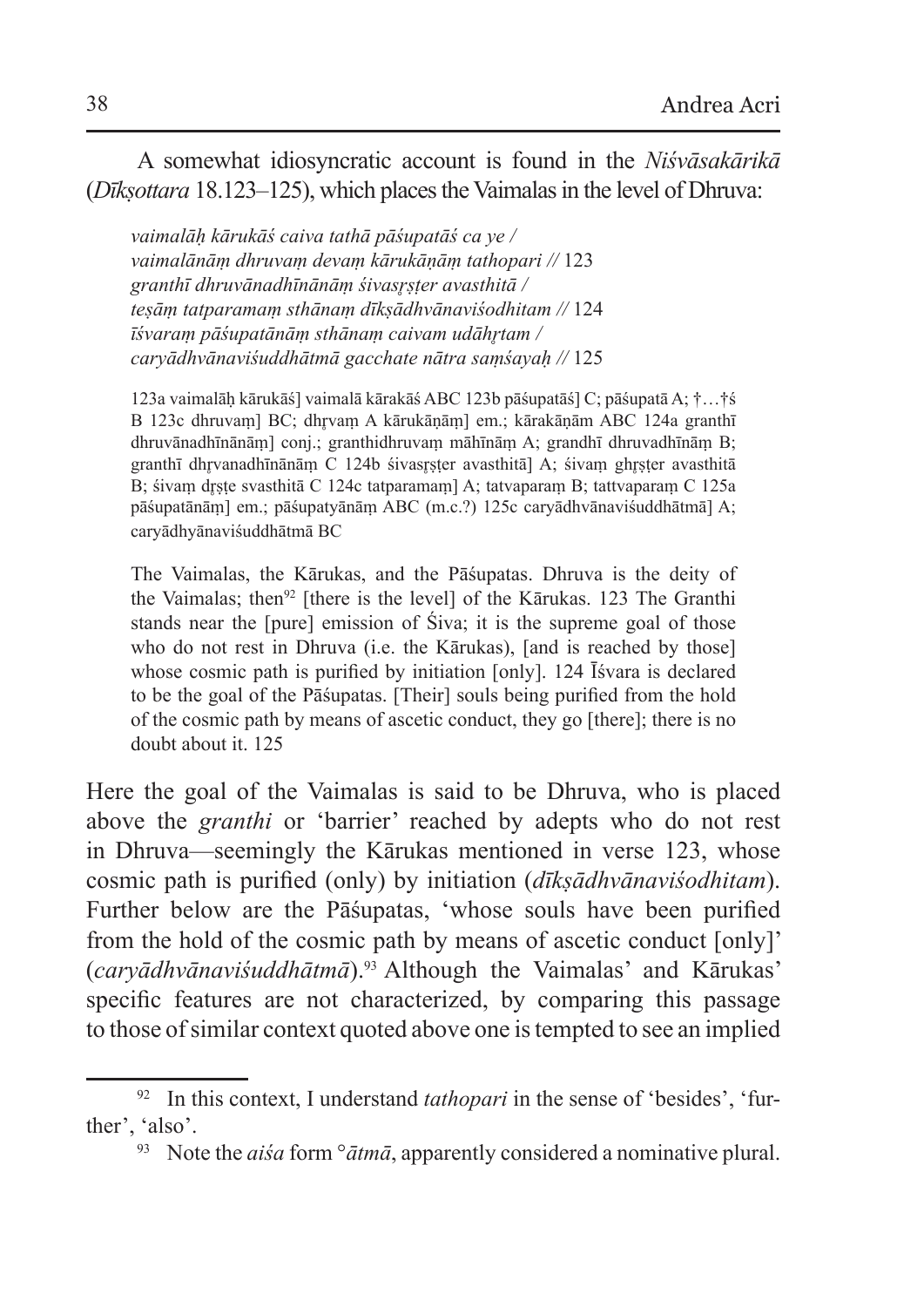opposition between the Vaimalas, whose soul is purified by initiation and gnosis (*dīkṣājñānaviśuddhātma*), and other less-advanced practitioners, who lack a complete gnosis of the *prakriyādhvan*, or whose soul/cosmic path is purified by initiation or ascetic conduct only (such as in the case of the Pāśupatas).94

This picture, although perforce still uncertain and ambiguous, is consistent with the scant information we possess about the Kārukas, who, unlike the more 'gnostic' Vaimalas and Mahāvratas/Lākulas, adhered to the chiefly practice-oriented among the Praṃāṇaśāstras (*cf. infra*), thus standing at a lower level of the hierarchy, between the Vaimalas and the Pāñcārthika Pāśupatas. Their highest station, set over against (or even within) the Granthi, is regarded to be still in the realm of Māyā and therefore not yet purified to a degree sufficient to let them cross over into the pure universe.<sup>95</sup>

Whereas the above Saiddhāntika accounts apparently reflect an attempt to sketch a hierarchy between the Atimārga groups on the basis of the degree of purification attained by initiation, gnosis, and/or ascetic regimen, they were by no means in agreement when describing their respective goals. It is evident that either the boundaries between such groups asthe Vaimalas, Kārukas and Lākulas/Mahāvratas (the last two being considered part of the 'Pramāṇa system') were not clear-cut, or the compilers of later Mantramārga sources were not clear about the specific prerogatives and ultimate goals peculiar to each group. This confusion might have originated from the fact that these groups were largely superseded at the time when the Mantramārga took hold as the mainstream form of Saivism in the Subcontinent. But one

<sup>&</sup>lt;sup>94</sup> *Dīkṣottara* 12.25 ( $\approx$  13.7) mentions the Pāśupatas, Kārukas and Vaimalas as the only examples of (non-Mantramārga) Śaiva schools when listing inferior (non-Śaiva) truths (i.e. Vedāntins, Pāñcarātrikas, Buddhists, etc.).

<sup>&</sup>lt;sup>95</sup> Compare the cosmological accounts reconstructed by Sanderson (Sanderson 2006:199–200) on the basis of the *Niśvāsatattvasaṃhitā* and the *Svacchandatantra*, which put the Kārukas, along with the Mausulas, in the impure universe.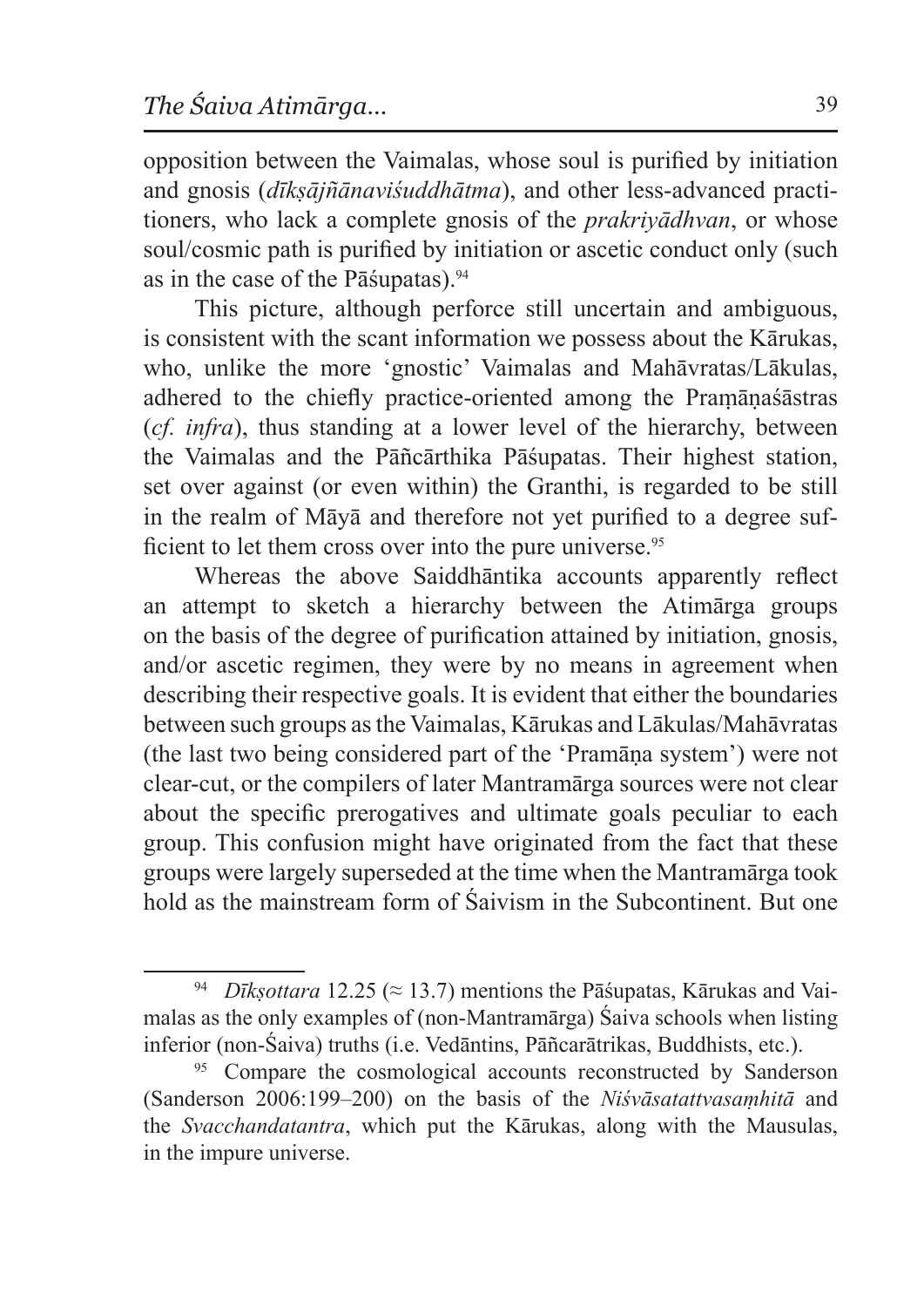may also argue that a source of confusion was the allegiance of all these post-Pāñcārthika Pāśupata groups to a common canon of scriptures, called Pramāṇas, Pramāṇāgamas, or Pramāṇaśāstras. That this was the case is suggested by a remark of the  $11<sup>th</sup>$  century Kashmirian Śaiva commentator Kṣemarāja, who, in his commentary ad *Svacchandatantra* 11.73, regarded the followers of the Pramāṇaśāstra and the Vaimala (*vaimalapramāṇaśāstraniṣṭho*) as superior to the Mausulas and Kārukas on account of the latter's allegiance to the chiefly practiceoriented among the Pramāṇaśāstras.<sup>96</sup> According to Kṣemarāja, the followers of the Pramāṇa and Vaimala systems are in *Svacchandatantra* 11.73a characterized as 'having their souls purified by initiation and gnosis' (*dīkṣājñānaviśuddhātma*) precisely because of their allegiance to the eight gnosis-oriented Pramānas.<sup>97</sup>

The concept of *ātmaśuddhi*, closely linked to that of *adhvaśuddhi*, is regarded by Sanderson (Sanderson 2006:190) as the feature that bridges the initiation of the Lākula groups with the Āgamic *dīkṣā*, involving the presence of an extended cosmic hierarchy. Thus the emphasis of gnosis and initiation was precisely what differentiated the Lākula from the Pāñcārthika Pāśupatas, in this respect setting

<sup>96</sup> These are the six Pramāṇas extracted from the *Hr̥dayapramāṇa* (these are all lost), and chiefly devoted to the six ritual acts (*ṣaṭkriyāpradhānāni pramāṇāni*, *cf.*Kṣemarāja ad *Svacchandatantra*10.1134); *cf.*Bakker 2000:4; Sanderson 2006:171.

<sup>&</sup>lt;sup>97</sup> The passage runs (trans. Bakker 2000:6): 'For, he who follows the Pramāna Śāstra and the Vaimala, ''His soul is purified by initiation and knowledge, by (keeping to) the prescribed praxis until death, while abiding by the Kapāla observance—he goes to that station that is his own.'' (SvT 11.73) The quarter-verse 'His soul is purified by initiation and knowledge' indicates the difference here from the afore-mentioned Mausulas and Kārukas, who are devoted only to observances that are chiefly ritualistic', *vaimalapramāṇaśāstraniṣṭho hi dīkṣājñānaviśuddhātmā dehāntaṃ yāva caryayā / kapālavratamāsthāya svaṃ svaṃ gacchati tatpadam // dīkṣājñānaviśuddhātmetipadena proktakriyāpradhānavratamātraniṣṭhamausulakārukebhyo 'tra viśeṣo darśitaḥ*. For a discussion of Kṣemarāja's commentary and *Svacchandatantra* 10.1134, elaborating on the eight chiefly gnostic Pramāṇas (*jñānapradhānapramāṇāṣṭaka*), *cf.* Sanderson 2006:171–172.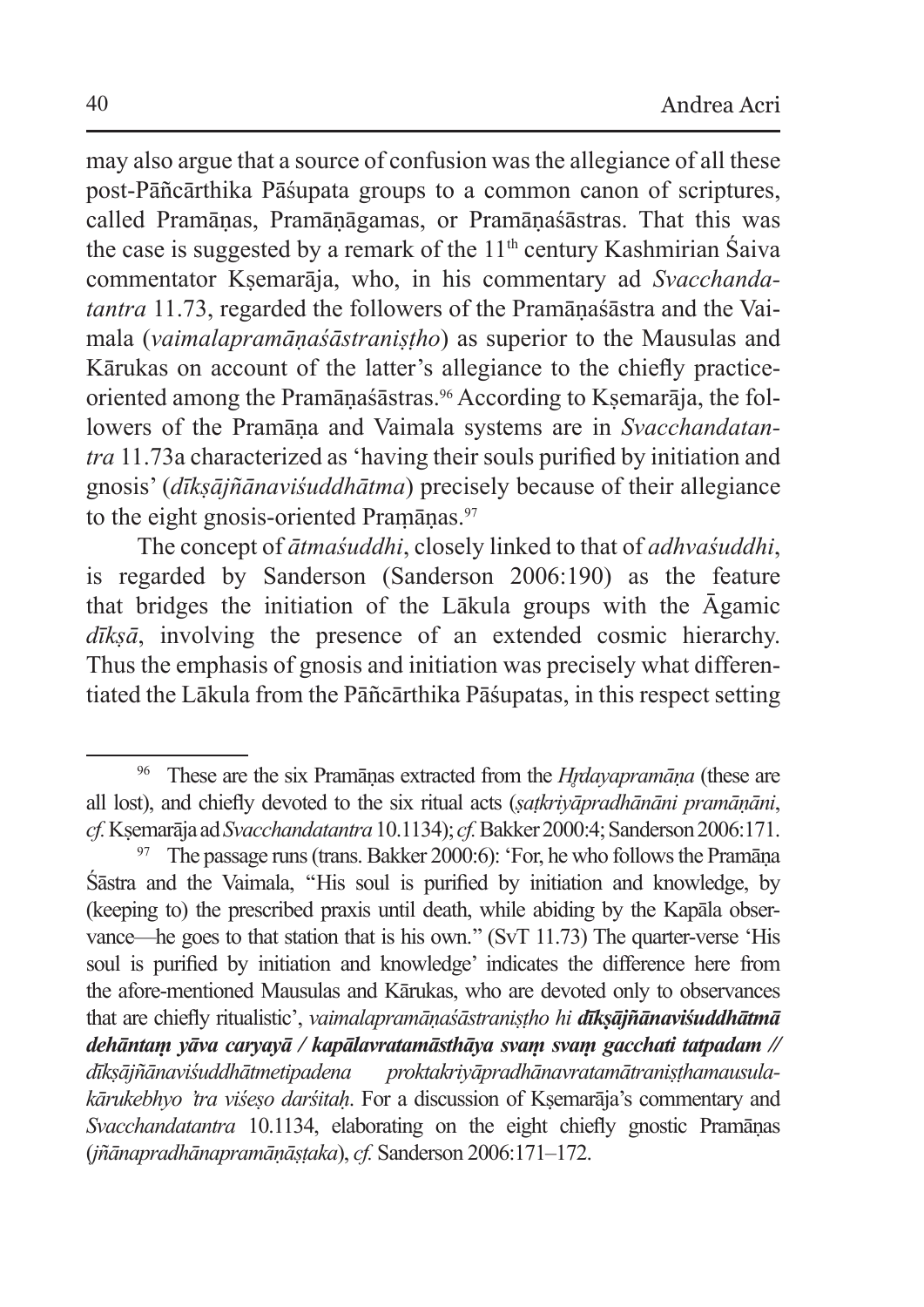the former closer to Agāmic Śaivism, whose initiation is considered superior because of knowledge.

*Niśvāsaguhya* 12.12cd–13 sheds light on the distinction between the Vaimalas and other Pramāṇa-Pāśupatas, as well as the Pāñcārthika-Pāśupatas, by claiming that the Vaimalas are superior insofar as their initiation leads to *śivasāyojya* (which is higher than *rudrasāyojya*). As line 13cd would seem to imply, the initiation of the Saiddhāntika Śaivas was in its turn considered superior to that of the Vaimalas insofar as it intrinsically bestowed gnosis to the initiate,<sup>98</sup> whereas for the Vaimalas and the other Pramāṇa-based groups ascetic regimen alongside knowledge of the *prakriyādhvā* was still required to achieve final liberation.99 From the perspective of the Mantramārga, an even lower status was attributed to the proper Pāśupatas, admitting only to the *pāśupatavrata* as their chief means of liberation and lacking gnosis as well as a powerful, i.e. gnosis-bestowing, initiation.100

<sup>99</sup> Speaking about the 'Lākula' variety of *dīkṣā* described in *Niśvāsamukha* 4.96–97, Sanderson (Sanderson 2006:189–190) remarks that 'gnosis of the *prakriyādhvā* completes by the time of death the task that initiation had almost but not completely accomplished'.

<sup>100</sup> The Mantramārga *dīkṣā* was presumably special, in part because of the introduction of fire, but also because it entailed an element of gnosis. Besides *Niśvāsanaya* 1.88cd–89ab (quoted above, fn. 98), *cf. Niśvāsamukha* 1.156cd–157ab, where a critique to the *dīkṣā* of a (gnosis-less) Pāñcārthika Pāśupata is made: 'In such way he worships, the one without Gnosis, devoid of initiation bestowed by (or leading to) Śiva. To such initiate, [aiming] at liberation, this fruit (i.e. the state of *gaṇatā*) is promised', *evaṃ yaḥ pūjayed ajñaḥ śivadīkṣāvivarjitaḥ* // *tasyedaṃ phalam uddiṣṭam a*[[*pava*]]– *rgāya dīkṣ*[[*itaḥ*]] /. This type of practitioner—whose Pāśupata affiliation can be unquestionably gathered from verse 1.153 attributing to him the ascetic regimen formed by such peculiar practices as bellowing (*huḍukkāra*), dancing

<sup>98</sup> Cf., besides our passage, also *Niśvāsanaya* 1.88cd–89ab (describing Saiddhāntika initiation, granted by Sadāśiva): 'Initiation bestows gnosis through the descent of Śiva's Power. Thus grace is regarded, and the bestower [of it] is Sadāśiva', *śivaśaktinipātena dīkśā jñānaṃ prayacchati* // *so 'nugrahaḥ smr̥to hy evaṃ dātā caiva sadāśivaḥ* /.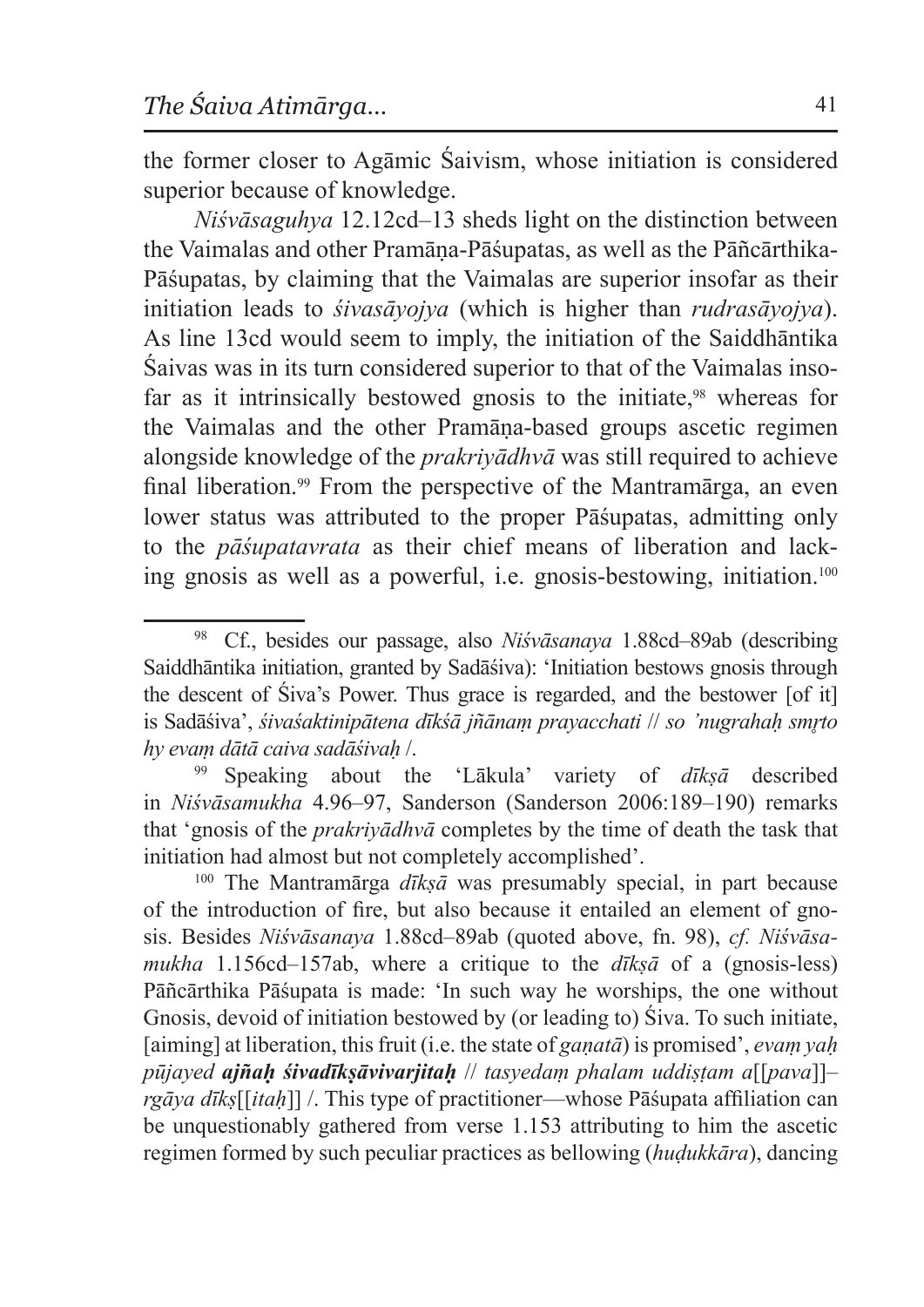One may argue that for Mantramārga Śaivism it was vital to present itself as bestowing a powerful *dīkṣā* upon the initiates into its ranks, who were only required to carry out a bland and accommodating post-initiatory regimen.

It thus appears that, at a certain stage of the development of the post-Pāñcārthika Atimārga, initiation assumed a primary soteriological importance. This innovation is likely to have been triggered by a new conception of impurity (*mala*), which was not recognized by the Pāñcārthika Pāśupatas as a proper metaphysical entity. This new concept of *mala* might have been elaborated already in the proto-Saiddhāntika stage of Śaivism, and achieved its full maturity and ritual implementation in Saiddhāntika Mantramārga milieux from ca. the seventh century onwards.101 In view of the statements made in *Niśvāsaguhya* 12.12cd–13, as well as in the above-quoted passages scattered over the Mantramārga corpus, it may be argued that

(*nr̥tya*), making musical sound with the mouth (*mukhavādya*), and boisterous laughter (*aṭṭahāsa*), which lead to the state of Gaṇeśvara (i.e. Rudra) is characterized as being devoid of gnosis (*ajña*) precisely *because* he lacks *śivadīkṣā*, i.e. initiation bestowed by (or leading to) Śiva.

<sup>101</sup> Although the term *mala* and its concept as a separate metaphysical entity is absent in the *Niśvāsatattvasaṃhitā* as well as early Saiddhāntika scriptures (see Goodall et al. 2008, esp. Introduction), Acharya (Acharya 2014) has argued that the *Niśvāsatattvasaṃhitā*'s description of bonds 'stands between the Pāśupata concept of bonds and the one found in the fully developed version of the Śaiva Mantramārga' (ibid.:12), and that, as suggested by an account by Buddhist logician Dharmakīrti (ca. 550–650 AD), the idea of sin as the unseen force of karmic effects was already present in the early phase of Śaiva Siddhānta and later developed into the idea of innate impurity as an abstract substance. In fact I feel that several passages of the *Niśvāsa* suggest that the idea of impurity (or, in any event, the concept that some obfuscating and impeding elements need to be 'cleansed' from the soul) was already present in some form. Cf., for instance, *Nayasūtra* 4.72, where a practitioner who meditates on himself as being like Śiva (*śivavan manyamāno*) and free from desire and repulsion (*rāgadveṣavivarjitaḥ*) becomes devoid of impurity and pure (*nirmalāḥ śuddhāḥ*, *aiśa* plural).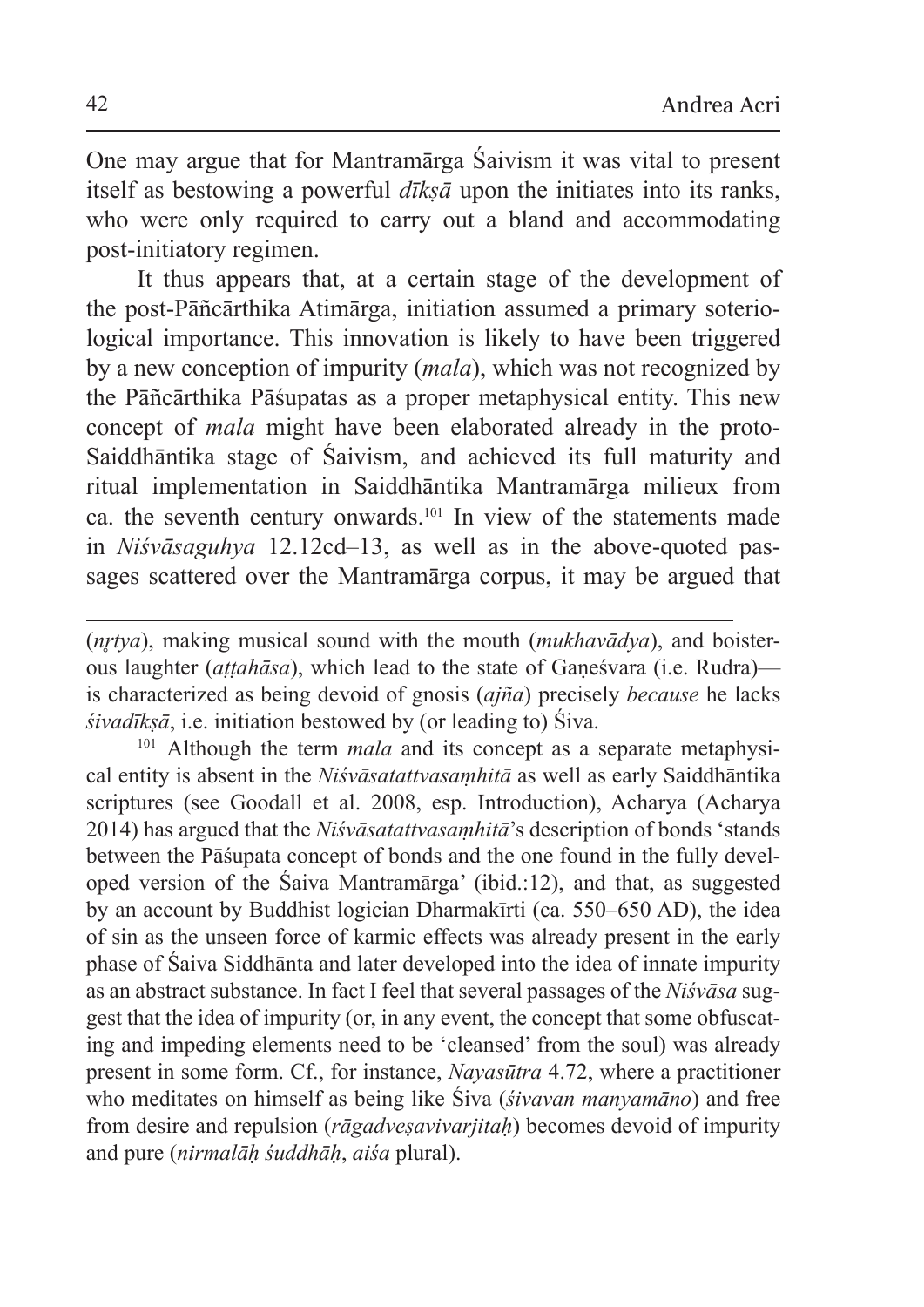it was the Vaimala system that implemented a more powerful form of *dīkṣā*—i.e. one able to destroy the innate impurity binding the souls and leading to higher stations in the pure cosmic path, and one that was imparted by a specialist in Śaiva initiation, the *ācārya*. If seen from this perspective, the very name 'Vaimala' carries the implication of 'lack of impurity' (*vi*+*mala*), thereby denoting not only 'the followers of [the Rudra] Vimala ('the Spotless')', but also 'those who call themselves "free from impurity"' (however that impurity might have been conceptualised).

Indirect evidence in support of this hypothesis may be found in a verse of the *Raurava* that survived in the version commented upon by Sadyojyotis, which Rāmakantha quotes at the very beginning of his *Paramokṣanirāsakārikāvr̥tti*. Here we find the compound *viśikhāmalakārakāḥ*, '[those] agents [who hold that liberation is brought about by the transference] of powers, those agents who are devoid of Impurity' (Watson, Goodall and Sarma 2013:222; see also 65–69). The *amalakāraka*s are identified by Rāmakaṇṭha as those who regard liberation as consisting in what Sadyojyotis calls *nirmalatvaṃ ca kevalam*, i.e. a lack of impurity alone (and not omniscience or omnipotence). This group might have been the Vaimala.102 Another indirect

<sup>102</sup> In a series of emails exchanged in January 2013, Alex Watson and myself discussed the possibility that the word -*kāraka* in the *Raurava* verse cited in the *Paramokṣanirāsakārikāvr̥tti* could be a corruption of (or, better still, an attempt by Rāmakantha and even Sadyojyotis to make sense of) an original *kāruka* (on which, see Acri 2008:195 fn. 13, 196 fn. 14, and *Tāntrikābhidhānakośa* II, s.v. *kāruka*); in that case, the compound as found in the *Raurava* could have referred to three distinct groups, namely those 'without a topknot' (*śikhā*), i.e. the Pāśupatas, those without impurity, i.e. the Vaimalas, and the Kārukas. On the identity of the *viśikha*/*viśikhā* as Pāśupatas, see Watson, Goodall and Sarma 2013:66–67; noteworthy is the mention in the *Saṃskāravidhi* of the removal of the topknot in Pāśupata initiation (see Acharya 2007:35–36 and 46–47), as well as the testimony of the Old Javanese *Kuñjarakarṇa* about a group of Śaiva ascetics named *viśikhin* ('Those who lack a topknot'; see Acri 2008:201, fn. 37). For a preliminary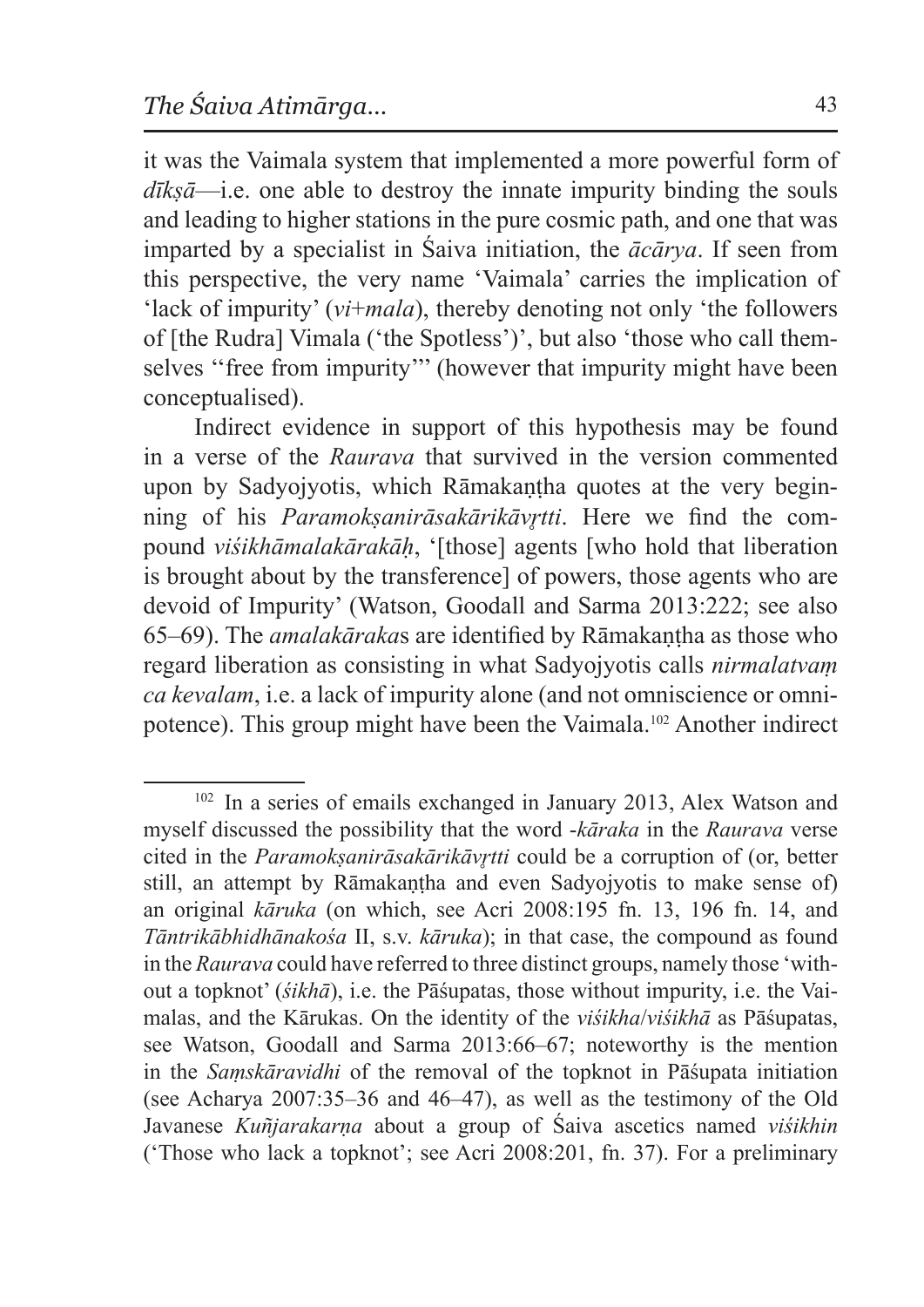piece of evidence comes from Old Javanese sources from ancient Java and Bali, which apparently knew of Śaiva practitioners called Alepakas ('the Spotless ones'); these I have linked to the Vaimalas known from Sanskrit sources (Acri 2008). The word *alepaka* in Old Javanese carries the double meaning of both 'spotless, stainless' (Skt *alpha privans* + *lepaka*) and 'dirty, stained' (Old Javanese prefix *a* + *lepaka*). The *Rāmāyana* Kakavin (ca. 9<sup>th</sup> century AD) playfully exploits this ambiguity to criticize theAlepakas and their alleged purity by ridiculing their extreme ascetic practices involving lying and/or bathing in ashes. On the other hand, the *Vr̥haspatitattva* (2.1–6, 3.36–43), a Sanskrit-Old Javanese treatise of early Saiddhāntika persuasion, describes a tripartite division of the Śaiva stream comprising Pāśupatas, Alepakas and Śaivas. The intermediate position of the Alepakas in the hierarchy, asthe only intermediate group between the (Pāñcārthika) Pāśupatas and the (mainstream or Saiddhāntika) Śaivas, is in harmony with the relatively high position accorded to the Vaimalas by Sanskrit Mantramārgic sources, which put them in the cosmic station of Tejīśa/Dhruva, or in any event in the *śuddhādhvan*. Similarly, the loftiest position in the hierarchy of non-Mantramārga traditions is accorded to the Alepaka system in *śloka*s 2–3 of the Sanskrit-Old Javanese *Brahmokta Vidhi Śāstra* (*cf.* Acri 2008:198–199), where it is correlated with the head of the body of the Holy Veda (*saṅ veddha*), which is for the rest made up by Śīkṣā (tongue), Vaiśeṣika (neck), Māhānātha (chest), Pāśupata (heart), Mīmāṃsā (belly), and Kāmatantra (genitals). This is comparable to the Mantramārga model representing the Vaimalas as springing up from the eastern face of Sadāśiva, i.e. Tatpurusa, which is the highest in the hierarchy of the Atimārga as it is usually mentioned before the zenith-facing Īśāna from which the Mantramārga originates.<sup>103</sup>

hypothesis concerning the identity of the Kārukas as an Atimārgic group of itinerant ascetics linked to bardic performance, see Acri 2011:78–79.

<sup>&</sup>lt;sup>103</sup> It may be worthwhile to test this hypothesis against the evidence gathered from Sanskrit inscriptions engraved in Angkorian non-royal caves in Cambodia, where we find a mention of Dhruva-seeking ascetics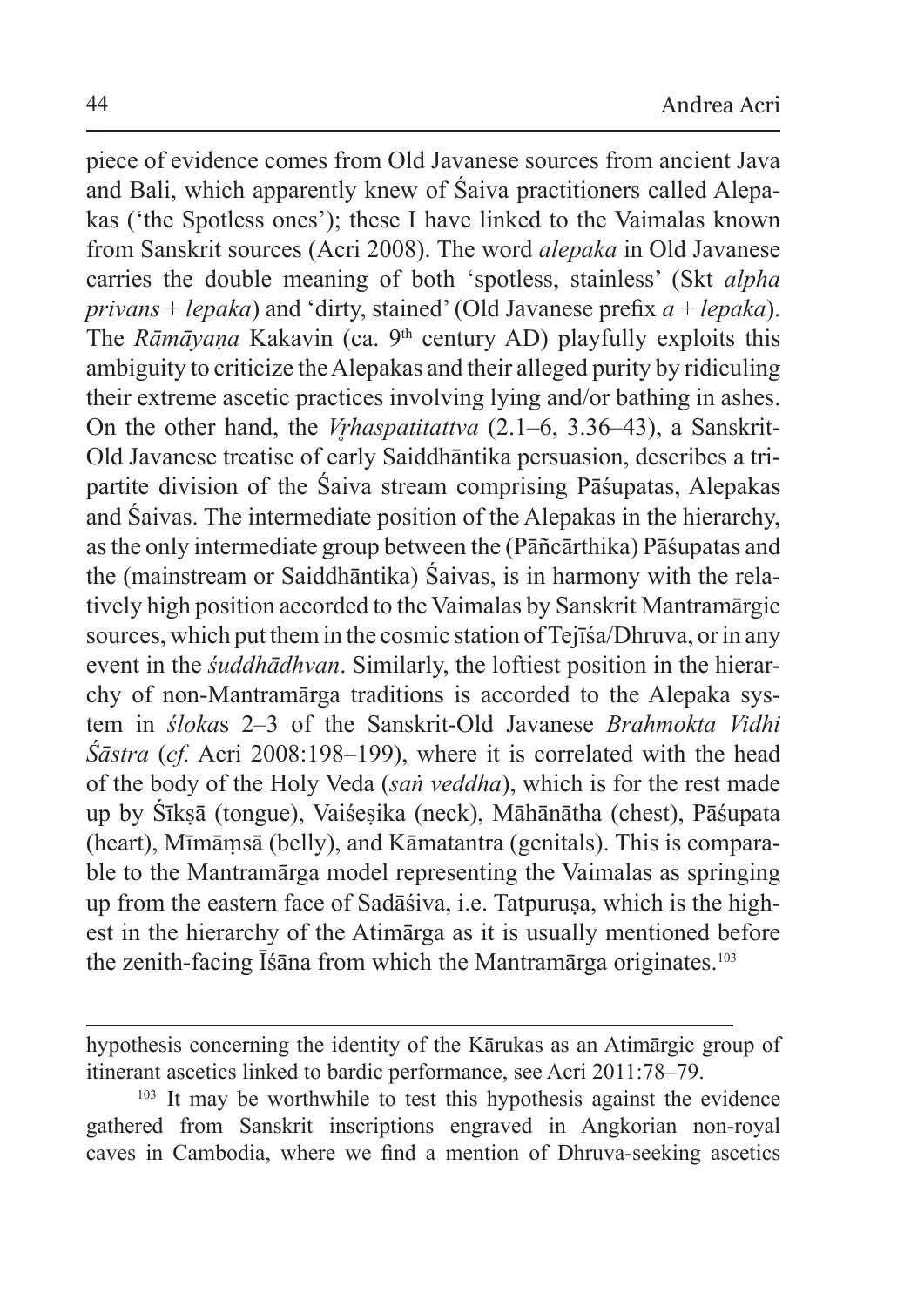# **Conclusion**

*Niśvāsaguhya* 12.1–22ab presents a model accounting for the subdivisions of the Śaiva Atimārga as seen from the perspective of the hierarchically-higher Mantramārga Śaivism. In comparing, and contrasting, this model to analogous ones found scattered over the extant literature of the Śaiva Mantramārga, I have suggested that the ensuing taxonomies, albeit different in the details and at times contradictory, seem to share an underlying rationale. This rationale is their emphasis on gnosis (*jñāna*), initiation (*dīkṣā*), or ascetic conduct (*caryā*) respectively.

Because of the lack of both first- and second-hand accounts on the little-known Atimārga groups mentioned in the sources, it is difficult to determine whether those taxonomies reflect actual social realities or are the result of *post hoc*, and inevitably partial, systematising attempts by the compilers of seminal scriptures and their learned commentators. The latter especially might have had only scant knowledge, if any at all, of the elusive real-world referents of those groups, namely the contemporary practitioners belonging to currents that were more often than not marginal and ascetic, and which might have been already extinct or significantly transformed by their time. Yet, interesting information on such groups as the obscure Vaimalas and the Kārukas can be found in several early Sanskrit sources, including the *Niśvāsa* and the *Raurava*, and what seems to be an awareness of both their tenets and the stereotypes connected with them is reflected in some Old Javanese and (Sanskrit) Khmer sources. In view of this fact, it seems safe

(*cf.*, e.g., the expression *dhruvanirantaratattvavandhuḥ* in K 371.8), and where the station of Dhruva is defined as 'spotless' (*dhruvam amalapadaṃ*, K 1049.8). Such relevant inscriptions are currently being (re-)edited, translated and studied by Dominic Goodall, from whom I learnt about these interesting references at a seminar held at EPHE in 2006, and at the presentation 'Can we identify the sectarian obedience of the Śaiva ascetics of non-royal caveinscriptions in Cambodia?' delivered at the 15<sup>th</sup> World Sanskrit Conference, held in New Delhi in January 2012.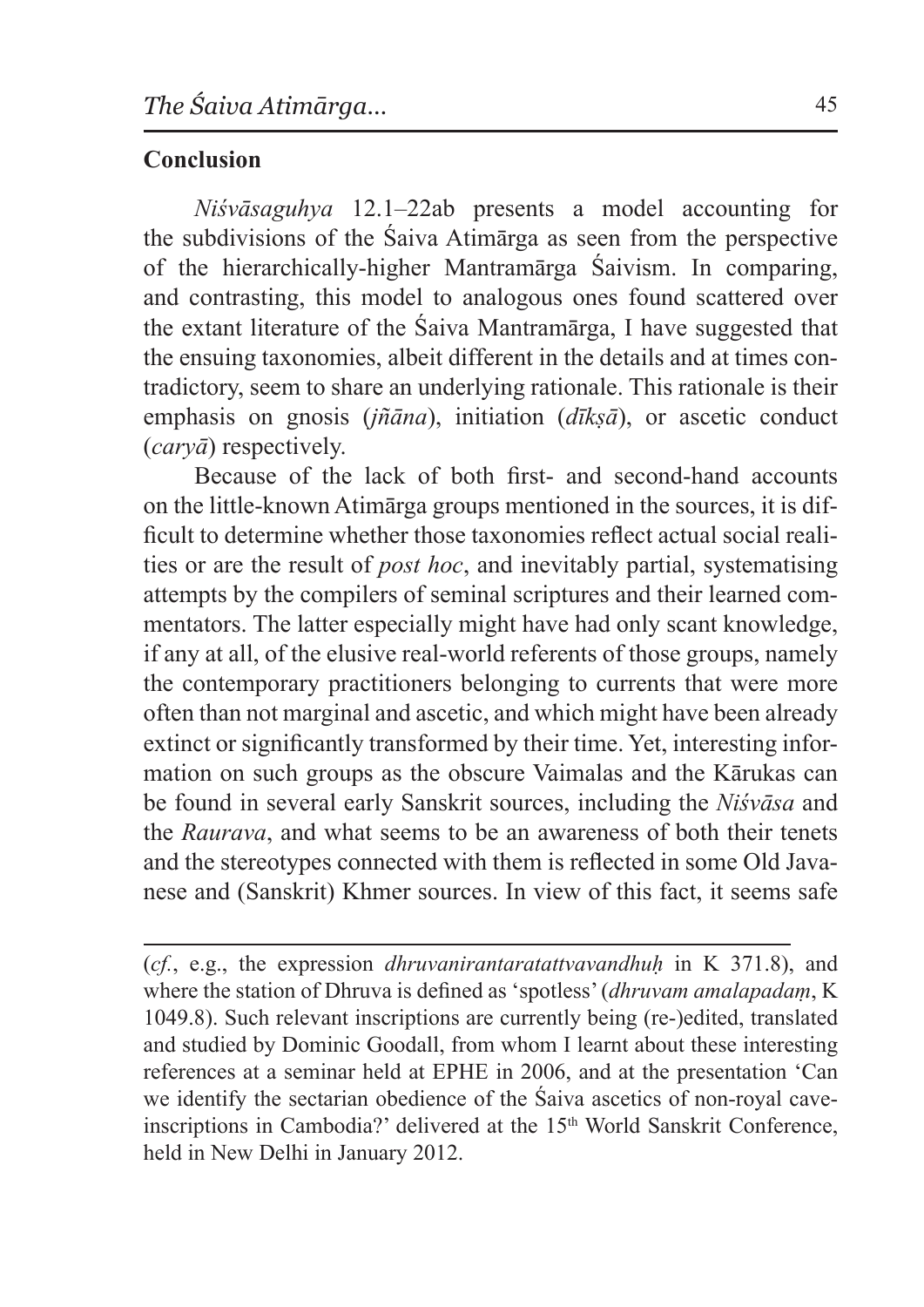to assume that these groups must once have been, if not institutionalised orders, at least 'living realities' (however peripheral), and not the mere product of what David White (White 2005:9) calls the 'prescriptive imagination' of Medieval South Asian landscapes.

### **Bibliography:**

### **Primary Sources:**

*Atharvavedapariśiṣṭa cf.* Bisschop and Griffiths 2007.

*Gaṇakārikā* (ascribed to Bhāsarvajña) = *Gaṇakārikā of Ācārya Bhāsarvajña with the Ratnaṭīkā and four appendices*. Ed. C. D. Dalal. Baroda: Oriental Institute of Baroda, 1966 [1920].

*Niśvāsakārikā*

- (A)  Devanāgarī transcript, IFP MS T 17, from a MS belonging to M.K.S. Bhattar Madurai; 188 leaves / 635 pp.
- (B) Devanāgarī transcript, IFP MS T 127, from MS GOML R. No. 16804; 506 pp.
- (C) Devanāgarī transcript, IFP MS T 150, from MS GOML R. No. 14403; 353 pp. e-texts (Roman) of the above transcripts, typed principally by S. A. S. Sarma and Nibedita Rout (T 17), R. Sathyanarayanan (T 127), Nibedita Rout (T 150) The verse and chapter numeration used in this article is that of the e-text of T 17.

*Niśvāsatattvasaṃhitā* 

- (1) Palm-leaf MS, early Nepalese 'Licchavi' script, NAK 1-227, NGMPP Reel No. A 41/14; 114 leaves.
- (2) e-text (Roman and Devanāgarī) prepared by Dominic Goodall, with the contribution of Diwakar Acharya, Peter Bisschop and Nirajan Kafle, from MS NAK 1-227, supplemented with readings from its two Devanāgarī apographs, MS 5-2401, NGMPP Reel No. A 159/18 and Sanskrit MS i.33 of the Wellcome Institute for the History of Medicine, London. [Includes the *Niśvāsamukha*, *Niśvāsamūla*, *Niśvāsottara*, *Niśvāsanaya* and *Niśvāsaguhya*]. The verse and chapter numeration used in this book is that of Goodall's edition in progress.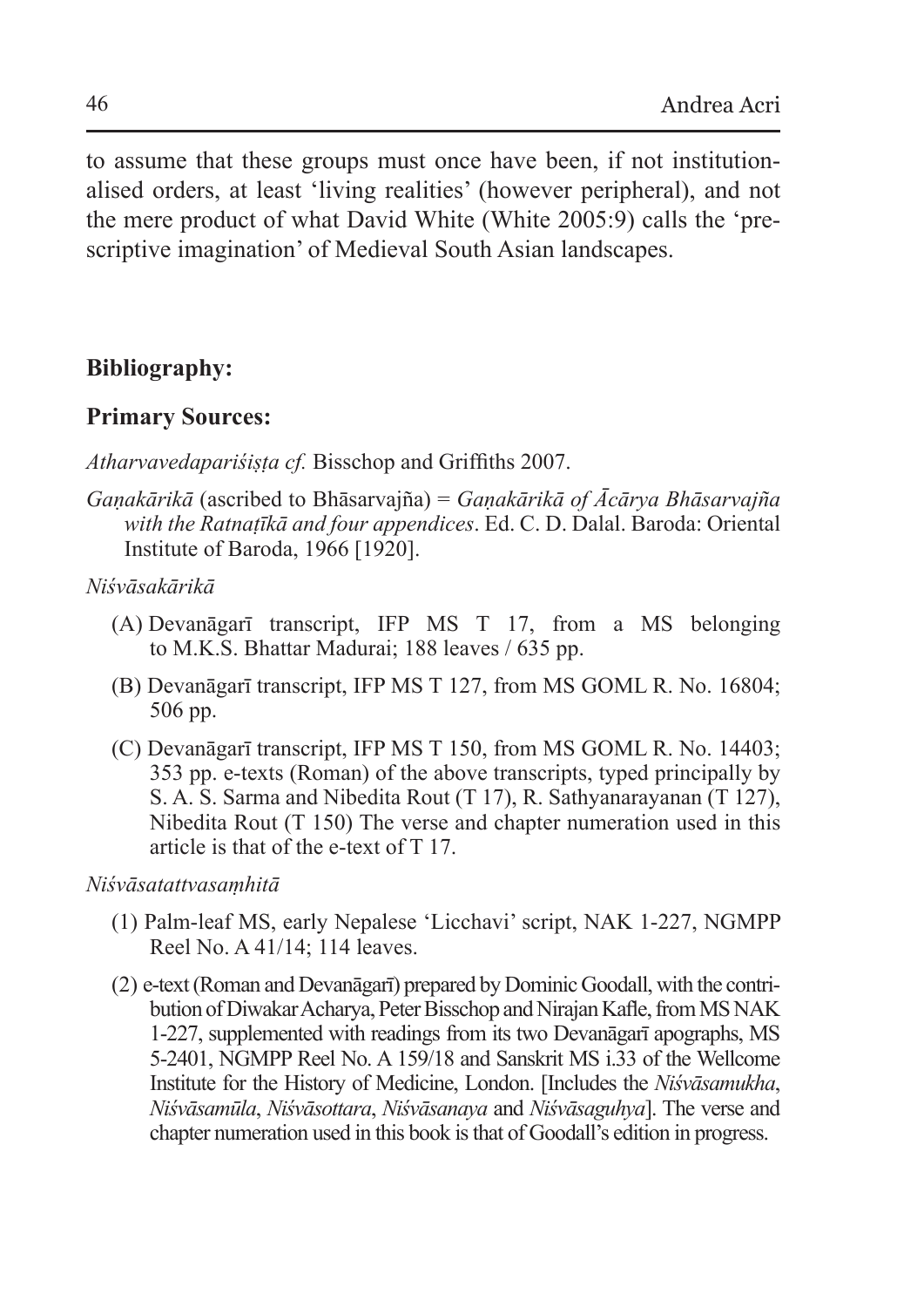*Pañcārthabhāṣya* ascribed to Kauṇḍinya

- (1) *cf. Pāśupatasūtra*.
- (2) *cf.* Bisschop 2009\*.
- *Pāśupatasūtra = Pasupata Sutras with Pancarthabhashya of Kaundinya*. Ed. R. Anantakrishna Sastri. Trivandrum: The Oriental Manuscript Library of the University of Travancore, 1940.
- *Mataṅgapārameśvarāgama* = *Mataṅgapārameśvarāgama* (*Vidyāpāda*) *avec le commentaire de Bhaṭṭa Rāmakaṇṭha* Ed. N.R. Bhatt. Pondicherry: IFI, 1977.
- *Matsyapurāṇa* = *Śrīmad-Dvaipāyanamuni-praṇītaṃ Matsyapurāṇam, etad pustakam Ānandāśramasthapaṇḍitaiḥ saṃśodhitam*. Ed. H.N. Apte. Poona, 1981 [1907].
- *Mr̥gendratantra* = *Mr̥gendrāgama* (*Kriyāpāda et Caryāpāda*) *avec le commentaire de Bhaṭṭa Nārāyaṇakaṇṭha*. Ed. N.R. Bhatt. Pondicherry: IFI, 1962.
- *Ratnaṭīkā* ascribed to Bhāsarvajña *cf. Gaṇakārikā*.
- *Vr̥haspatitattva* = *Wr̥haspati-tattwa, an Old Javanese philosophical text*. Nagpur: International Academy of Indian Culture, 1957.
- *Saṃskāravidhi cf.* Acharya 2007.
- *Svacchandatantra* = *The Svacchandatantram*; *With commentary 'Uddyota' by Kṣemarājācārya*. Ed. Vraj Vallabh Dvivedi. Delhi: Parimal, 1985.
- *Svacchandatantroddyota* of Kṣemarāja *cf. Svacchandatantra*.

#### **Secondary Sources:**

- Acharya, D. 2007. The Saṃskāravidhi: A Manual on the Transformatory Rite of the Lakulīśa-Pāśupatas. In: D. Goodall and A. Padoux (Eds). *Mélanges tantriques à la mémoire d'Hélène Brunner* / *Tantric Studies in Memory of Hélène Brunner*. Pondicherry: IFI/EFEO: 27–48.
- Acri, A. 2008. The Vaimala Sect of the Pāśupatas. New Data from Old Javanese Sources. *Tantric Studies* 1: 193–208.
- Acri, A. 2011. More On Birds, Ascetics and Kings in Central Java. Kakawin Rāmāyaṇa, 24.111–115 and 25.19–22. In:A.Acri, H. Creese and A. Griffiths (Eds). *From Laṅkā Eastwards*; *The Rāmāyaṇa in the Literature and Visual Arts of Indonesia*. Leiden: KITLV Press: 53–91.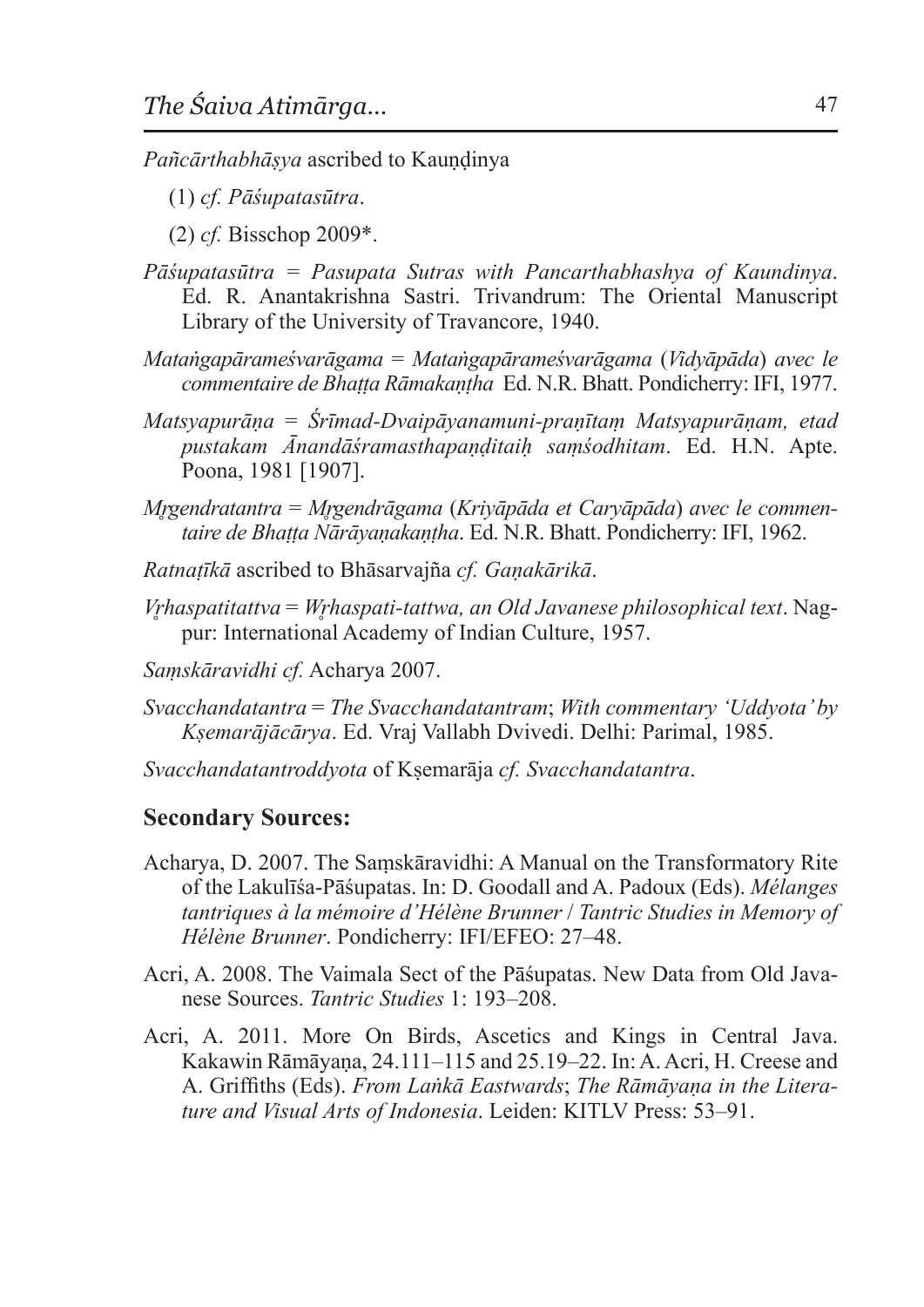- Bakker, H. 2000. Somaśarman, Somavaṃśa and Somasiddhānta. A Pāśupata tradition in seventh-century Dakṣiṇa Kosala. In:R.Tsuchida and A.Wezler (Eds). *Haranandalahari. Volume in Honour of Professor Minoru Hara on his Seventieth Birthday*. Reinbeck: Dr. Inge Wezler Verlag für Orientalistische Fachpublikationen: 1–20.
- Bisschop, P. 2009\* *Pañcārthabhāṣya*; draft critical edition of Chapter 1, sūtras 1–47.
- Bisschop, P. and A. Griffiths. 2003. The Pāśupata Observance (Atharvavedapariśiṣṭa 40). *Indo-Iranian Journal* 46: 315–348.
- Goodall, D. 1998. *Bhaṭṭa Rāmakaṇṭha's Commentary on the Kiraṇatantra*. Vol. I: Chapters 1–6. Critical edition and annotated translation. Pondichéry: IFP/EFEO.
- Goodall, D. 2004. *The Parākhyatantra; A Scripture of the Śaiva Siddhānta*. A Critical Edition and Annotated Translation. Pondichéry: IFP/EFEO.
- Goodall, D. and H. Isaacson. 2007. Workshop on the Niśvāsatattvasaṃhitā: The Earliest Surviving Saiva Tantra? *Newsletter of the Nepal-German Manuscript Cataloguing Project* 3: 4–6.
- Goodall, D. and H. Isaacson. 2011 Tantric Traditions. In: J. Frazier (ed.). *The Continuum Companion to Hindu Studies*. London/New York: Continuum International Publishing Group: 122–137.
- Goudriaan, T. and S. Gupta. 1981. *Hindu Tantric and Śākta Literature. History of Indian Literature*, vol. II, 2. Wiesbaden: Harrassowitz.
- Hara, M. 1958. Nakulīśa-Pāśupata-darśanam. *Indo-Iranian Journal* 2: 8–32.
- Hara, M. 2002. *Pāśupata Studies*. Edited by J. Takashima. Vienna: Sammlung de Nobili, Institut für Südasien-, Tibet- und Buddhismuskunde.
- Sanderson, A. 1988. Śaivism and the Tantric Traditions. In: S. Sutherland et al. (Eds). The *World's Religions*. London: Routledge: 660–704.
- Sanderson, A. 2001. History through Textual Criticism in the Study of Śaivism, the Pañcarātra and the Buddhist Yoginītantras. In: F. Grimal (ed.). *Les sources et le temps. A colloquium*. *Pondicherry, 11-13 January 1997*. Pondicherry: IFP-EFEO: 1–47.
- Sanderson, A. 2006 The Lākulas: New Evidence of a System Intermediate between Pāñcārthika Pāśupatism and Āgamic Śaivism. *Indian Philosophical Annual* 24 [2003–2005]: 143–217.